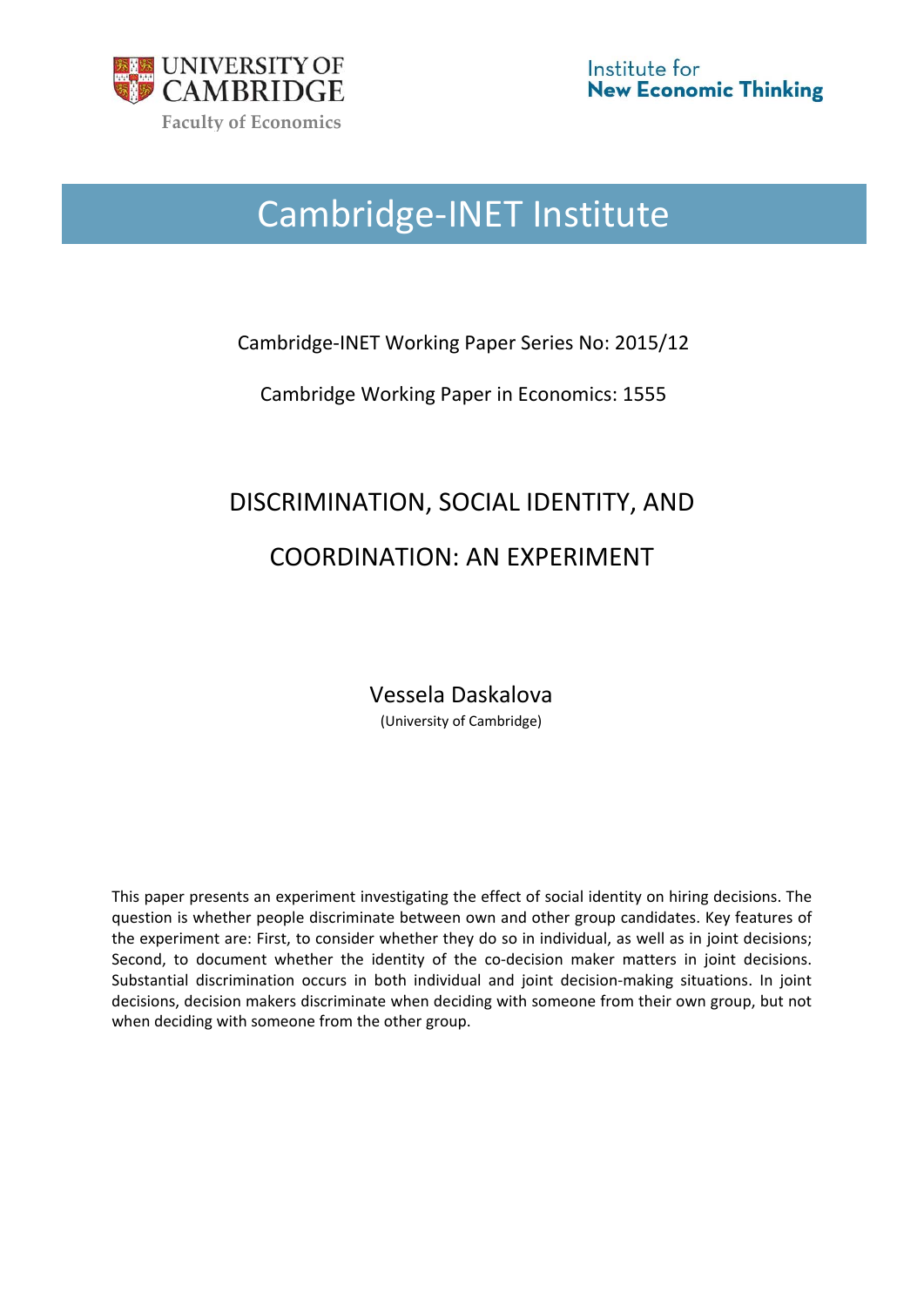## Discrimination, Social Identity, and Coordination: An Experiment<sup>∗</sup>

Vessela Daskalova† University of Cambridge

17 April 2015

#### Abstract

This paper presents an experiment investigating the effect of social identity on hiring decisions. The question is whether people discriminate between own and other group candidates. Key features of the experiment are: First, to consider whether they do so in individual, as well as in joint decisions; Second, to document whether the identity of the co-decision maker matters in joint decisions. Substantial discrimination occurs in both individual and joint decision-making situations. In joint decisions, decision makers discriminate when deciding with someone from their own group, but not when deciding with someone from the other group.

Keywords: social identity, discrimination, favoritism, coordination, experimental evidence

JEL Classification: C72, C91, D84, J71

<sup>∗</sup> I am very grateful to Nick Vriend for many helpful suggestions and discussions. I would also like to thank Antonio Cabrales, Yan Chen, Francesca Cornaglia, Adeline Delavande, Julien Gagnon, Edoardo Gallo, Sanjeev Goyal, Nobi Hanaki, Randi Hjalmarsson, Asen Ivanov, Abhimanyu Khan, Rachel Kranton, Martina Kirchberger, Kaivan Munshi, Christopher Rauh, Klaus Schmidt, Bob Sugden, Jan Tuinstra, conference participants at the ESA meetings, at the London Experimental Workshop, at the EEA-ESEM, and seminar participants at Queen Mary University of London, at the University of Cambridge, at Ludwig-Maximilians University Munich, and at City University London for comments. All errors are my own.

<sup>†</sup>vrd22@cam.ac.uk; Faculty of Economics and Cambridge-INET, University of Cambridge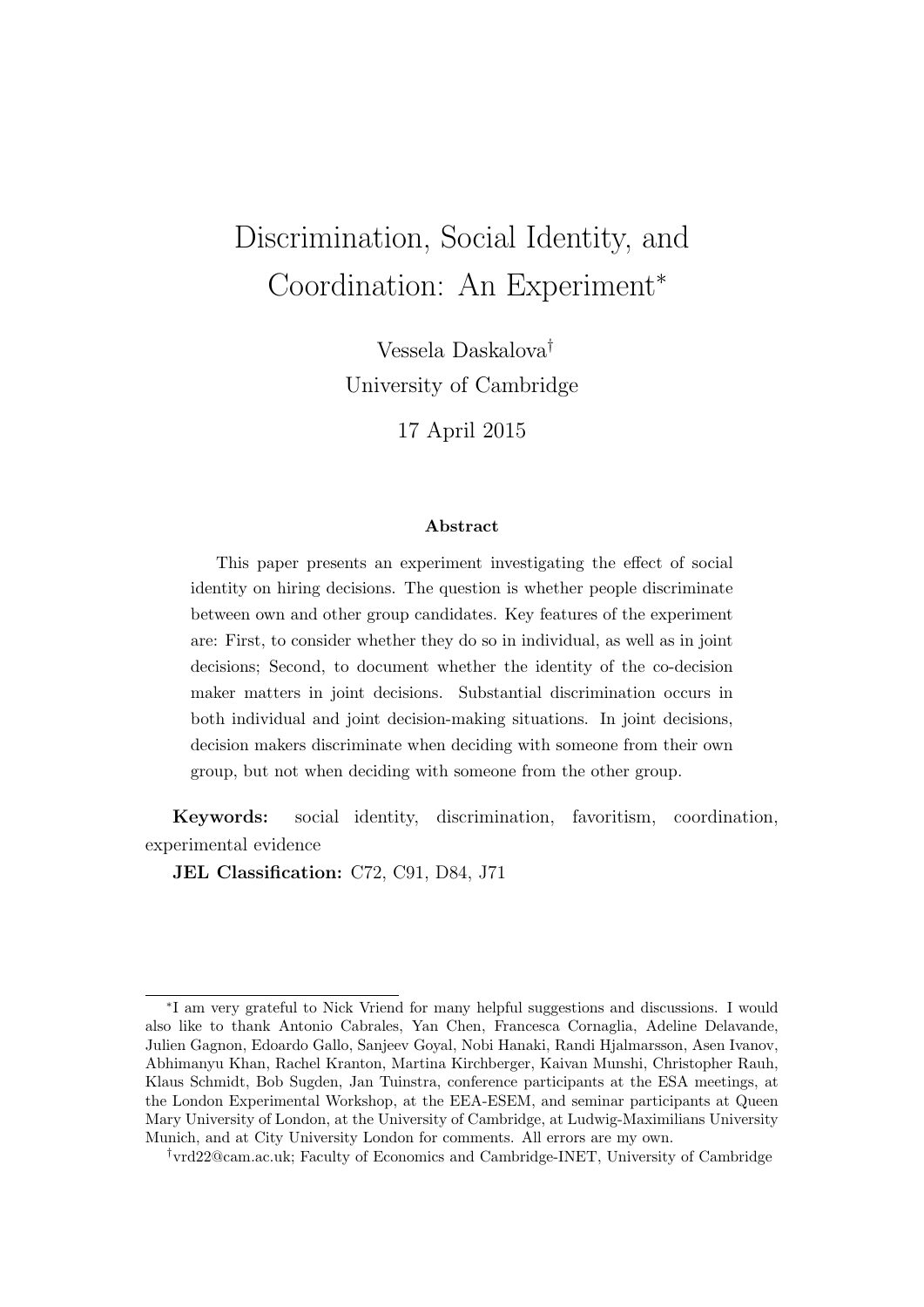## 1 Introduction

Discrimination matters because of fairness and efficiency concerns.<sup>1</sup> Identifying and tackling it is, however, a difficult task, and discrimination persists in many countries and various spheres of life.<sup>2</sup> Discrimination is often related to social identities, i.e., people are treated differently based on which social group they belong to. This paper considers the question whether decision makers discriminate between candidates belonging to their own group and candidates belonging to another group in hiring decisions under uncertainty. On the one hand, we are interested in whether they do so when making decisions alone. On the other hand, we would like to find out whether people discriminate in joint decisions, i.e., in situations where they have an incentive to coordinate their decision with a co-decision maker. We also want to learn more about whether the group identity of the co-decision maker may matter in joint decisions.

We conducted a controlled laboratory experiment to investigate the basic questions presented above concerning the relationship between discrimination and social identity. In this experiment, decision makers had to make project assignment decisions about whether to assign a project to a candidate or not in a situation in which the outcome of the project was uncertain.<sup>3</sup> There were two types of sessions - control sessions and identity sessions. In identity sessions participants were randomly divided into two groups, and each of these groups separately underwent a group identity building stage before proceeding to the hiring decisions. That is, in identity sessions we created groups and induced group identities in the lab. In control sessions participants proceeded directly to the hiring decisions. Each decision maker in each session made some individual as well as some joint decisions. In joint decisions they had an incentive to coordinate their decisions with a co-decision maker. We systematically varied co-decision maker identity.

A key novel aspect and motivation for this study is that we are able to compare the choices that people make when deciding alone with those they make when having to coordinate with a co-decision maker in otherwise identical situations, something that is not feasible in an uncontrolled environment. This helps to enhance our understanding of the sources of discrimination. A further

<sup>&</sup>lt;sup>1</sup>See e.g. Loury (2002) and Bramoullè and Goyal (2012).

<sup>&</sup>lt;sup>2</sup>See e.g. Anwar et al.  $(2012)$ , Knowles et al.  $(2001)$ , Gallo et al.  $(2013)$ .

<sup>3</sup>Throughout the paper we use the term hiring decisions as synonymous to project assignment decisions for simplicity of exposition.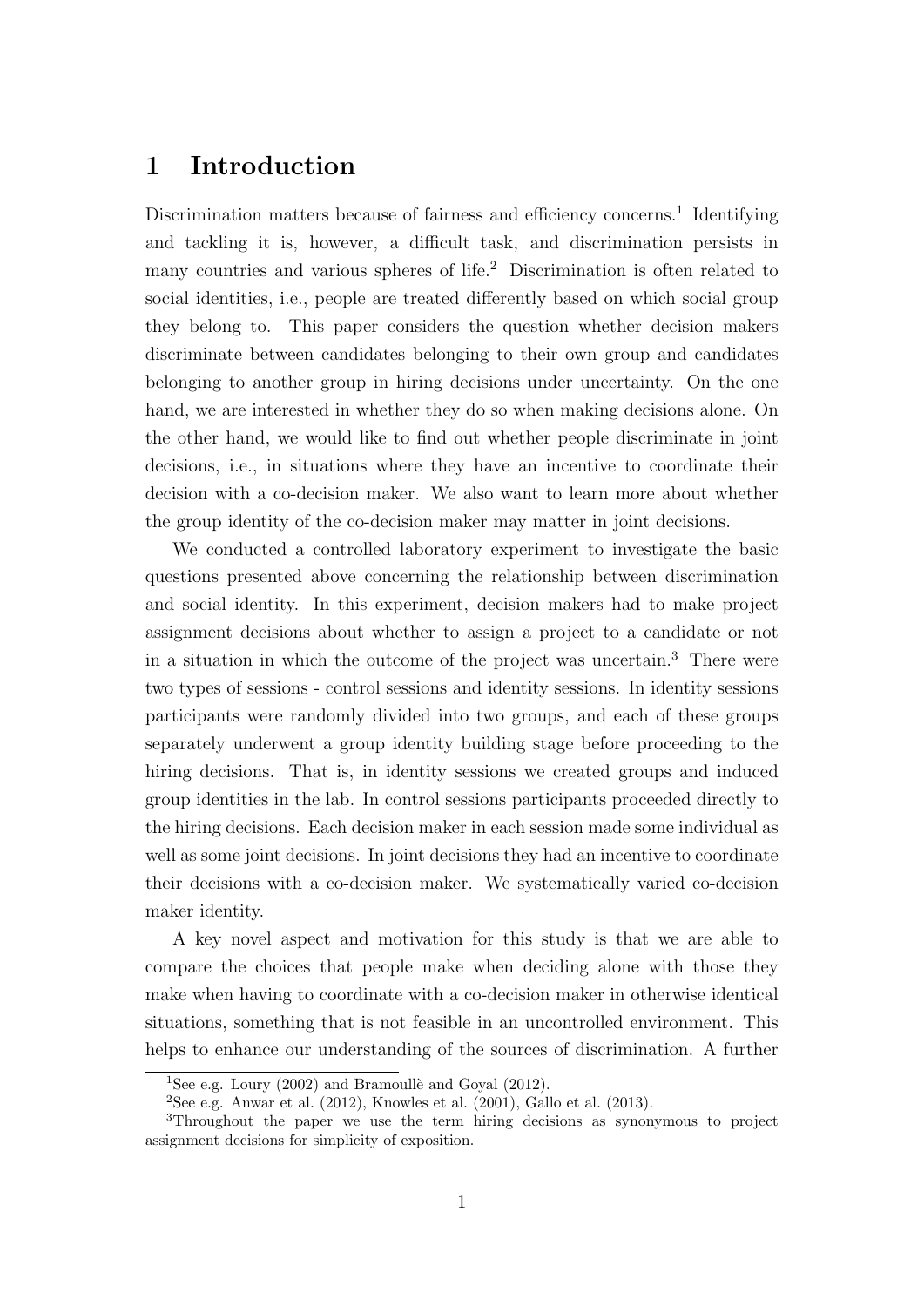motivating factor is the observation that the real world abounds with cases in which two or more people make a joint decision about a third party. Examples include hiring, promotions, examinations, allocation of public contracts, juries, as well as many more informal decision situations. Our study constitutes a step towards understanding the role identity may play in joint decisions. If co-decision maker identity matters even in a controlled setting, it may also create biases in more complex environments in which such biases may be difficult to uncover due to the multiplicity of additional factors involved.

We now summarize the main findings. We find substantial discrimination in both individual and joint decision-making situations. Our analysis shows that the presence/absence of discrimination, as well as the type of discriminatory behavior observed, depends on whether a person is deciding alone or trying to coordinate with someone else. It may also depend on the exact characteristics of the situation considered. In individual decisions there is more hiring of own than of other group candidates in a situation in which the expected monetary payoff from hiring a candidate is lower than the monetary payoff from not hiring the candidate, but not in the reverse case. In joint decisions, there is discrimination when the two decision makers are of the same group. There is no discrimination when deciding with a co-decision maker of the other group. By comparing behavior in identity with behavior in control sessions, we can disentangle whether the differential treatment of own and other group candidates is due to positive treatment of the own group, or to negative treatment of the other group, or to both. We find that in individual decisions the discriminatory behavior observed is driven by negative treatment of the other group. Interestingly, in joint decisions, even when deciding with someone from the own group, participants do not negatively discriminate against other group candidates, but they do strongly favor own group candidates.

There are two main messages from this study. First, the empirical findings indicate that since the type of and motives for discrimination observed in joint decisions may differ from the type of discrimination observed in individual decisions, different policies may be needed to tackle them. Second, the finding that co-decision maker identity plays a role even in a controlled environment contributes to the debate on whether the composition of decision making bodies in terms of the social identities of their members may matter for decisions.

The structure of the paper is as follows. In section 2 we discuss some related literature. Section 3 provides details of the experimental design and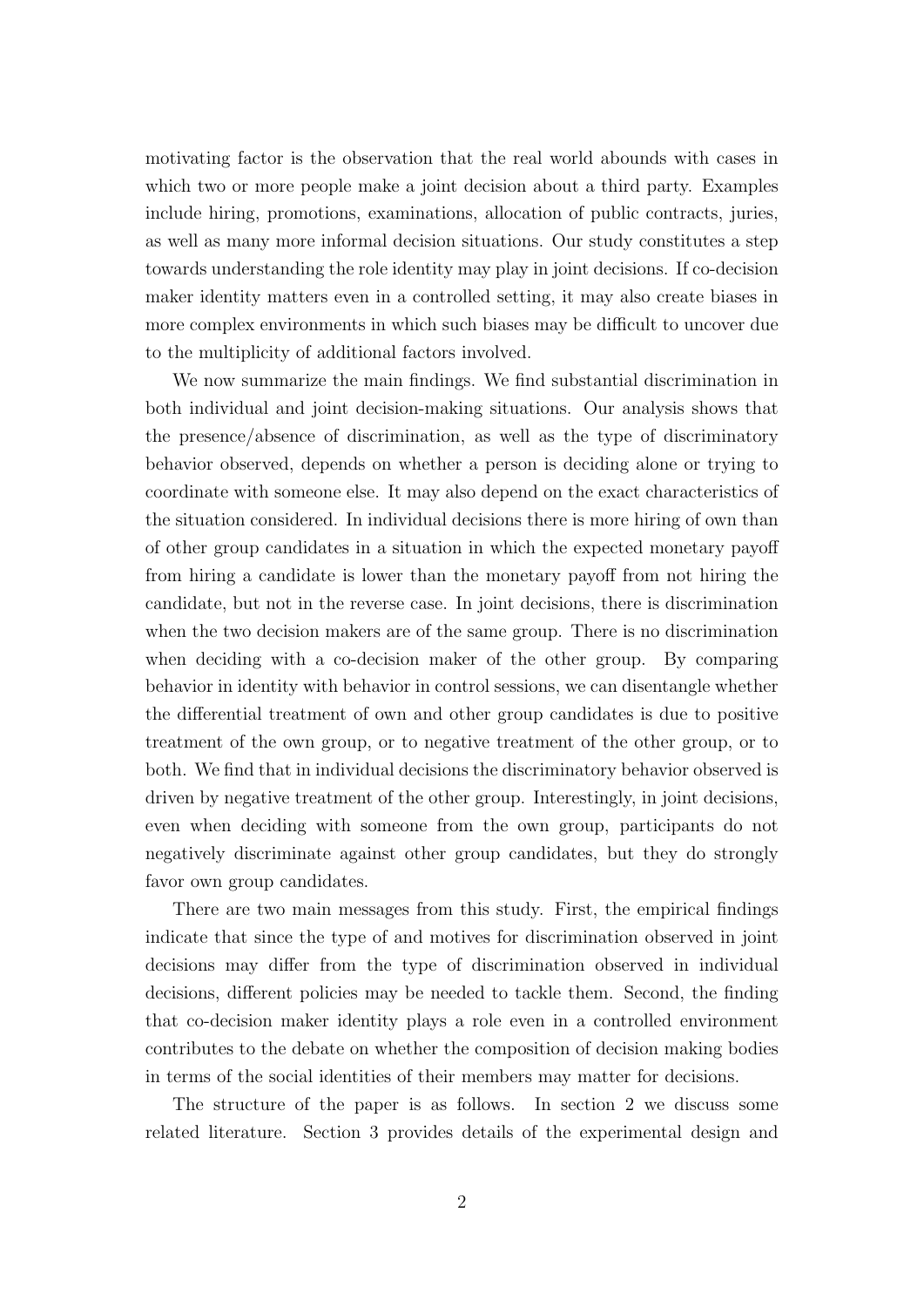implementation. Section 4 details our hypotheses. In section 5 we present our analysis of the experimental data. Section 6 is a discussion of the results, and section 7 concludes.

### 2 Related Literature

This paper belongs to the literature on how social identity affects decisions.<sup>4</sup> Experimental findings from social psychology show that even when people are divided into two groups in the laboratory on the basis of something as unimportant as aesthetic preferences, and even when they expect no future interactions with one another, they discriminate between members of their own and members of the other group: i.e. they may overvalue the characteristics of in-group compared to those of out-group members; furthermore, when asked to allocate tokens between a member of their own and of the other group, they may give more to an in-group member than to an out-group member (Tajfel and Turner, 1979).<sup>5</sup> Social Identity Theory explains why this may happen (Tajfel and Turner, 1979; Tajfel, 1982): People are categorized and self-categorize into groups, they identify with their group, and they derive self-esteem from a high status of the in-group. Favoring the in-group over the out-group thus brings them higher utility.

A number of recent experiments in economics have investigated whether group identity may affect decisions in various situations. Some of these studies consider the effect of natural social identities, i.e., social group affiliations existing outside the laboratory (Bernhard et al., 2006; Goette et al., 2006). Some other studies induce group identity in the laboratory, either by dividing people into two groups based on their aesthetic preferences as in social psychology experiments (Chen and Li, 2009), or by randomly dividing people into two groups, assigning a label to each group and using some method to strengthen group identity (Eckel and Grossman, 2005; Charness et al., 2007; Chen and Chen, 2011). The methods used to strengthen group identity include working with the group on an unrelated common problem (either paid or unpaid) in a pre-decision making stage to create a shared experience, introducing payoff interdependence for members of a group

<sup>4</sup>The role of social identity has been widely recognized and researched in various fields such as sociology, anthropology, social psychology, philosophy, history, and more recently in economics. The aim here is not to give an overview of the extensive literature, but just to highlight the most relevant strands and how this study relates to them.

<sup>&</sup>lt;sup>5</sup>For an overview of the literature in social psychology, see Brown (2000).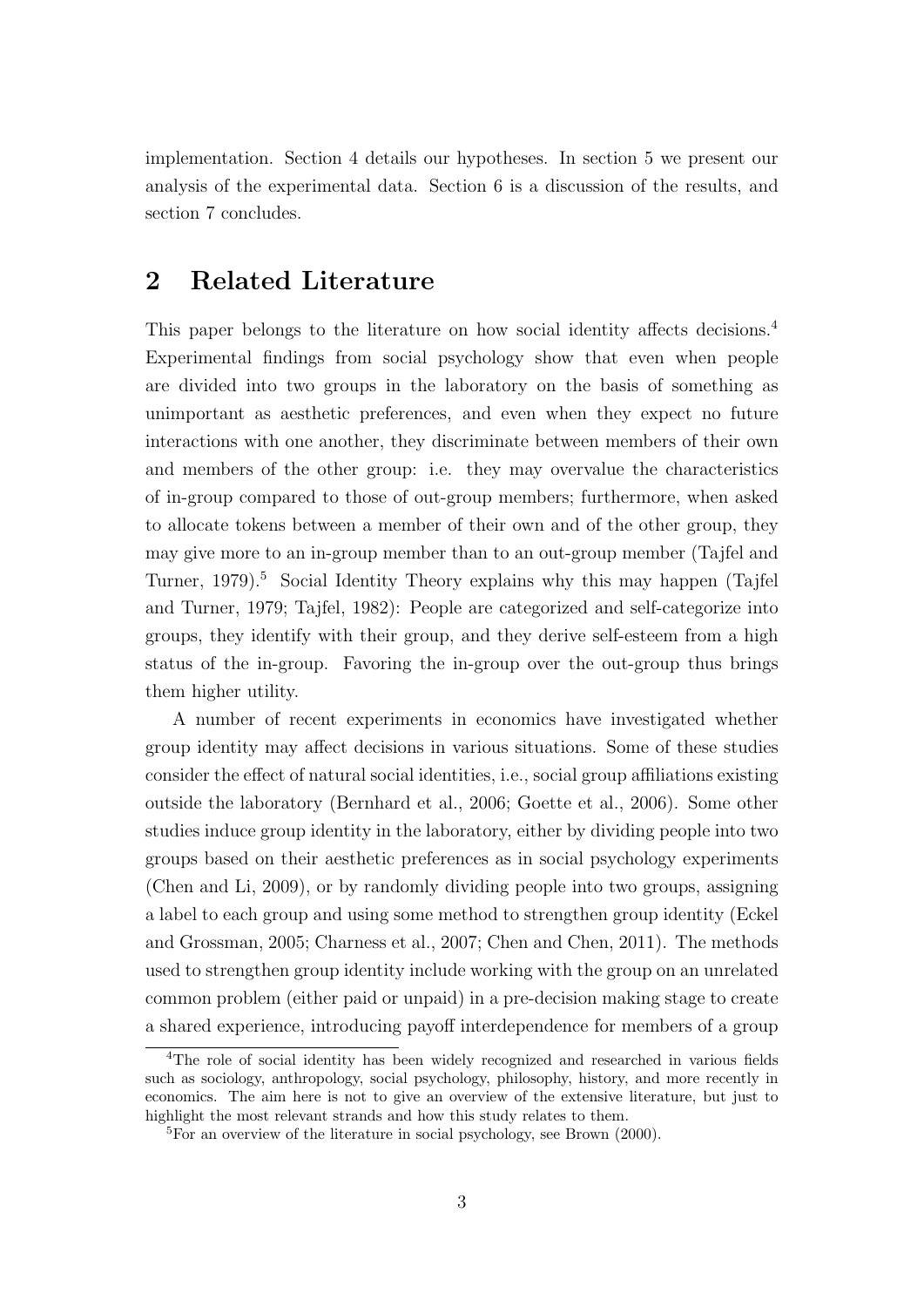for this common problem, introducing competition between the groups for the solution of this common problem, and the presence of an audience from the own (other) group during the decision making stage. The consensus appears to be that just randomly dividing participants into two groups and labeling them is insufficient to induce group identity effects. However, if additionally to the labeling people undergo a shared experience, the sense of identification created through this shared experience is often sufficient to generate differences in subsequent behavior towards own and towards other group members (Chen and Chen, 2011; Eckel and Grossman, 2005). In this study we induce identities in the lab by randomly assigning people to groups and letting them work together on a common problem. In doing so we abstract from the specificity of relations within and between groups existing in society, as well as from the influence of tastes and stereotypes existing in society about particular groups and their historical relations. This method focuses on the basic question whether people discriminate between members of their own group and members of another group and thus complements studies based on social identities existing outside the lab.

Social identity experiments in economics have found that social identity may affect behavior in various situations such as contributions in a public goods game (Eckel and Grossman, 2005), coordination in the Battle of the Sexes (Charness et al., 2007), cooperation in the Prisoner's Dilemma (Charness et al., 2007), and coordination on a Pareto superior outcome in the Minimum Effort Game (Chen and Chen, 2011). Chen and Li (2009) use a number of different games to quantify differences in altruism, reciprocity, and punishment towards in- and out-group members. Klor and Shayo (2010) find that subjects vote for a tax policy that benefits the social group they belong to if the personal monetary costs of doing so are not too high. In Li et al. (2011) group identity affects the choice of trading partners and the prices realized in an experimental oligopolistic market. Goette et al.'s (2006) and Bernhard et al.'s (2006) studies using natural social groups show that group identity may matter for punishment decisions. In our setting decision makers make decisions about whether to assign a project to a candidate or not.

This study is also related to the experimental literature on discrimination. Discrimination in a labor market context has been investigated, for example, in a field experiment by Bertrand and Mullainathan (2004), who find that employers' callback rates differ depending on whether a candidate has a "white" or an "African American" sounding name although the applicants from the two groups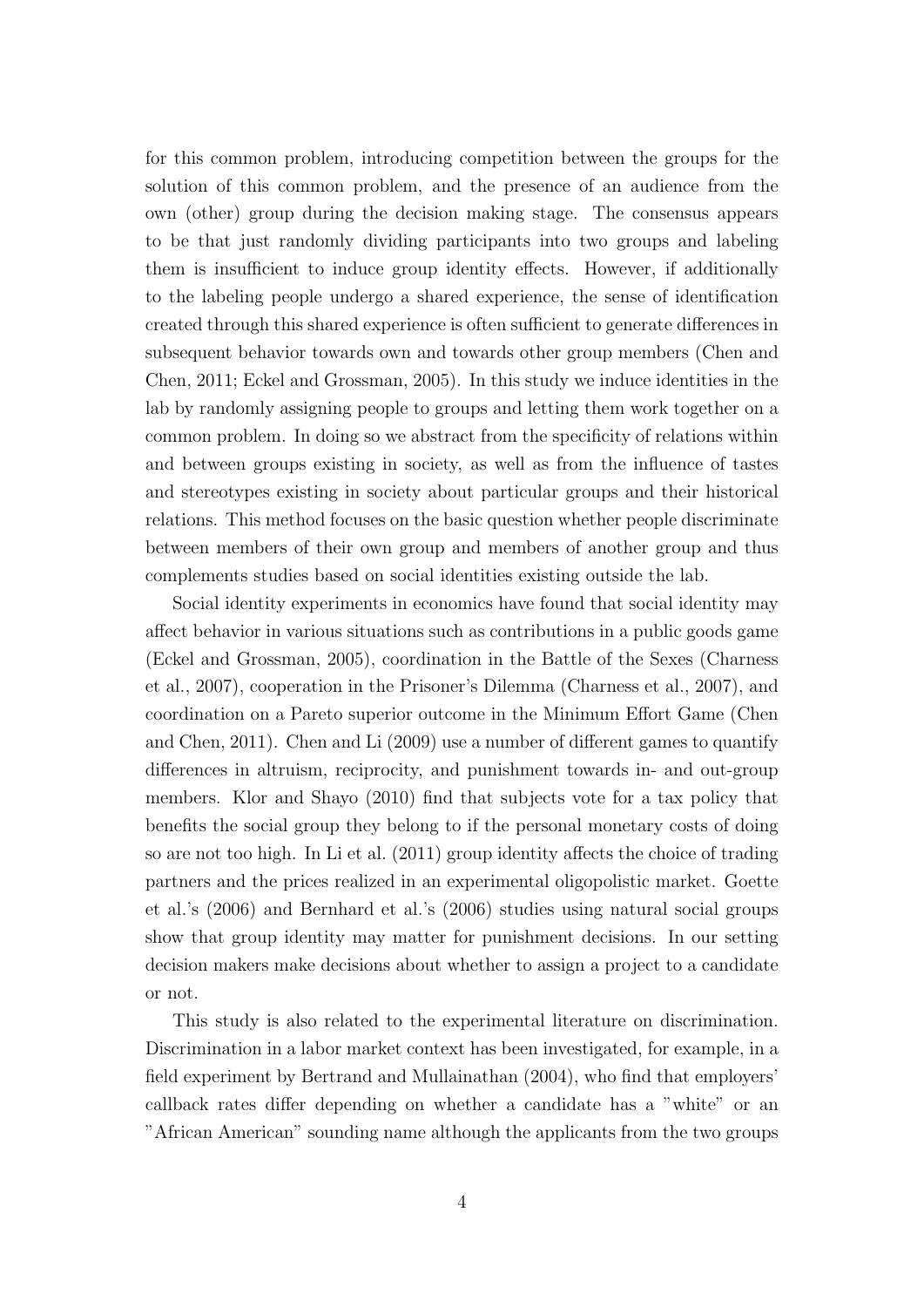are equally qualified. Fershtman and Gneezy (2001), Gneezy et al. (2012), and List (2004) look into rationales behind discrimination and show that taste based and statistical discrimination explanations can account for some discrimination in various settings. As will become clear later, the situation considered in this study explores a further motive for discrimination. There are also numerous studies testing for discrimination in naturally occurring data, some considering individual decisions and others, committee decisions.<sup>6</sup> To sum up, this paper adds to the literature by testing both for discrimination in individual project assignment decisions and for discrimination in joint decisions controlling for the productivity of the candidates. We also investigate the effect of co-decision maker identity in a stylized joint decision-making situation, keeping all else equal.

## 3 Experimental Design

This experiment investigates behavior in project assignment decisions. We study whether group identity plays a role in such decisions. One of the treatment variables is therefore group identity, and we have two types of sessions - control sessions without group identity, and treatment sessions with group identity. A key objective of the experiment is to compare individual behavior in individual and in joint decision making situations. In both types of sessions therefore the decision makers made some individual as well as some joint decisions. Thus, the type of decision is a second focus variable. In identity sessions, we also vary the group identity of the co-decision maker.

We ran eight control and eight identity sessions. There were twelve subjects in each session. Allocation to sessions was random. In each identity session participants were randomly divided into two groups of six, and each group underwent an identity building stage before proceeding to the hiring decisions. In control sessions participants proceeded directly to the hiring decisions. At the beginning of the hiring stage, subjects received instructions about this stage and completed a questionnaire to make sure that they have understood the

 ${}^{6}$ For individual decisions, see for example, Shayo and Zussman (2011) who analyze decisions of Arab and Jewish judges in Israeli small courts claims and find that judges from both groups exhibit an in-group bias. Studies on the effect of group identities in committee/ joint decisionmaking situations include the following: Anwar et al. (2012) on racial composition of the jury and decisions in criminal trials; Bagues and Esteve-Volart (2010) on gender and examination committees in the Spanish judicial system; Price and Wolfers (2010) on own-race bias of NBA refereeing crews and Antonovics and Knight (2009); Bunzel and Marcoul (2008); Knowles et al. (2001) on racial bias in vehicle search decisions by police officers.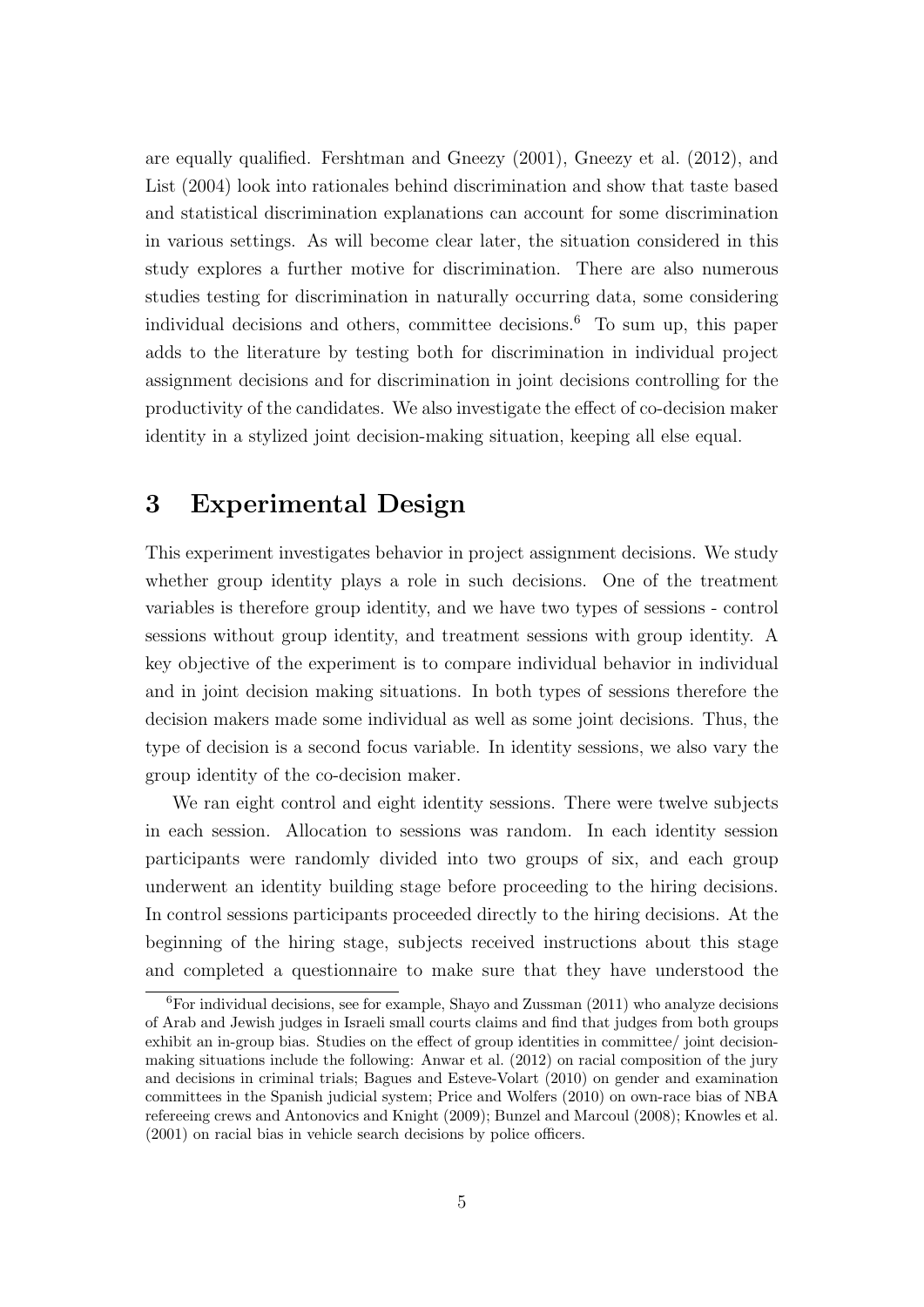instructions. They were told that for each situation in which they have to make a decision, they would be randomly and anonymously matched with some other participant(s). They would never learn who they were matched with. After receiving all instructions subjects were assigned either the role of decision maker or the role of project candidate, which they kept until the end of the session. In each session, eight subjects had the role of decision makers and four had the role of project candidates. The roles were assigned randomly and anonymously.

Each decision maker made some individual as well as some joint decisions. Individual decisions meant she had full decision power. In joint decisions, two decision makers decided anonymously and independently of each other whether to hire a candidate or not. They had an incentive to coordinate, and if their decisions were not coordinated, no hiring decision was implemented. Each project candidate was asked for their beliefs about what the decision makers would do in a given hiring situation. During the experiment subjects would never receive any feedback about any decisions taken by them or by others.

The experiment was conducted in 2012 at Queen Mary University of London. All 192 participants were undergraduate students at Queen Mary who were randomly drawn from a database of students interested in participating in experiments. The experimental instructions are included in Appendix D. Control sessions lasted about an hour and identity sessions lasted about an hour and a half. The average earnings across all sessions were £19.13, which included a £3 show up fee.

#### 3.1 Control Sessions

Each decision maker in a control session made four project assignment decisions. Two of them were individual decisions, and two of them were joint decisions (see Table 1). In an individual decision making situation, the decision maker has a budget of £3.42 and has to decide whether to assign a project to a candidate or not. If she does not assign the project to the candidate, the decision maker can keep the budget for herself. If she assigns the project to the candidate, the decision maker has to pay the candidate £3.42 for her services. The decision maker does not know in advance whether the project will be successful or not, but knows that chances of success are  $p_i$  in 100 ( $0 < p_i < 100$ ). If the project is completed successfully, the decision maker will get  $\pounds x_i$ . If the project is not completed successfully, the decision maker will get  $\pounds y_i$ . The two sets of parameter values used were:  $p_1 = 35$  in 100,  $x_1 = \text{\textsterling}9.70$ ,  $y_1 = \text{\textsterling}0.50$  for one of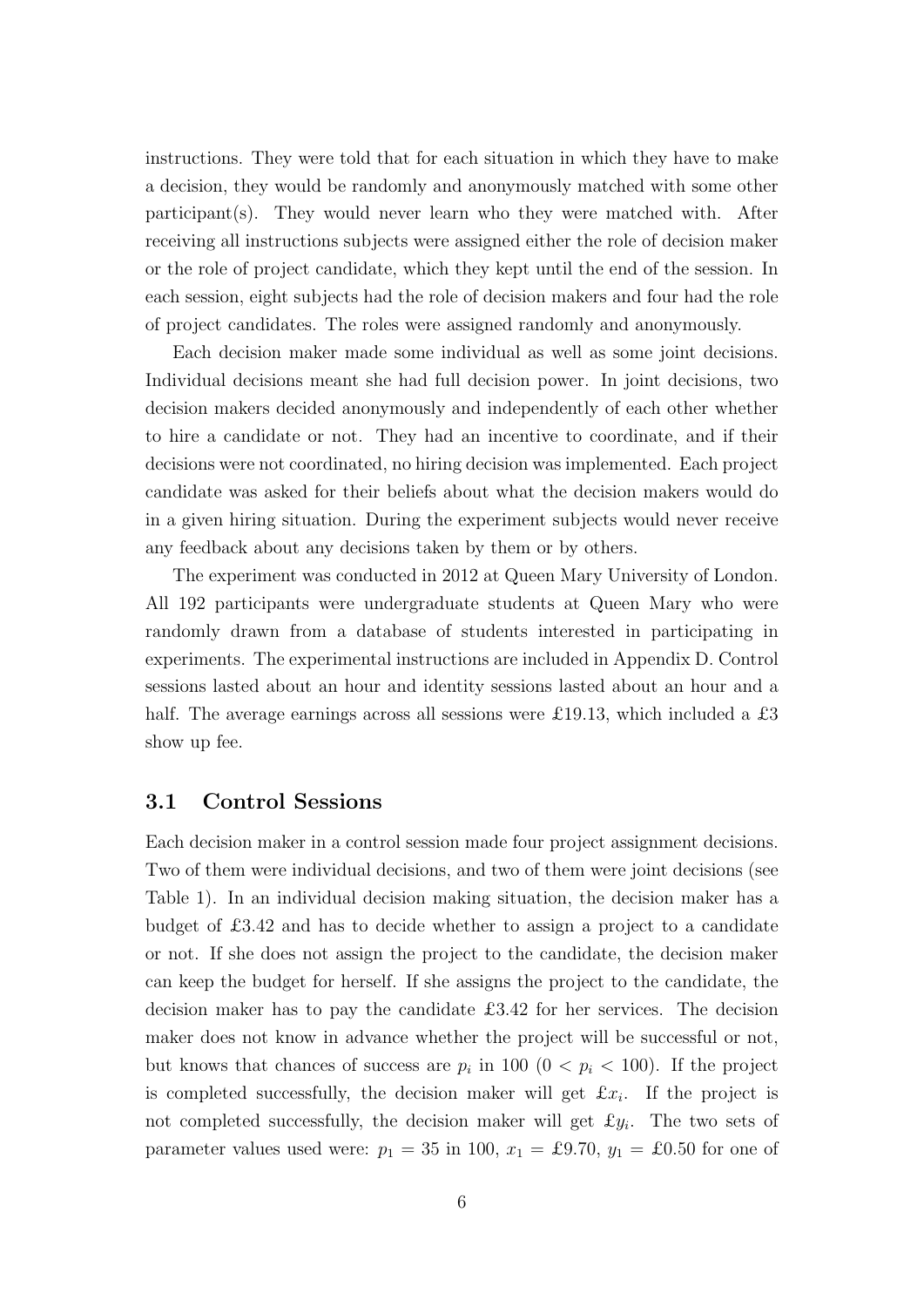the individual questions, and  $p_2 = 45$  in 100,  $x_2 = \pounds 6.20$ ,  $y_2 = \pounds 0.60$  for the other individual question. Under parameter set 1, the expected payoff from hiring a candidate £3.72 is slightly higher than the payoff from not hiring a candidate £3.42, whereas under parameter set 2, the opposite holds  $(£3.42$  from not hiring versus £3.12 from hiring). The difference in expected payoffs from hiring versus not hiring the candidate in the two cases is the same in absolute terms.

The two joint decisions that a decision maker faced involved the same two sets of parameter values as the individual decisions. The difference is that the decision makers are now told that there are two of them, and each of them has to decide independently whether to assign the project to the candidate or not. If both decision makers decide not to assign the project to the candidate, then the project is not assigned, and each of them keeps the £3.42 for herself. If both decision makers decide to assign the project to the candidate, then the project is assigned, and each of them has to pay the candidate £3.42 for her services. If the two decision makers make different decisions, then no project assignment decision is implemented, and each decision maker incurs a disagreement cost of £3, to be deducted from her budget. The parameter values were chosen with two considerations in mind: first, so that under both sets of parameter values we could expect that in the absence of group identity there would be some subjects who choose to assign as well as some subjects who choose not to assign the project to the candidates.<sup>7</sup> Second, they were chosen so that under each parameter set there exist two Nash equilibria in the joint decision making problem - corresponding to the situations in which either both hire or both do not hire the candidate.

In all sessions the participants were told in the instructions that in order to determine whether a project is successful or not a draw would be made from a bag containing red and black chips at the end of the experiment. The number of red and black chips in the bag corresponded to the chances that a project is successful versus unsuccessful in a given decision situation.

We presented each candidate in a control session with the four questions a decision maker faced, and we asked for each case what she thought the decision maker would do. A candidate received £3 for each correct answer.

#### 3.2 Identity Sessions

In identity sessions, group identity was induced in the lab in a stage preceding the hiring decisions. Group assignment was random. Upon entering the room

 $7$ See e.g. Holt and Laury (2002) or Ambrus et al. (2009).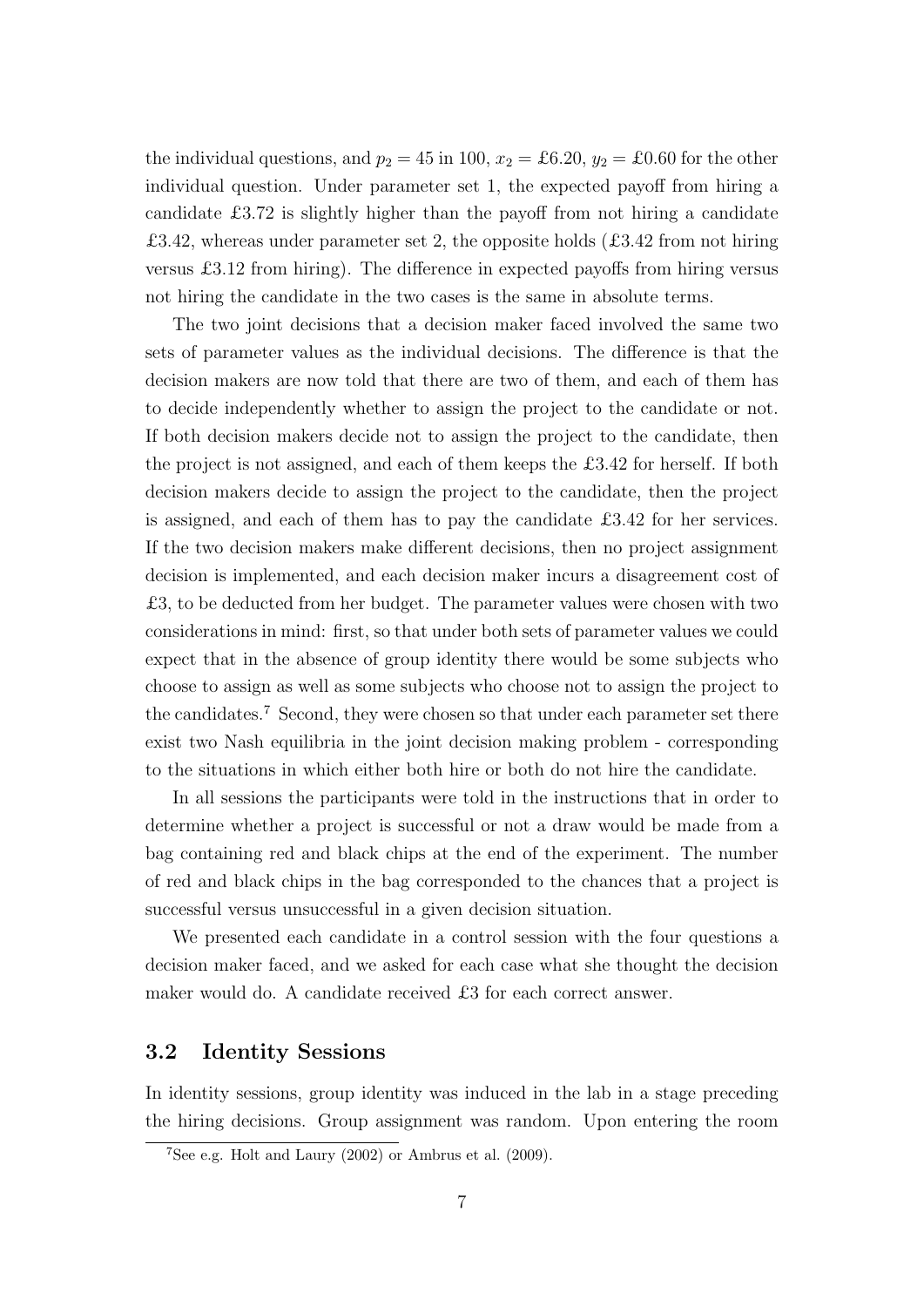|            | <b>Control Sessions</b>                                                       | <b>Identity Sessions</b>                                                                                                                                                             |
|------------|-------------------------------------------------------------------------------|--------------------------------------------------------------------------------------------------------------------------------------------------------------------------------------|
| Individual | $\begin{array}{c} \text{about PC set j} \\ \text{about PC set k} \end{array}$ | % about own PC set $j$ about other PC set $k$                                                                                                                                        |
| Joint      | about PC set j<br>about PC set k                                              | with own ${\rm DM}$ about own ${\rm PC}$ set ${\rm j}$<br>with other DM about own PC set j<br>with own DM about other PC set ${\bf k}$<br>with other DM about other PC set ${\bf k}$ |

Table 1: Set of Decisions for a Decision Maker in a Control/ Identity Session

Notes. DM: decision maker; PC: project candidate

j, k denote the parameter values related to probability of project success and payoffs

each subject drew an envelope, which contained either a blue or a green slip of paper. If a person drew a blue slip, they were told that they will be in the blue group and if they drew a green slip, they were told that they will be in the green group. In each identity session there were six blue and six green group members. After the general instructions, the members of a group were asked to sit together around a table. Each group, then, received eight paintings, four of them labeled "Artist 1", and four of them labeled "Artist 2".<sup>8</sup> They were told that they can discuss the paintings, and that afterwards they would be given four more paintings without labels, and would have to identify for each of these four paintings whether it was by Artist 1 or by Artist 2. Participants were allowed to discuss their answers, but answers were individual, and a participant received £2 for each correct answer.

After the identity induction stage, participants were asked to return to their individual seats. They were given the instructions for the hiring stage and the questionnaire which checked their understanding of the instructions, before receiving their decision sheets. At that point, the participants were randomly and anonymously assigned the roles of either decision maker or candidate so that in each group there were four decision makers and two candidates.

Each decision maker in an identity session made six decisions in the hiring stage. Note that the difference with the decision situations in the control sessions is that the description of the decision situation included the group identity of the decision maker(s) and the group identity of the candidate that the decision

<sup>8</sup>We used reproductions of paintings by Paul Klee and Wassily Kandinsky (see also Chen and Chen, 2011; Chen and Li, 2009).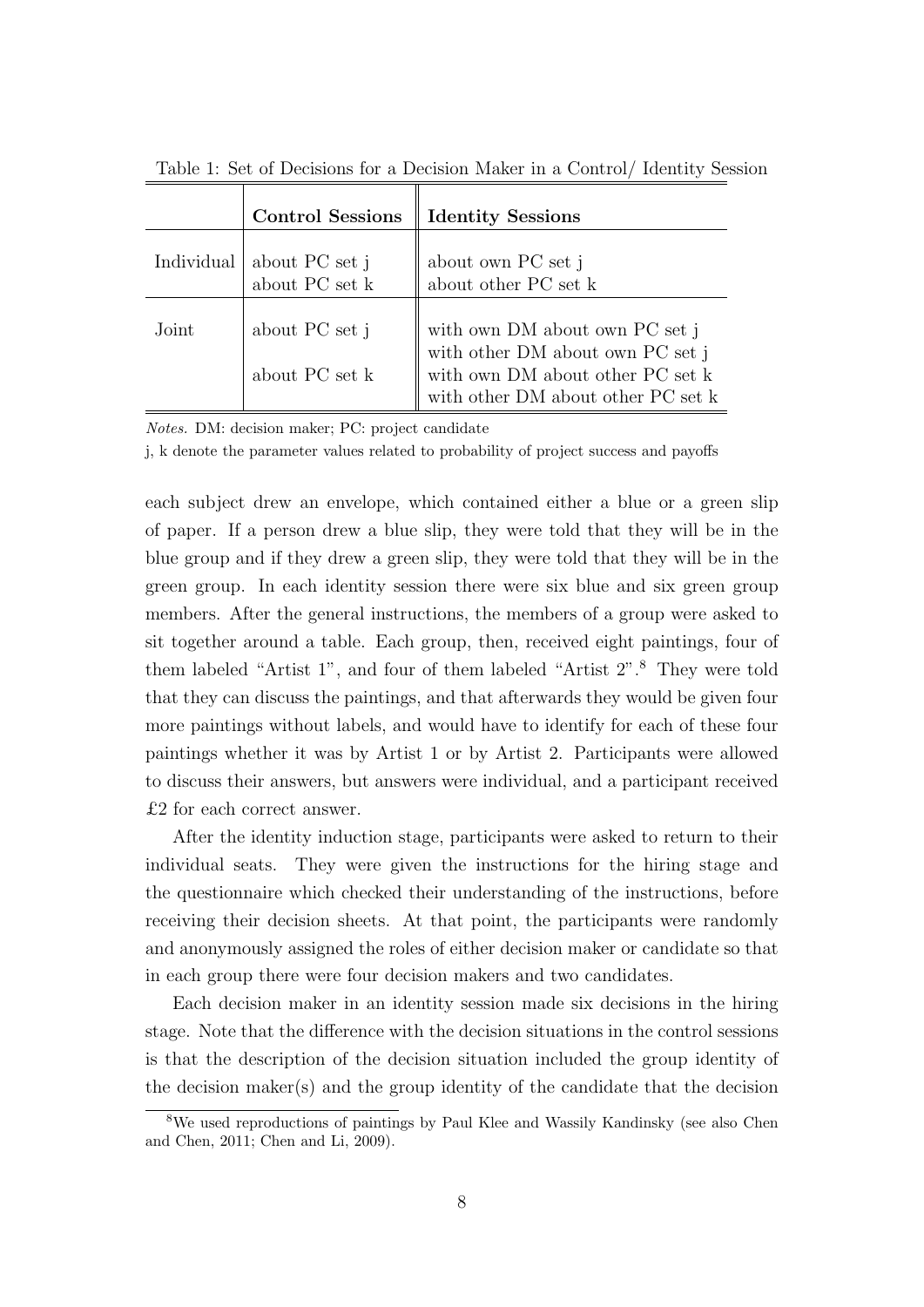was about. For example, you are a "blue" decision maker and you are randomly matched to a "green" project candidate. One individual decision was about a candidate of the own group under one set of parameter values, and the other individual decision was about a candidate of the other group under the other set of parameter values (see Table 1). Besides these two individual decisions, each decision maker also made four joint decisions: one with a decision maker of the own group about a candidate of the own group, one with a decision maker of the own group about a candidate of the other group, one with a decision maker of the other group about a candidate of the own group, and one with a decision maker of the other group about a candidate of the other group. Note that for each individual decision maker the set of parameter values used for questions about own group candidates differed from the set used in questions about other group candidates. Each project candidate in an identity session answered the corresponding six questions about what she thought a decision maker would do in each of the six situations described above.

#### 3.3 Comparisons and Features

The comparisons we make are illustrated in Figure 1. In identity sessions we compare behavior towards own with behavior towards other group candidates both in individual (comparison 1) and in joint decisions (comparison 3). In addition, in joint decisions in identity sessions we analyze how the choices depend on the configurations of the identities of the decision makers and the candidate (comparison 3). We also compare choices in identity sessions with choices in control sessions, both for the individual and for the joint decisions (comparisons 2 and 4). And finally, we compare behavior in joint with behavior in individual decisions both in control and in identity sessions (comparisons 5 and 6). Some of these comparisons are within-subjects  $(5 \text{ and } 6)$ , some are between-subjects  $(1, 6)$ 2, and 4), and 3 contains both some within-subjects and some between-subjects comparisons. In particular the comparisons of behavior towards own and towards other group candidates are between-subjects. By making a between-subjects comparison of the behavior towards own and towards other group candidates, the design of the experiment specifically avoids testing for blatant discrimination. We would have been testing for blatant discrimination, if we had asked a decision maker to make decisions about two absolutely identical members of the own and of the other group in an absolutely identical situation (i.e. under the same parameter values). This could potentially induce experimenter demand effects,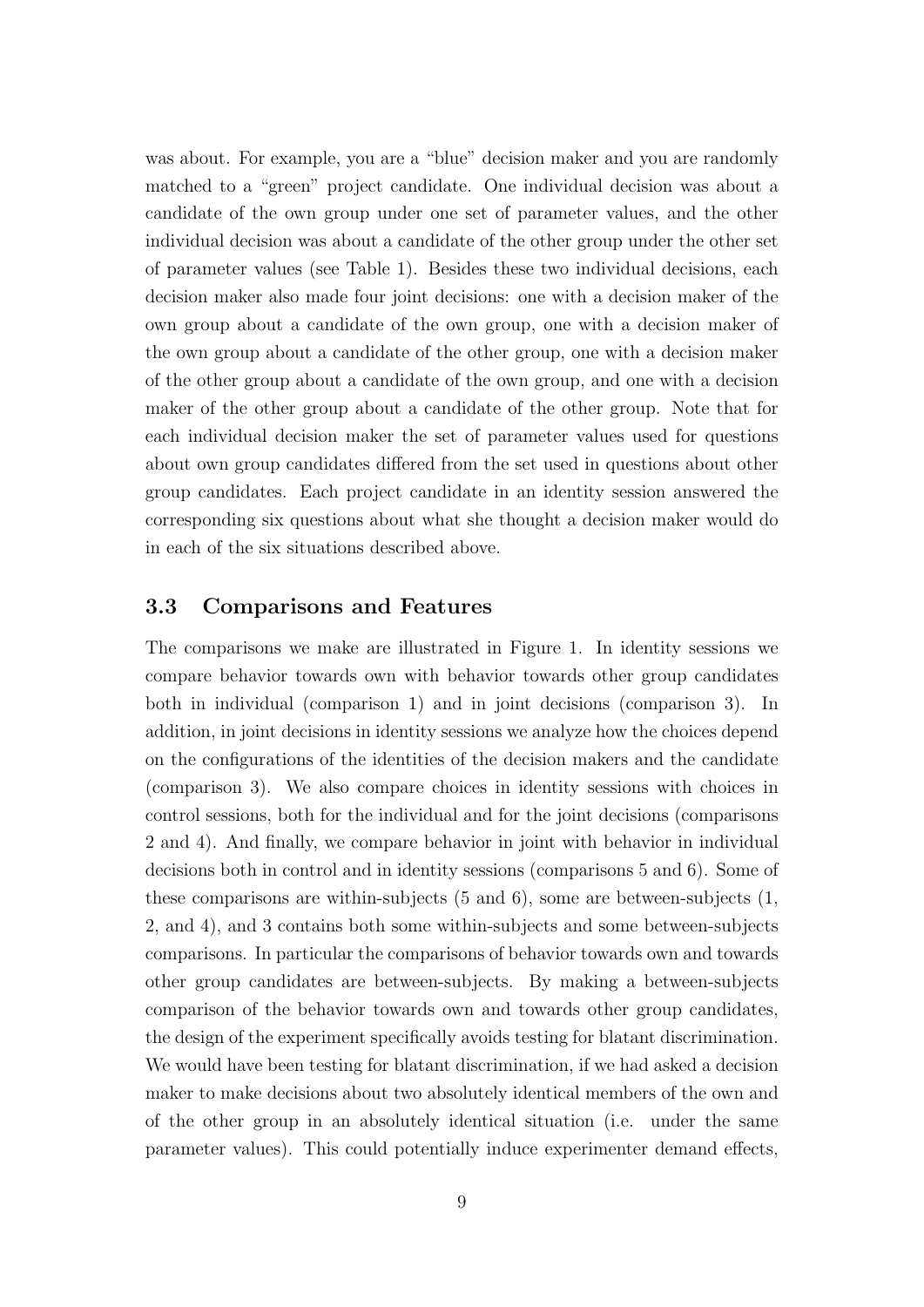as decision makers might notice that the candidates differ only in their group identity. Therefore, as a precaution against the subjects becoming aware that we are testing for discrimination, we vary not only the group identity of the candidates that a decision maker faces, but also the parameter values attached to them. That is, in our set-up a decision maker faces own group candidates with one set of parameter values, and other group candidates with another set. The design is balanced so that overall half of the decision makers face own group candidates with parameter set 1 and other group candidates with parameter set 2, and the other half of the decision makers vice versa.

Additionally, note that a decision maker does not have to choose directly between an own and an other group candidate, but is asked separate questions about whether she would assign the project to a blue candidate with parameter set j, and whether she would assign the project to a green candidate with parameter set k. This is done to avoid pure focality effects. A pure focality effect could arise in the joint decision-making case if we had two blue decision makers and each of them had to choose whether to hire a blue or to hire a green candidate. Then hiring a blue candidate could be a focal choice. In our set-up the choice decision makers are presented with is to hire a given candidate or not. A joint decision making situation thus amounts to a pure coordination game with two Nash equilibria in pure strategies - both hire or both do not hire the candidate. Ex-ante there are no obvious focality effects highlighting either of the two equilibria.

Furthermore, we vary the matching of colors to sets of parameter values from session to session. We also randomize the order of questions of each type for each participant, and we allow participants to browse through the entire set of questions on the decision sheets in order to avoid any order effects.

The joint hiring decisions constitute a coordination problem. Such a coordination problem is a stylized representation of a wide range of social interactions. Most directly, it captures situations in which decision makers have to reach a common decision without having the opportunity to communicate with one another. But its relevance is much broader than this. Whenever two people have to undertake a common decision, even if communication is allowed, there is most often a pre-communication stage in the decision making process, in which each person considers for herself what to do and what she thinks the other person will do. In many of these situations people will care not only about the decision to be implemented but also about being coordinated, e.g. to avoid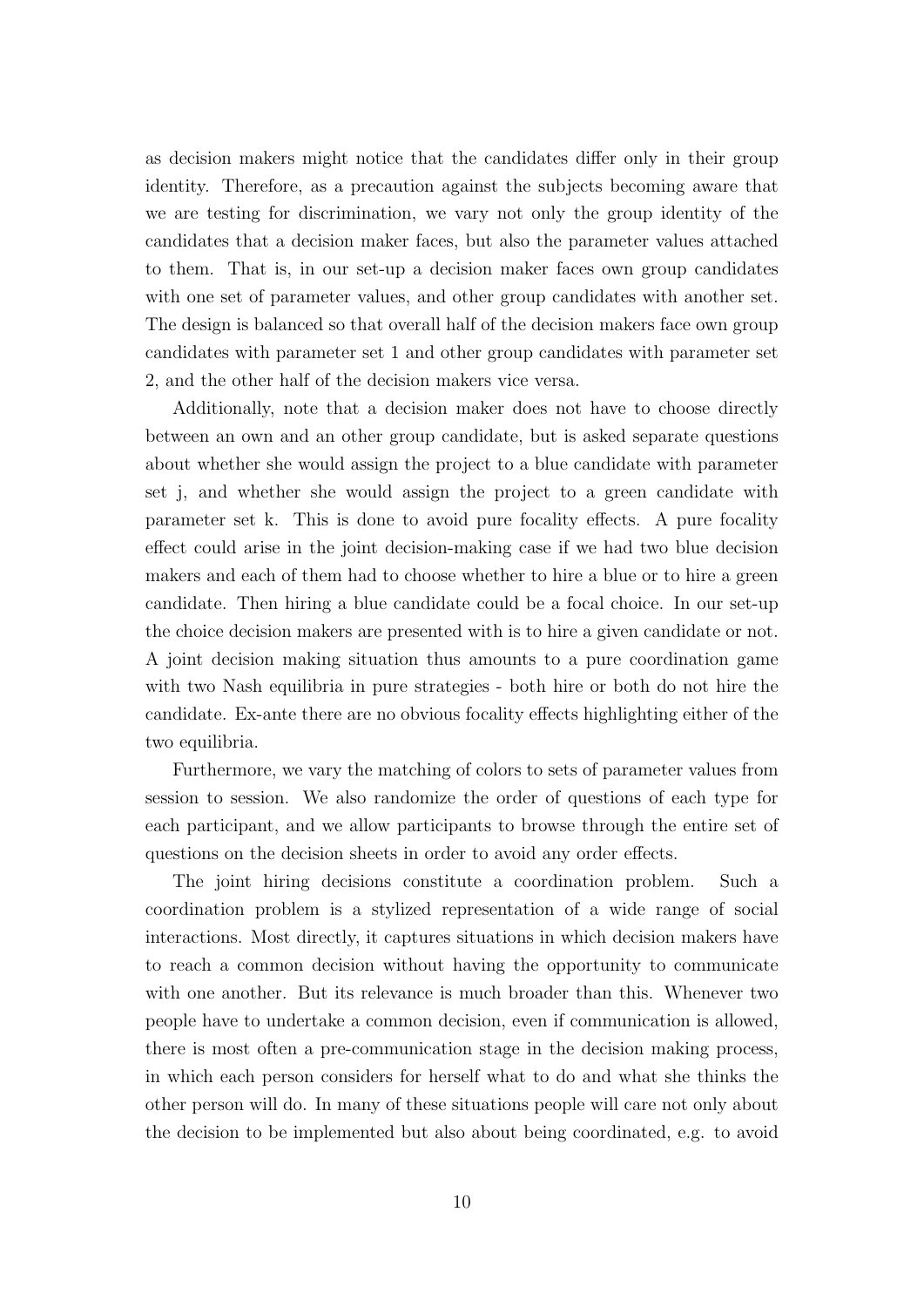

Figure 1: Comparisons

spending time on discussions, as communication and time spent on discussions involve opportunity costs. They would like to be coordinated already prior to communicating. The joint decision making situation in our experiment is an approximation of this pre-communication stage, and the miscoordination cost that we introduce captures the costs of disagreeing. Note that even in cases when decision makers will have an opportunity to communicate later or to engage in repeated interaction, the choices they make in the first pre-communication stage may have an effect on which outcome is realized later, because the initial choices can influence their beliefs about each other.<sup>9</sup>

## 4 Hypotheses

Our hypotheses on behavior in individual decisions are derived, on the one hand, from the findings of in-group bias in the social identity literature, and on the other hand, from the taste for discrimination model. It has been established in social identity experiments that people exhibit an ingroup-bias, i.e., they treat members of the own group more favorably than members of the other group (Tajfel and Turner, 1979). According to Becker (1971), an employer will discriminate between members of two groups if she has a positive taste towards one group and/or a negative taste towards the other group. We therefore hypothesize that in individual decisions if an in-group bias or a taste for discrimination in favor of the own group or against the other group exists, then members of the own group will be hired more than members of the other group. By making

<sup>9</sup>This would be along the lines of Farrell (1987), who shows that cheap talk may influence future interactions by creating focal points.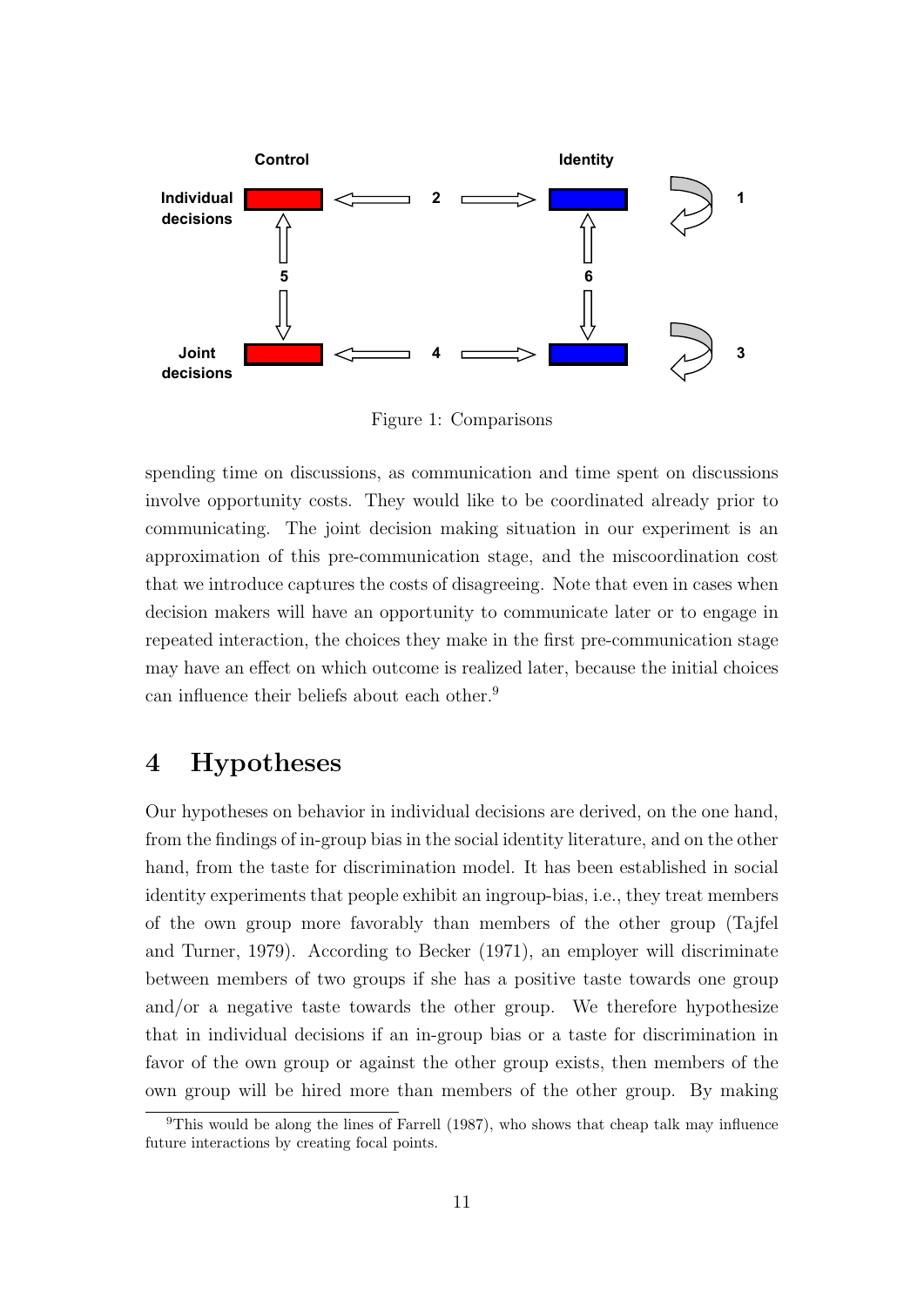comparisons of behavior towards candidates in identity sessions with behavior towards candidates in control sessions, we can distinguish whether discrimination is due to positive treatment of the own group, to negative treatment of the other group or to both. We say that there is positive discrimination in favor of the own group if members of the own group are hired more than candidates in control sessions. There is negative discrimination against the other group if members of the other group are hired less than candidates in control sessions.

Furthermore, we conjecture that the exact configurations of the group identities of the parties involved may affect decisions in the joint decision making case. This conjecture is based on findings from empirical studies using nonexperimental naturally occurring data that identify biases in decisions related to the configurations of the social identity of the parties involved in a joint decision making situation (e.g. Anwar et al., 2012; Bagues and Esteve-Volart, 2010; Price and Wolfers, 2010). To form the hypotheses that compare behavior in two joint decision making cases, we add up the hypotheses for the behavior of the two individuals involved. Therefore, some of the hypotheses comparing behavior in two joint decision making situations will be one-directional and some will be two-directional. An example of a one-directional alternative hypothesis is the comparison of decisions with a co-decision maker of the own group about a candidate of the own group and decisions with a co-decision maker of the own group about a candidate of the other group. According to our hypothesis on individual behavior, each of the two decision makers is expected to favor candidates of the own group and to discriminate against candidates of the other group. Therefore, we expect that the frequency with which individuals hire own group candidates when deciding with an own group co-decision maker will be higher than the frequency with which individuals hire other group candidates when deciding with an own group co-decision maker. An example of a two-directional alternative hypothesis is a comparison of the rates at which individuals hire own and other group candidates when deciding with a co-decision maker from the other group, i.e. when one decision maker may be expected to favor and the other to discriminate against the candidate. The general null hypothesis is that behavior in any pair of situations does not differ. Below we list the four groups of alternative hypotheses that we test for in our analysis of the experimental data. The numbered comparisons in brackets refer to our design chart (Figure 1).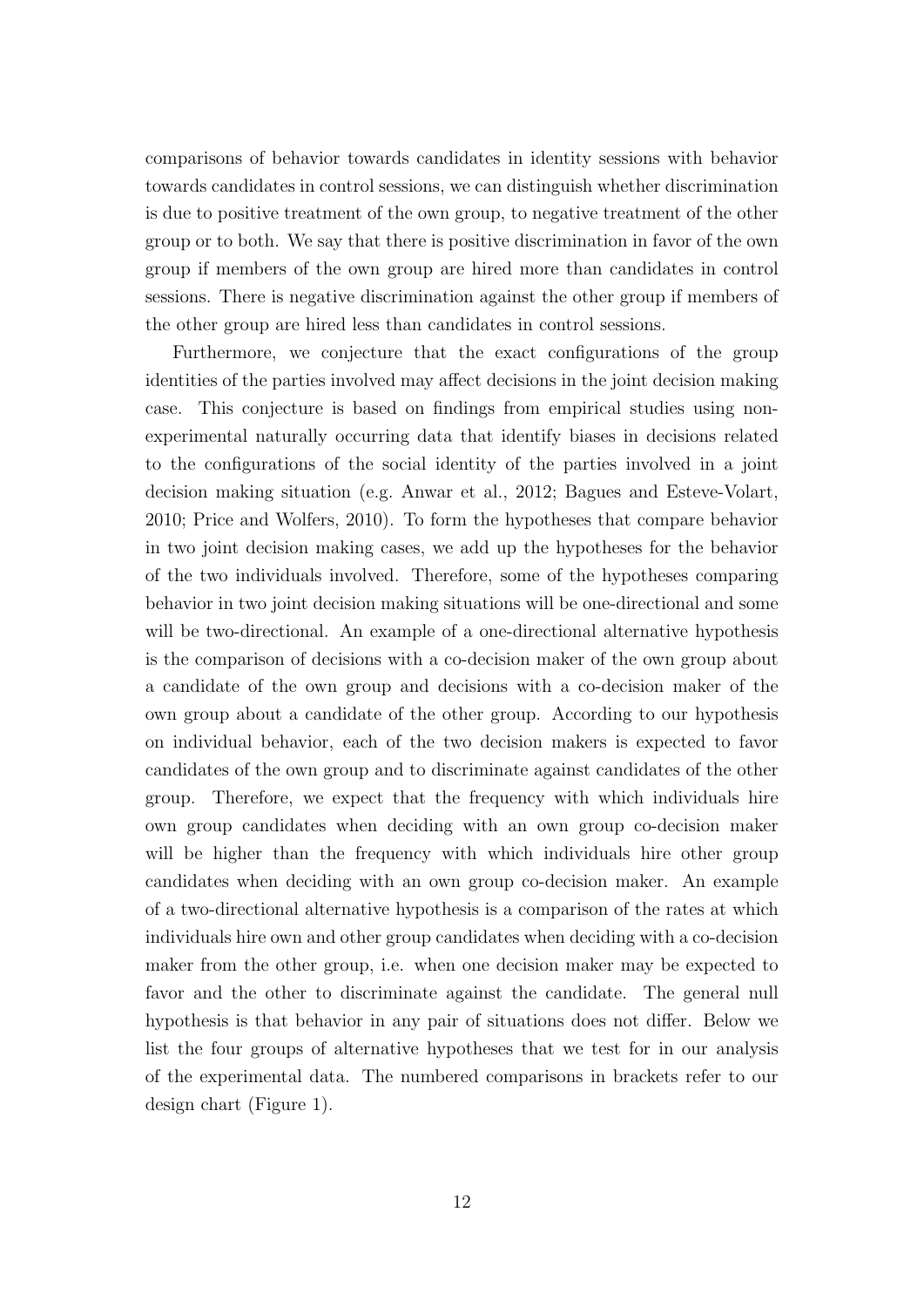Hypothesis 1: Discrimination in Individual Decisions

There is more hiring of own than of other group candidates in individual decisions in identity sessions (comparison 1 in the design chart).

#### Hypothesis 2: Discrimination in Joint Decisions

Individuals hire more own than other group candidates in joint decisions in identity sessions (comparison 3).

Hypothesis 3: Co-Decision Maker Identity and Discrimination in Joint Decisions

a. Individuals hire more own than other group candidates when deciding with an own group co-decision maker (comparison 3).

b. There is a difference in the rates at which individuals hire own and other group candidates in joint decisions with an other group co-decision maker (comparison 3).

Hypothesis 4: Differences in Behavior in Joint versus Individual Decisions a. There is a difference in behavior in joint versus individual decisions in control sessions (comparison 5).

b. There is a difference in behavior in joint versus individual decisions in identity sessions (comparison 6).

c. There is a difference in behavior in joint versus individual decisions in identity sessions depending on the type of candidate and on the type of co-decision maker (comparison 6).

To gain further understanding of the nature of potential discrimination and to uncover whether differential treatment of own and other group candidates is due to positive treatment of the own group or to negative treatment of the other group, we also compare behavior towards own (other) group candidates in identity sessions with behavior towards candidates in control sessions.

## 5 Analysis of the Experimental Data

In this section we report the statistical analysis of the experimental data, testing the hypotheses presented in section 4. In order to control for potentially unobserved factors that may affect behavior in a given session instead of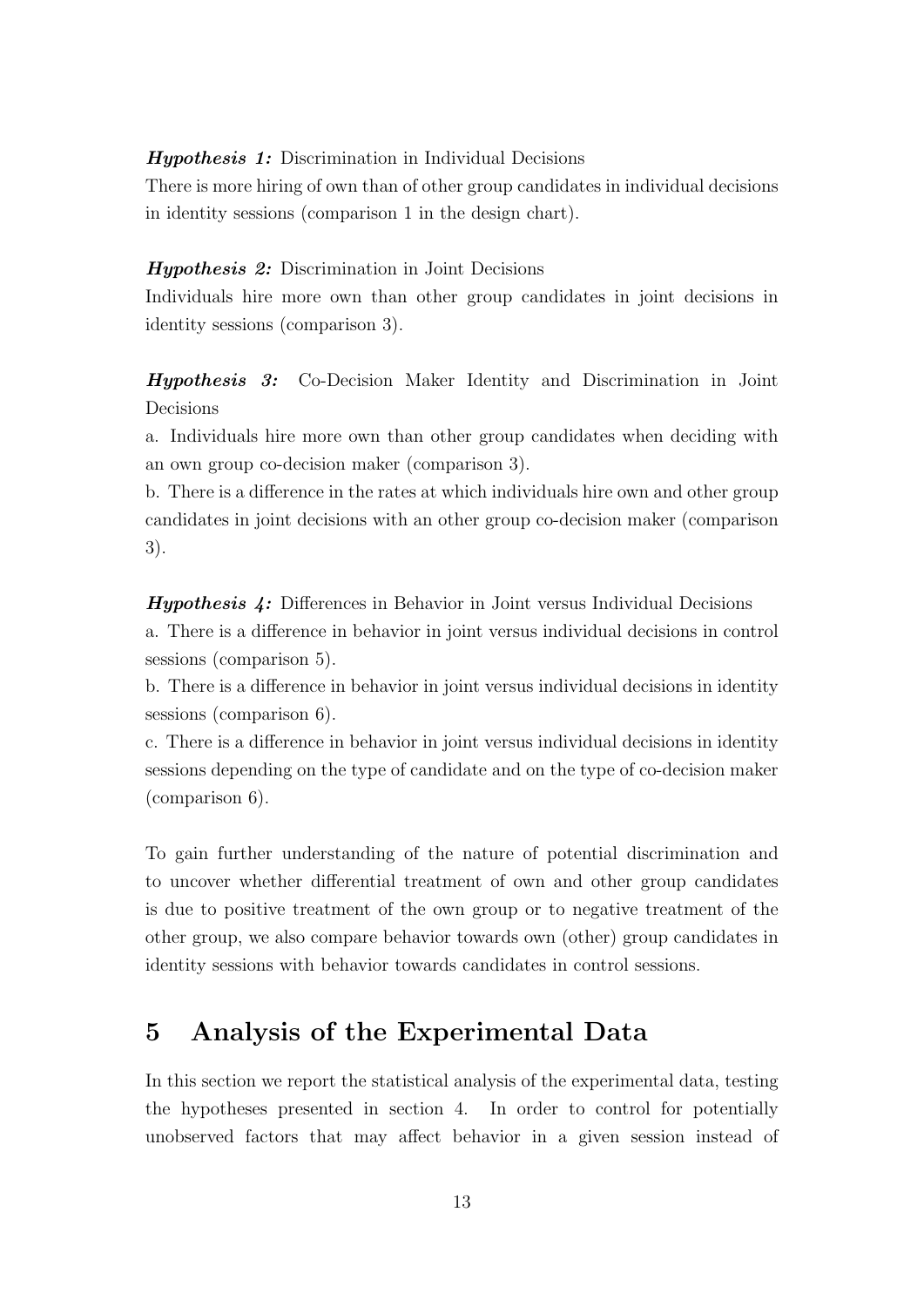treating each decision in a given session as an independent observation, we treat the relative frequency of hiring in the situation of interest in one session as one independent observation. Thus in each case we have eight independent observations for control and eight independent observations for identity sessions.

The focus of the analysis is *always* on the relative frequencies with which individual decision makers decide to assign a project to a candidate in different decision situations. In the paper we call this interchangeably the 'frequency of hiring' or 'hiring rate'. Thus, for example, a relative frequency of hiring of 0.59 in individual decisions in identity sessions means that in 59% of the cases individual decision makers decided to assign the project to a candidate in individual decisions in identity sessions. Likewise, a relative frequency of hiring of 0.70 in joint decisions in identity sessions means that in 70% of the cases individual decision makers decided to assign the project to a candidate in joint decisions in identity sessions.<sup>10</sup>

We use standard non-parametric statistical tests for experimental analysis, taking into account that subjects are randomly allocated to sessions and treatments and that the design is balanced and based on randomization. Thus, for the statistical significance of differences in any matched pairs and related samples (i.e., all within-sessions) comparisons we use the Wilcoxon Signed Ranks Test. For the statistical tests of all independent samples (i.e., between-sessions comparisons) we use the Robust Rank Order Test. The significance level chosen is  $\alpha = 0.10$ .

The analysis and the levels of significance reported in the main part of the paper are based on non-parametric statistical tests as they make fewer distributional assumptions, as well as making the exposition simpler. As a robustness check we also conduct detailed regression analysis which we report in Appendix B. The regressions confirm the findings of the non-parametric statistical tests. The statistical tests conducted on the basis of the estimated regression coefficients have slightly higher power than the non-parametric statistical tests and thus the non-parametric tests we report in the main text most often give the more conservative estimate of significance. For example, in many cases a difference that is significant at  $\alpha = 0.10$  using a non-parametric test is significant at  $\alpha = 0.05$  using the tests based on the regressions.

 $10$ Note that in joint decisions the actual rate at which candidates are hired will be lower as hiring requires coordinated hiring decisions. We also analyzed the differences in expected coordination rates in the various joint decision making cases, but did not find any additional insights. We thus focus throughout the paper on individual behavior, as our main goal is to establish how individual behavior differs in alternative decision making situations.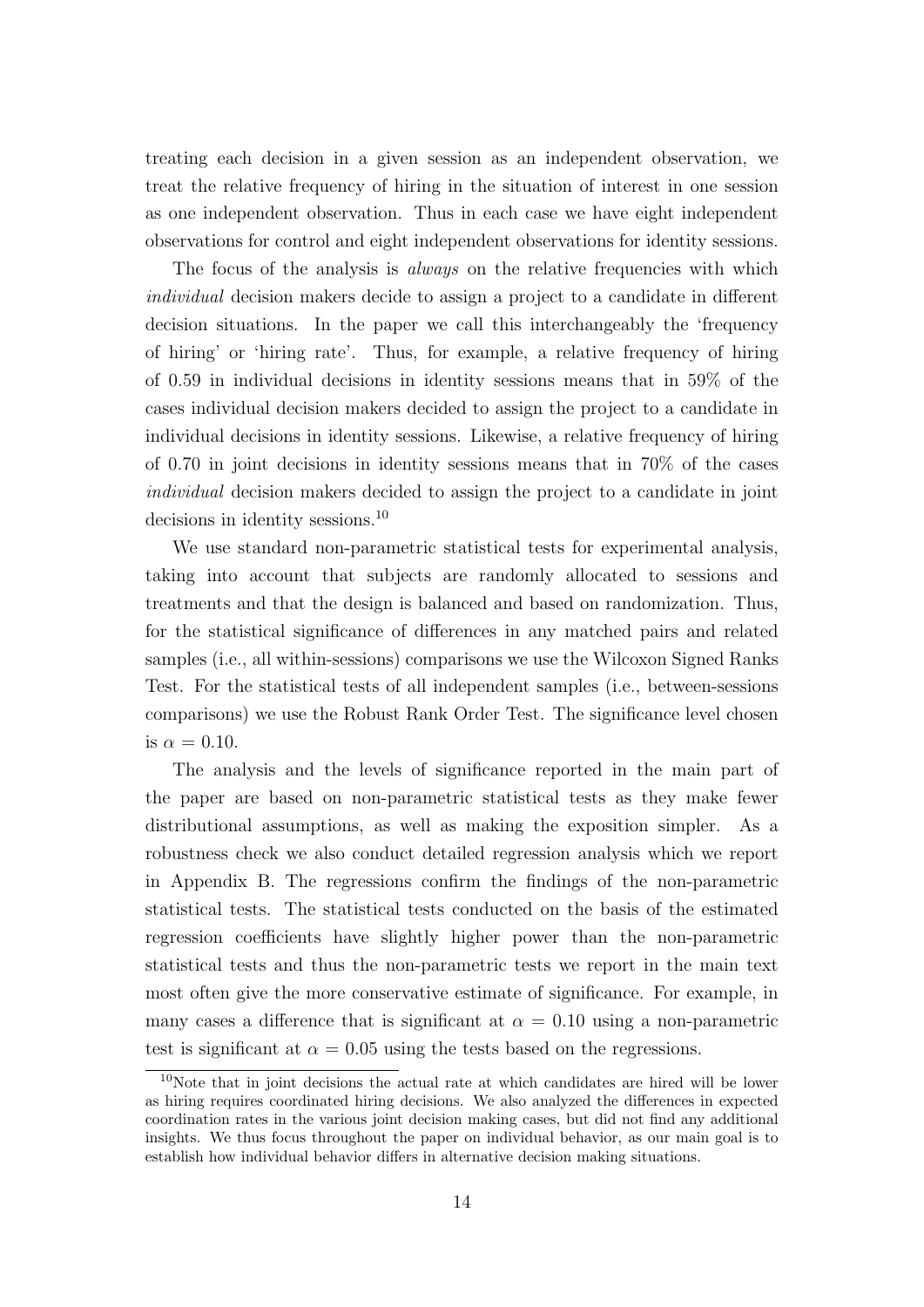The four subsections in our analysis below correspond to the four sets of hypotheses in section 4. In each subsection, the focus is on the decision makers' behavior aggregated over the two sets of parameter values. To go in more depth, we do, however, also test all our hypotheses on the decision makers' behavior separately for decisions under parameter set 1 and for decisions under parameter set 2. Whenever the results are sensitive to the parameter set, we mention this in the main text. At the end of each subsection, we formulate the main findings as results of the analysis.

Table 2 in Appendix A presents an overview of all statistical tests for the decision makers' behavior aggregated over the two sets of parameters. Tables 3 and 4 in Appendix A show the corresponding results for the two sets of parameter values separately. These tables include both the results of the non-parametric statistical tests reported in the main text and the p-values from the tests based on the regression coefficients.<sup>11</sup>

#### 5.1 Discrimination in Individual Decisions

Figure 2 shows the data on individual hiring decisions aggregated over the two sets of parameters. There is no difference in the hiring rates in individual decisions in control and in identity sessions (both  $0.59^{12}$ ). We are interested in whether there is discrimination, i.e., differential treatment of own and of other group candidates in individual decisions in identity sessions. Own group candidates are hired at a rate of 0.61, which is slightly higher than the 0.58 hiring rate of other group candidates. As to positive discrimination in individual decisions, the hiring rate of own group candidates in identity sessions is two percentage points higher than the hiring of candidates in control sessions (0.61 versus 0.59). The hiring rate of other group candidates in identity sessions is one percentage point lower than the hiring of candidates in control sessions (0.58 versus 0.59). These differences are all in line with the hypotheses on discrimination in individual decisions, but they are neither substantial nor statistically significant.

Testing the same hypotheses on decision makers' behavior separately under each of the two parameter sets allows us to check whether the presence/absence

 $11$ The details of the regression estimation and of the tests based on the estimated regression coefficients are in Appendix B.

 $12$ This is the average relative frequency of hiring in individual decisions in control/identity sessions, averaged over the eight control/identity sessions, respectively. The other numbers we report in the text have an analogical interpretation.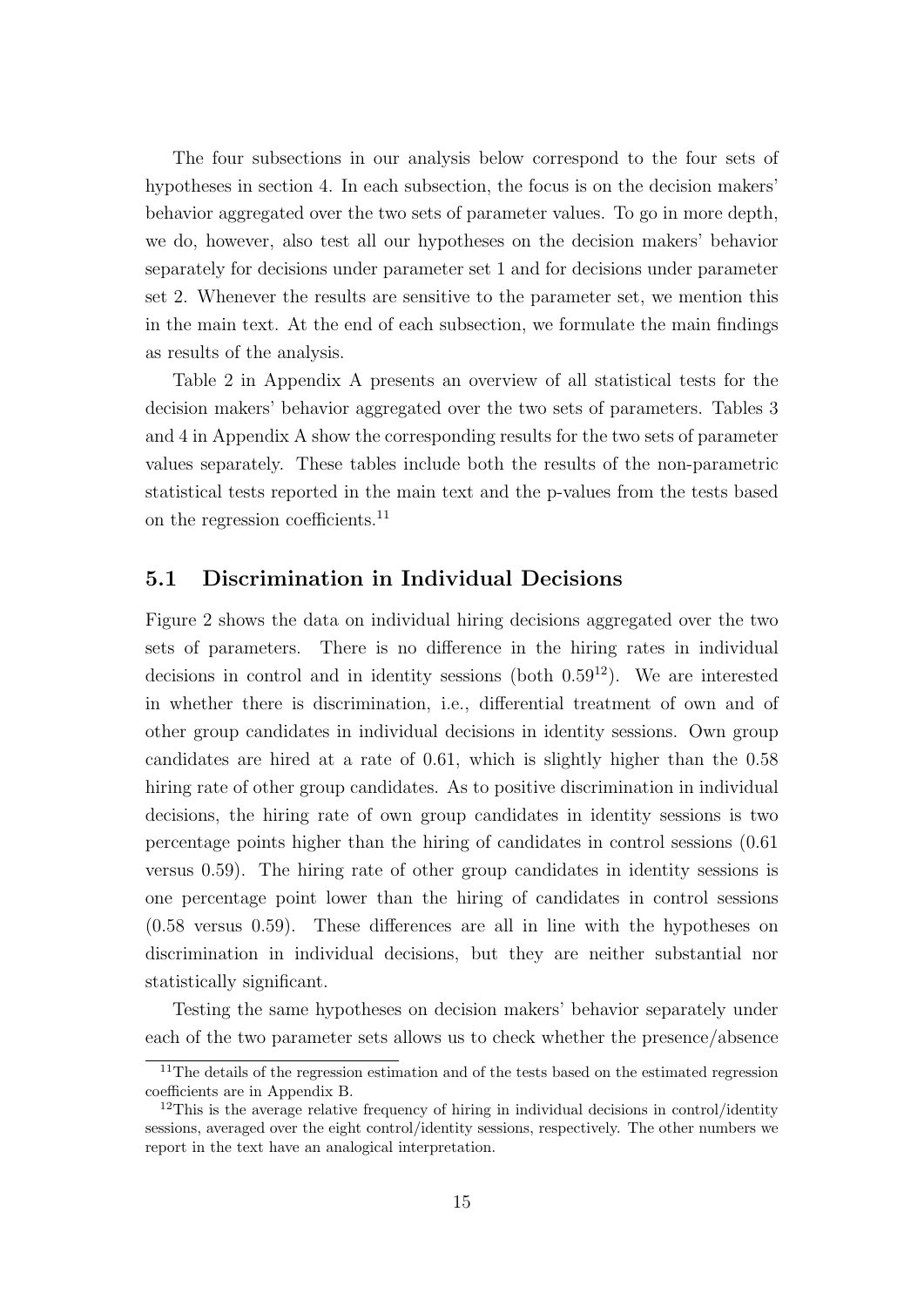

Figure 2: Individual Decisions

of discrimination in individual decisions depends on the circumstances decision makers face. The results are presented in Comparison 1 in Table 3 in Appendix A for parameter set 1 and in Comparison 1 in Table 4 for parameter set 2. Under parameter set 2, we observe substantially and significantly more hiring of own than of other group candidates in individual decisions in identity sessions. The hiring rate of own group candidates in individual decisions in identity sessions under parameter set 2 is 0.69 versus a hiring rate of other group candidates of 0.47 (difference statistically significant at  $\alpha = 0.10$  level). This means that when considering own group candidates, the hiring rate is 22 percentage points higher than when considering other group candidates. The differences in decisions under parameter set 1 are not statistically significant. Thus, the analysis indicates that the occurrence of discrimination is sensitive to the exact characteristics of the situation considered. We come back to this in the discussion section.

The comparisons of hiring rates of own (respectively other) group candidates in individual decisions in identity sessions with the hiring rate in individual decisions in control sessions (in both cases for parameter set 2) reveal that the above discrimination is driven mainly by negative treatment of candidates from the other group compared to the treatment of candidates in control sessions. The hiring rate of other group candidates in identity sessions, 0.47, is 16 percentage points lower than the hiring rate of candidates in control sessions, 0.63 (difference statistically significant at  $\alpha = 0.05^{13}$ .

#### **Result 1:** We do not find substantial or significant evidence of discrimination in

<sup>&</sup>lt;sup>13</sup>The significance level reported in this case is according to the tests based on the estimated regression coefficients. We could not reject the hypothesis of no difference using the Robust Rank Order Test. To check the robustness of the significance using the regression-based test, we conducted an additional permutation test for significance, which shows significance at the  $\alpha = 0.10$  level.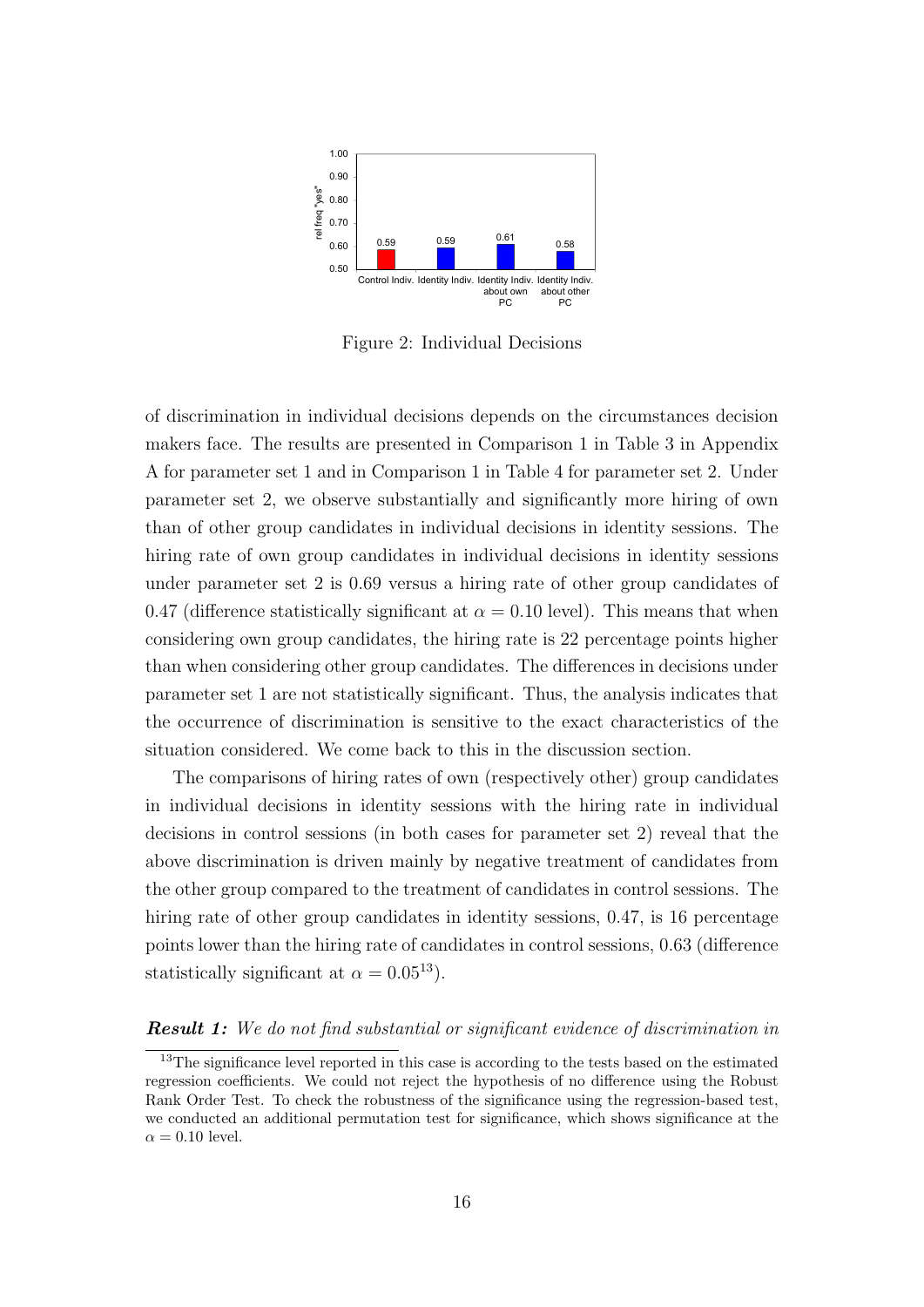individual decisions when considering the decisions aggregated over the two sets of parameters. We do, however, find substantially and significantly less hiring of other than of own group candidates in individual decisions under parameter set 2. This discriminatory behavior under parameter set 2 is mainly driven by negative discrimination against the other group.

#### 5.2 Discrimination in Joint Decisions

The next question we are interested in is whether there is discrimination in joint decisions. That is, do individuals hire more own than other group candidates when trying to coordinate with another decision maker? And in case such discrimination exists, we also want to know whether it is driven by negative discrimination towards other group candidates, by positive discrimination towards own group candidates, or by both.



Figure 3: Joint Decisions

As Figure 3 shows, hiring of own group candidates in joint decisions in identity sessions is 7 percentage points higher than hiring of other group candidates (0.73 versus 0.66). Although not statistically significant, this difference is consistent with the discrimination hypothesis. Next, we examine whether this difference is due to negative discrimination of other group candidates, or to positive discrimination of own group candidates, or to both. As Figure 3 shows, the hiring rate of other group candidates in joint decisions in identity sessions is 0.66, which is 4 percentage points higher than the hiring rate of candidates in joint decisions in control sessions (0.62). This is not statistically significant and is contrary to the hypothesis of negative discrimination of other group candidates.

We find a substantial and significant difference in hiring of own group candidates in joint decisions in identity sessions compared to hiring of candidates in joint decisions in control sessions (0.73 versus 0.62). This difference of 11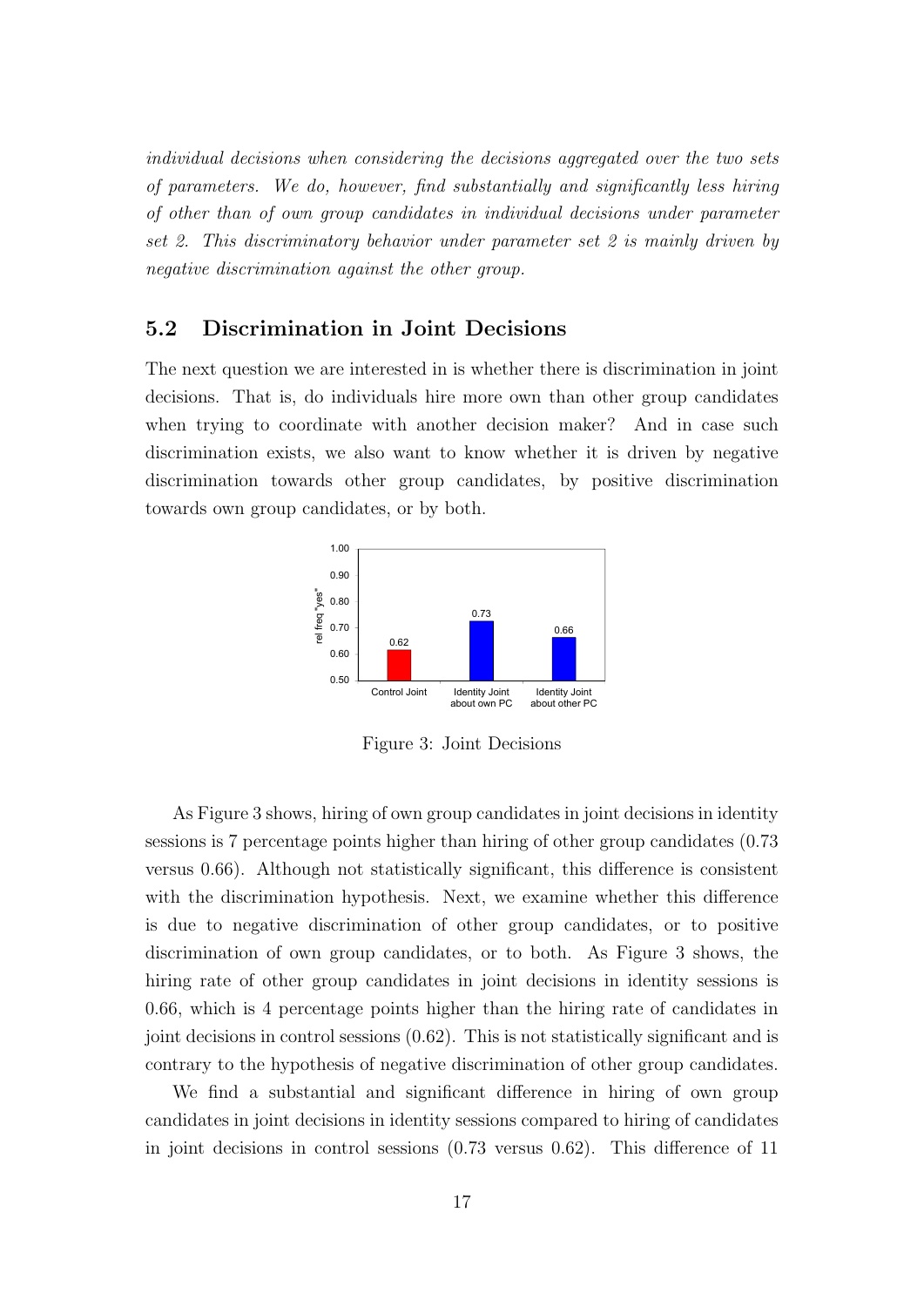percentage points is statistically significant (at  $\alpha = 0.05$ ), indicating strong positive discrimination of own group candidates in joint decisions. That is, although individuals do not negatively discriminate against other group candidates in joint decisions, they discriminate by strongly favoring own group candidates.

Disaggregating by parameter set, we find that under parameter set 1 there is no substantial or significant difference in treatment of own and of other group candidates in joint decisions in identity sessions. Under parameter set 2, the hiring rate of own group candidates is substantially higher than the hiring rate of other group candidates (0.84 versus 0.72, difference significant at  $\alpha = 0.05$ level). This differential treatment is entirely driven by positive discrimination in favor of the own group. The hiring rate of own group candidates is 15 percentage points higher than the hiring rate of candidates in control sessions (difference statistically significant at  $\alpha = 0.05$ ). There is no evidence of negative treatment of the other group.

Result 2: Aggregating over the two parameter sets, decision makers hire more own than other group candidates in joint decisions. Although there is no negative discrimination against other group candidates in joint decisions, there is substantial and significant positive discrimination in favor of own group candidates in joint decisions. Looking at the two parameter sets separately, we find that the positive discrimination of the own group in joint decisions occurs under parameter set 2.

## 5.3 Co-Decision Maker Identity and Discrimination in Joint Decisions

In this subsection we analyze the effect of the identity of the co-decision maker on the presence/absence of discrimination in joint decisions. That is, we ask the following questions: Does a decision maker discriminate between own and other group candidates when making a decision with a co-decision maker from the own group? And does a decision maker treat own and other group candidates differently when making a decision with someone from the other group?

Figure 4a focuses on decisions with own group co-decision maker. It shows that when deciding with someone from their own group, individual decision makers hire 12 percentage points more own group candidates than other group candidates (0.78 versus 0.66), which is statistically significant at the  $\alpha = 0.10$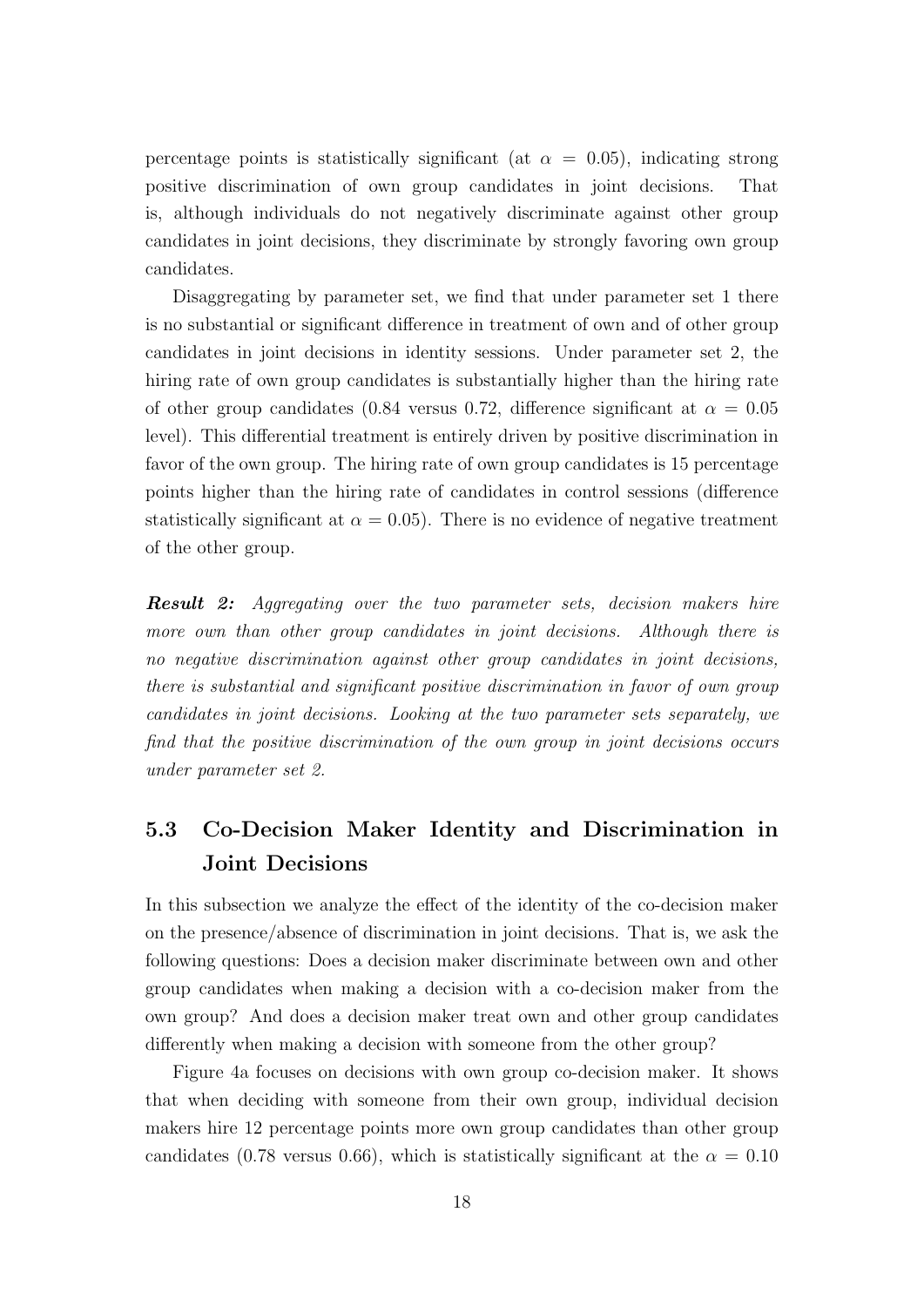

Figure 4: Co-decision Maker Identity and Discrimination

level, indicating substantial discrimination when the two decision makers are of the same group. Hiring of own group candidates when deciding with an own group decision maker is 16 percentage points higher than hiring in joint decisions in control sessions (0.78 versus 0.62), indicating again strong positive discrimination in favor of the own group (statistically significant at  $\alpha = 0.05$ ) level). Interestingly, there is no negative discrimination towards other group candidates when deciding with someone from the own group. In fact, when deciding with an own group co-decision maker, hiring of other group candidates is 4 percentage points higher than hiring of candidates in control sessions (0.66 versus 0.62), although this difference is not statistically significant. These results are in line with the findings under each of the two parameter sets.

**Result 3a:** There is strong and significant discrimination when deciding with someone from the own group. Although there is no negative discrimination towards other group candidates, there is substantial and significant positive discrimination in favor of own group candidates when deciding with someone from the own group.

The next question is whether people discriminate when deciding with someone from the other group. As Figure 4b shows, there is no difference in the relative frequencies of hiring of own and other group candidates when deciding with an other group decision maker (both at 0.67). Both hiring of own and of other group candidates are a few percentage points higher when deciding with an other group decision maker than in control sessions (0.67 versus 0.62), but this difference is not statistically significant. Looking at each of the two parameter sets separately, we find that there is a difference under each but that these differences go in opposite directions and cancel each other out. In addition, they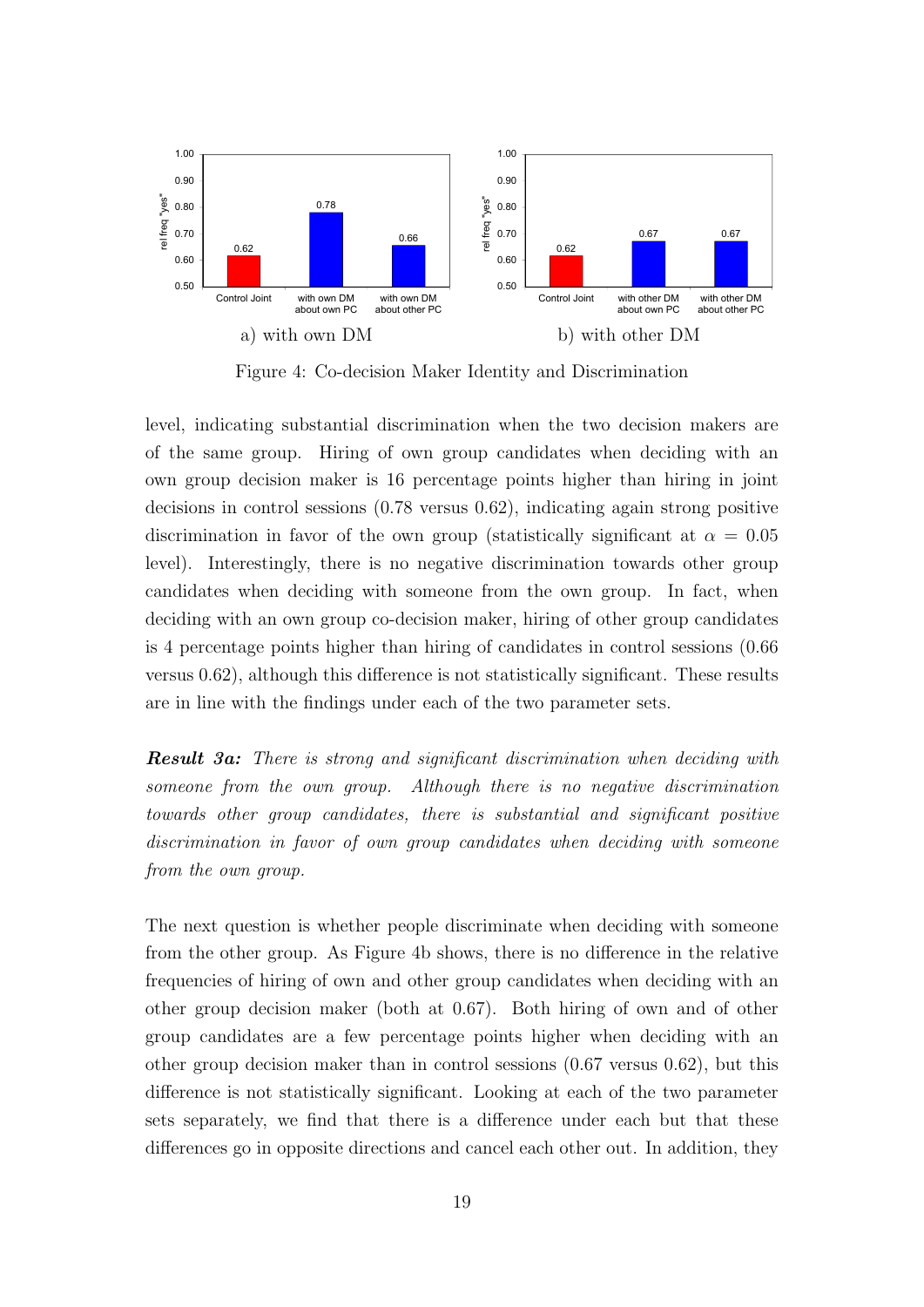are not significant.

**Result 3b:** There is no significant evidence that people discriminate between own and other group candidates when deciding with someone from the other group.

## 5.4 Differences in Behavior in Joint versus Individual Decisions

From our analysis so far it becomes apparent that there are some differences in how individuals behave when they make decisions alone compared to when they have to coordinate their decision with a second person. Next, we examine in more detail when such differences in behavior in joint versus individual decisions occur. We do so for both control and identity sessions, in order to understand whether these differences are simply driven by the fact that the decision is joint rather than individual, or whether they have to do with the effects of the social identities of the decision makers and the candidates.



Figure 5: Joint versus Individual Decisions

Figure 5a shows the average hiring rates in individual and in joint decision situations in control sessions. In control sessions the difference in hiring in joint versus individual decisions is 3 percentage points (0.62 versus 0.59) and not statistically significant. There is no difference in hiring rates in individual versus joint decisions in control sessions under parameter set 1 and there is slightly more hiring in joint than in individual decisions in control sessions under parameter set 2 (the difference is statistically significant but the effect is not large). Thus, the result that the difference in the hiring rate in joint versus individual decisions in control sessions is small is supported under each of the two parameter sets.

**Result 4a:** In the absence of identity, there is little difference in individual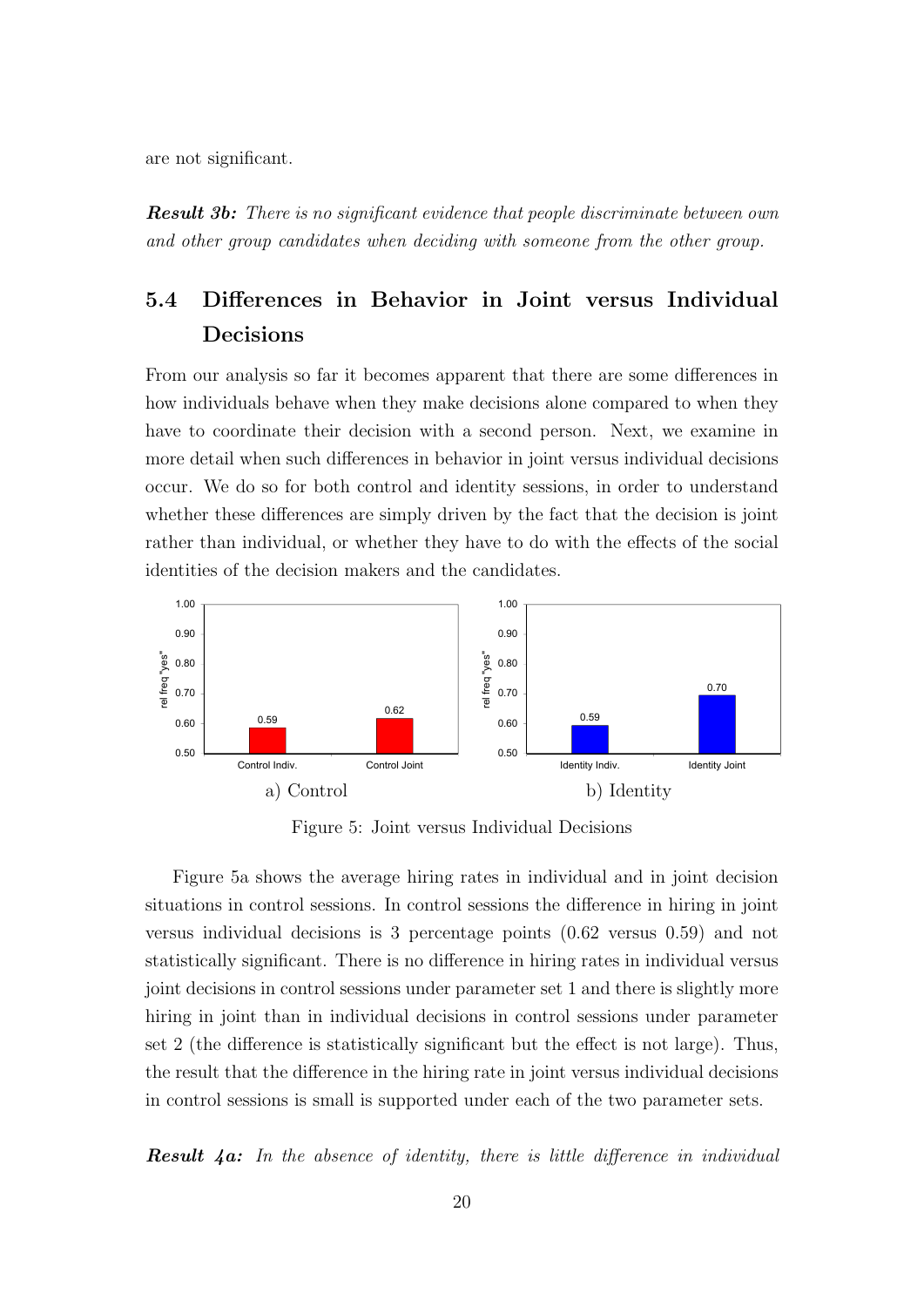hiring rates in joint compared to individual decisions.

Figure 5b shows the difference in joint versus individual decisions in sessions with group identity. In identity sessions hiring in joint decisions is 11 percentage points higher than hiring in individual decisions  $(0.70 \text{ versus } 0.59)$ . This difference in hiring rates is substantial and statistically significant (at  $\alpha = 0.10$ ). Thus, under the presence of group identity individual decision makers hire more candidates when deciding with another person compared to when deciding alone. In identity sessions, there is no difference in hiring rates in joint versus individual decisions under parameter set 1 but there is a substantial and significant difference in hiring rates (20 percentage points) in joint compared to individual decisions under parameter set 2.

Result 4b: In the identity treatment decision makers hire substantially and significantly more candidates in joint than in individual decisions. This difference is entirely driven by more hiring in joint than in individual decisions under parameter set 2.

Finally, to clarify further when differences in joint compared to individual decisions arise, we decompose the decisions in identity sessions according to the identities of the candidate and of the co-decision maker.



Figure 6: Joint versus Individual Decisions by Candidate Type

As Figure 6a shows, individuals hire 17 percentage points more own group candidates when deciding with an own group decision maker than when deciding individually (0.78 versus 0.61, difference statistically significant at  $\alpha = 0.10$ ). Individuals hire 6 percentage points more own group candidates when deciding with other group decision maker than when deciding individually  $(0.67 \text{ versus}$ 0.61, not statistically significant). Figure 6b shows that there are also increases in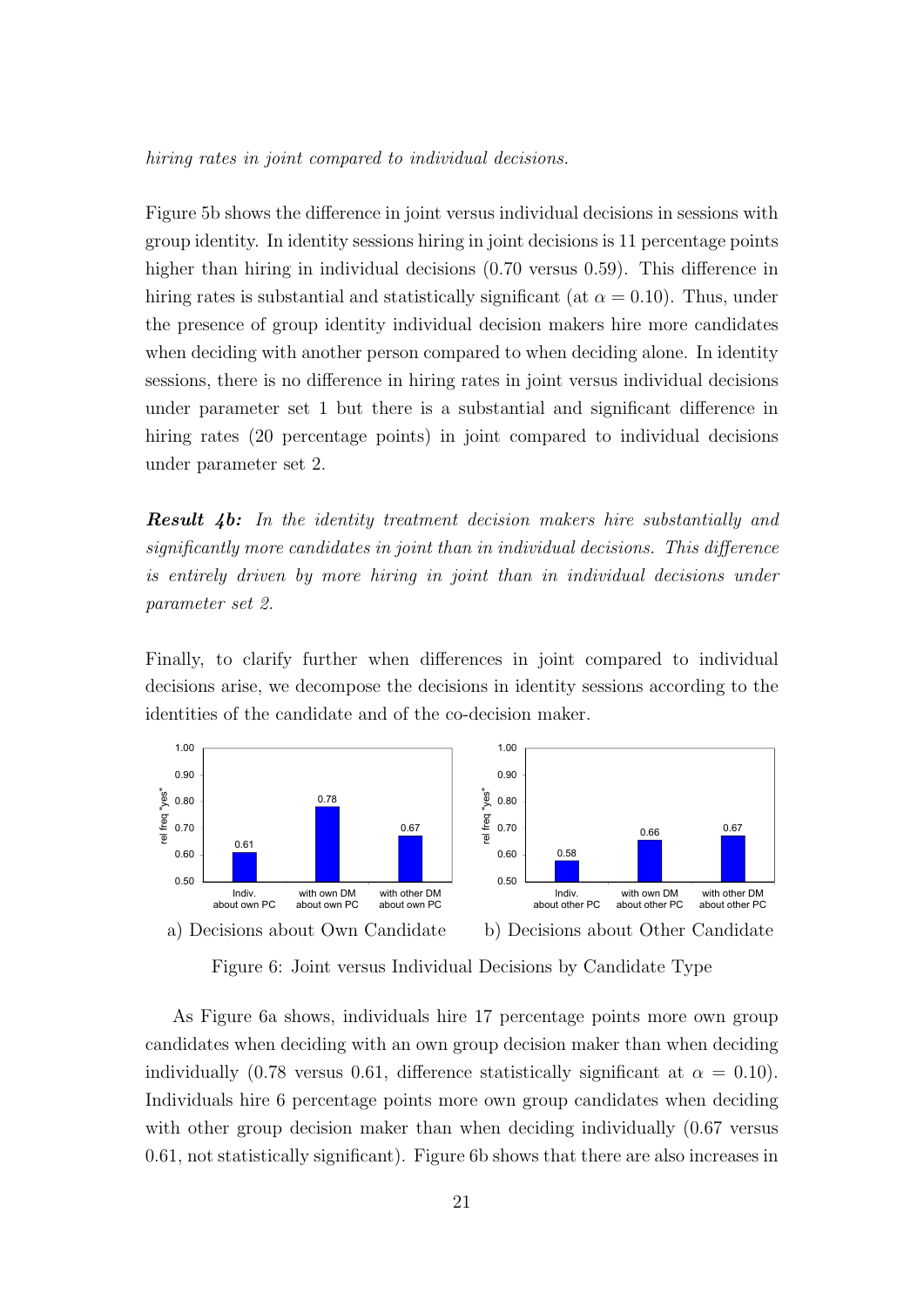the hiring of other group candidates in joint decisions, both with own and with other group decision makers, compared to individual decisions (8 percentage points and 9 percentage points, respectively), although these increases are not statistically significant.

Distinguishing by parameter set, individuals hire substantially more own group candidates when deciding with own group decision maker than when deciding individually under each of the two parameter sets. Under parameter set 2, individuals also hire substantially and significantly more other group candidates in joint than in individual decisions (both when deciding with own and with other group co-decision maker).

**Result 4c:** In identity sessions decision makers hire on aggregate substantially and significantly more own group candidates in joint than in individual decisions. The difference is especially big when deciding with an own group decision maker. There is also more hiring of other group candidates in joint than in individual decisions, regardless of the identity of the co-decision maker. It is driven by more hiring of other group candidates in joint than in individual decisions under parameter set 2.

## 6 Discussion

In this section we discuss the main empirical results of the paper, linking them to previous literature and to potential theoretical explanations. We begin by highlighting our three main findings. First, the data show that there is substantial and significant discrimination in individual decisions under parameter set 2. The hiring rate of own group candidates in individual decisions in identity sessions under parameter set 2 (0.69) is 22 percentage points higher than the hiring rate of other group candidates  $(0.47)$ . This seems to be due mainly to negative discrimination against the other group.

Second, on aggregate we find also more hiring of own than of other group candidates in joint decisions. In particular, there is substantial and significant discrimination in joint decisions under parameter set 2. In this case, the difference in hiring rates of own and other group candidates is 12 percentage points. Discrimination in joint decisions takes the form of positive treatment of the own group rather than of negative treatment of the other group. Thus, the type of discrimination observed in joint decisions is different from the type of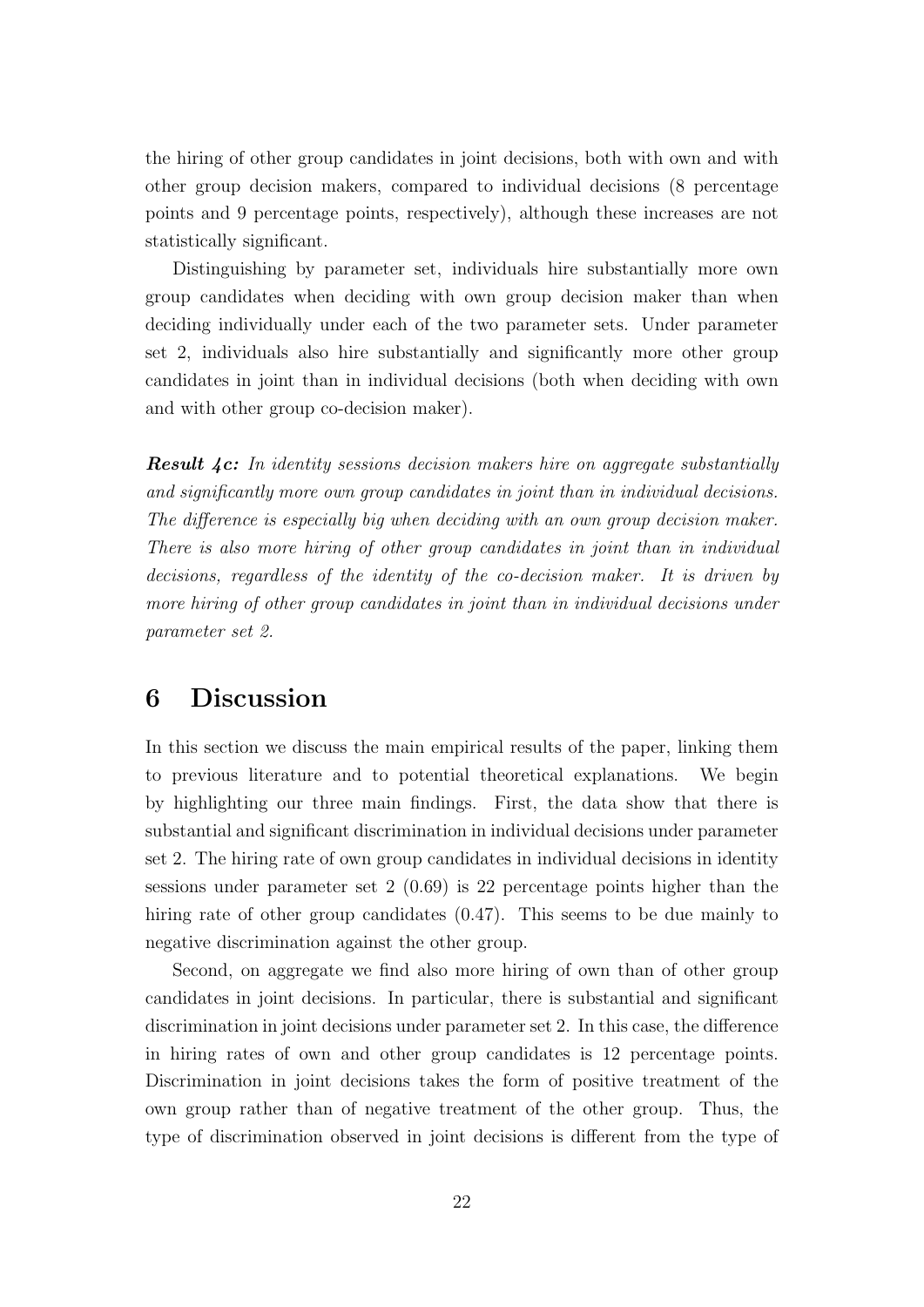discrimination observed in individual decisions.

And third, a key finding in this study is that the configurations of the identities of the decision makers and the candidate in joint decisions matter a great deal. In particular, there is substantial discrimination in joint decisions with an own group decision maker, occurring under each of the two parameter sets. Overall, i.e. aggregating over the two parameter sets, in decisions with an own group decision maker individuals hire 78% of own group candidates, compared with only 66% of other group candidates. There is no substantive evidence of discrimination occurring when decisions are made with other group co-decision maker.

What is remarkable about these findings is that discrimination occurs in a controlled set-up in which own and other group candidates are identical in all else but their group identity. Moreover, when discrimination occurs the magnitude of the discriminatory effect is rather large, i.e. in the range of 10-20 percentage points difference in hiring of own and other group candidates. It should be noted that this is without any conflict of interest between the two groups and with identities induced through just working on a common problem. One could imagine that if there were conflicts of interest or if the groups involved had a long history of disagreement, the effect could be even stronger. This finding of differential treatment of the own and the other group in project assignment decisions lends empirical support to the idea that group identity may matter (Tajfel and Turner, 1979; Akerlof and Kranton, 2000) and adds to previous experimental studies on the role of social identity for the decisions that people make in other contexts (Brown, 2000; Chen and Chen, 2011; Chen and Li, 2009; Eckel and Grossman, 2005; Charness et al., 2007).

One question that arises in our experiment is why we find substantial and significant discrimination under one parameter set but not under the other. Although, as pointed out above, much of the experimental literature suggests that there are differences in treatment of own and other group members in many situations, there are also studies that do not find such effects in all cases, suggesting that the role of identity can be subtle and can depend on the exact situation considered (Ahmed, 2007; Gueth et al., 2008; Drouvelis and Nosenzo, 2013). What we observe in our experiment is that individuals hire significantly more own than other group candidates in the case when the expected payoff from hiring a candidate was slightly lower than the payoff from not hiring a candidate. One possible interpretation of the occurrence of negative discrimination towards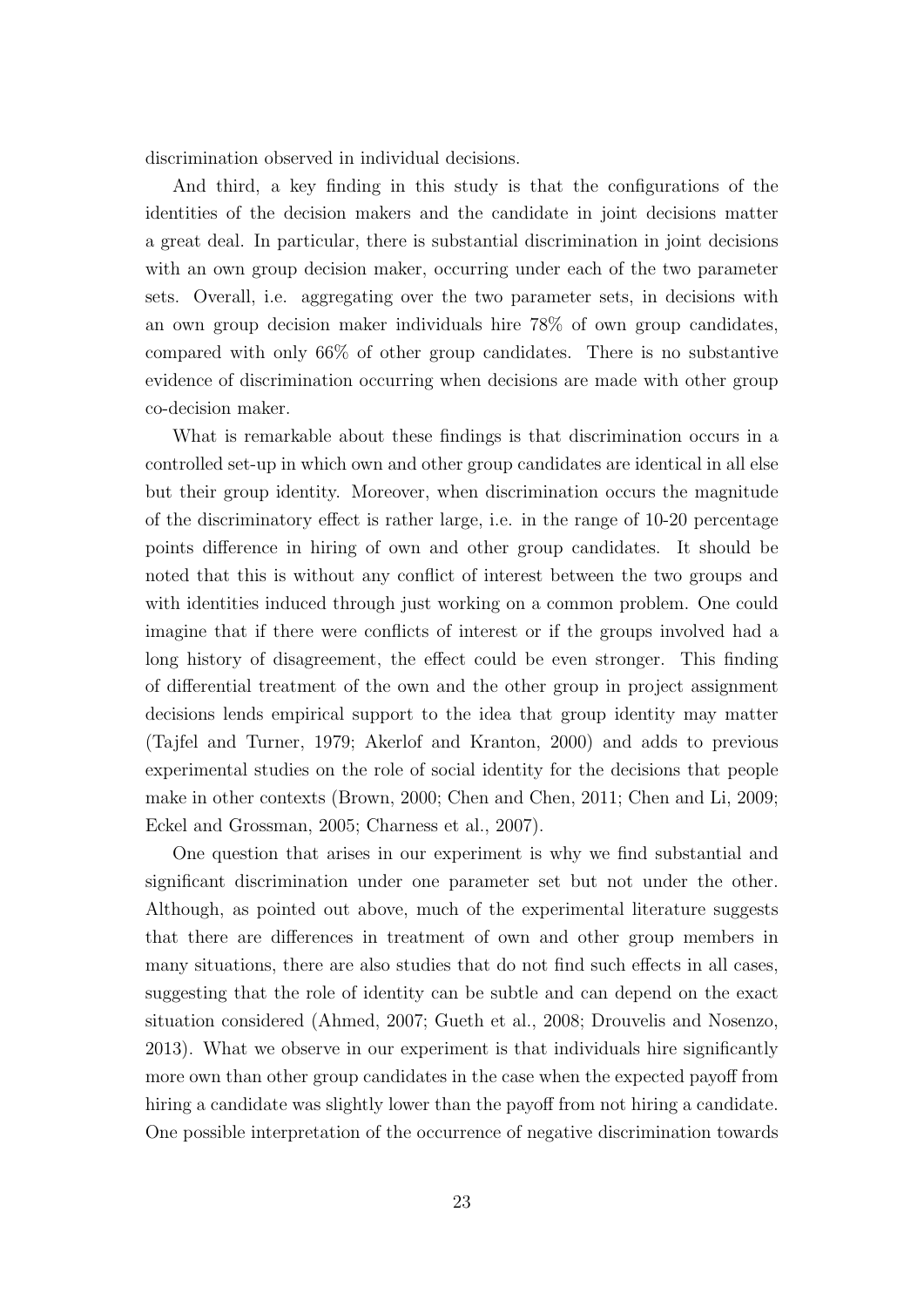other group candidates under parameter set 2 is that decision makers are less willing to take risk when other group candidates are involved than when own group candidates are involved.<sup>14</sup>

Our finding of discrimination in joint decisions when the two decision makers are of the same group adds to the findings of empirical studies based on nonexperimental data that find biases in decisions related to the group identities of the members of a committee (Bagues and Esteve-Volart, 2010; Anwar et al., 2012; Zinovyeva and Bagues, 2011; Price and Wolfers, 2010). These studies have used observational data from contexts ranging from jury decisions in criminal courts to the decisions of examination committees in the Spanish judicial system to the decisions of a crew of basketball referees, to show that the configurations of group identities of a committee's members can lead to biases in decision making. Our experiment complements them in several ways. We take one element of committee decision making, the coordination motive, and conduct a study of how decision makers interested in coordinating their decisions may be affected by the identity of their co-decision maker. By necessity, in doing so we leave out many important aspects of real world committee decision making - e.g. communication, repeated interaction, power relations, etc. The benefit of doing so is that we are able to study and isolate the effect of group identity in joint decisions in a controlled setting. Additionally, by inducing group identities in the lab we also abstract from the tastes and stereotypes that may exist in favor of or against particular groups in society. By documenting the possibility that group identity affects decisions even in a controlled environment, we hope to contribute to the debate of whether the public could have reasons to be concerned about all members of a decision making body being of the same group (e.g. all black/white, all women/men). Our findings suggest that such concerns are not unwarranted even in a controlled setting and that it is therefore important to investigate the matter further in other environments.

We now discuss how our findings can be interpreted in terms of the theoretical literature on discrimination. Given that the design is balanced so that own and other group candidates have the same characteristics, the discrimination occurring in individual decisions seems in line with in-group bias as discussed by Social Identity Theory in psychology see Tajfel and Turner (1979). It is

 $14$ To the best of our knowledge the connection between willingness to take risk and in-group bias has not been investigated in the literature so far. An exception is the recent experiment by Currarini and Mengel (2013) which documents a correlation between risk aversion and homophily. The findings from both papers suggest that it could be an interesting direction for further research.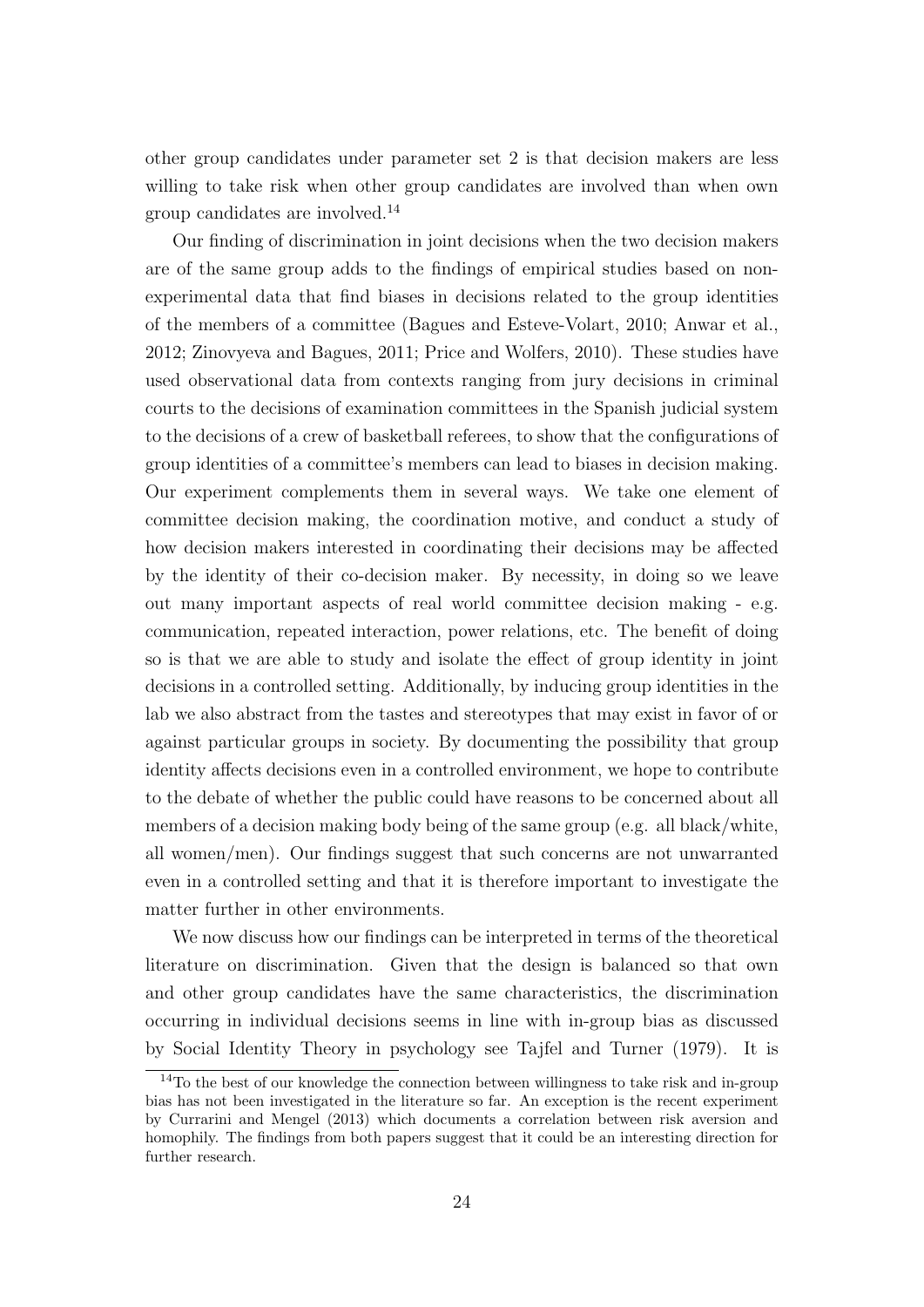also consistent with Gary Becker's taste for discrimination model, in which an employer has tastes in favor of or against particular groups. Our experimental design allows us to distinguish whether the discrimination that manifests itself in the behavior of decision makers is due to a negative treatment of the other group or to a positive treatment in favor of the own group. We find that in individual decisions negative discrimination against the other group is prevalent.<sup>15</sup>

Decision makers discriminate in both some individual and in some joint decision making situations, but as highlighted above the type of discrimination observed is different. This suggests that decision makers may have different motives to discriminate in the two types of decision situations. In particular, in joint decisions decision makers have an incentive to coordinate their decisions with a co-decision maker. Thus, they have a strategic interest in considering what their co-decision maker will do or what their co-decision maker believes they will do and so on, including higher order beliefs.

The experimental findings are consistent with a situation in which decision makers exhibit negative discrimination against other group candidates in individual decisions but their expectations about behavior in the joint decision making case are that the co-decision maker will not negatively discriminate against the other group or that the co-decision maker does not expect them to negatively discriminate, etc. One reason this could be the case is that discrimination in the sense of treating members of the other group in a negative way is frowned upon in society and thus against the social norm and this is common knowledge among participants in the experiment. A related interpretation of the finding of positive discrimination of the own group in joint decisions is that it captures expectations of favoritism of the own group.

Note that distinguishing whether discrimination is due to positive treatment of the own group or to negative treatment of the other group may be difficult in non-controlled environments. Still, distinguishing between the two cases where possible is informative for two reasons. First, in the real world accusations of discrimination between members of the own and of the other group are often countered with the argument that one treats candidates of the other group

<sup>&</sup>lt;sup>15</sup>Note that the set-up here is different from the one considered in statistical discrimination models, e.g. Arrow (1973); Coate and Loury (1993). In statistical discrimination models there is an employer, who faces workers from two groups and does not have information about the productivity characteristics of the individual worker, but has beliefs about the average productivity characteristics in a group. In our case, there is no incompleteness of information about productivity. Thus, different beliefs about the productivity of own and other group project candidates cannot explain discrimination here.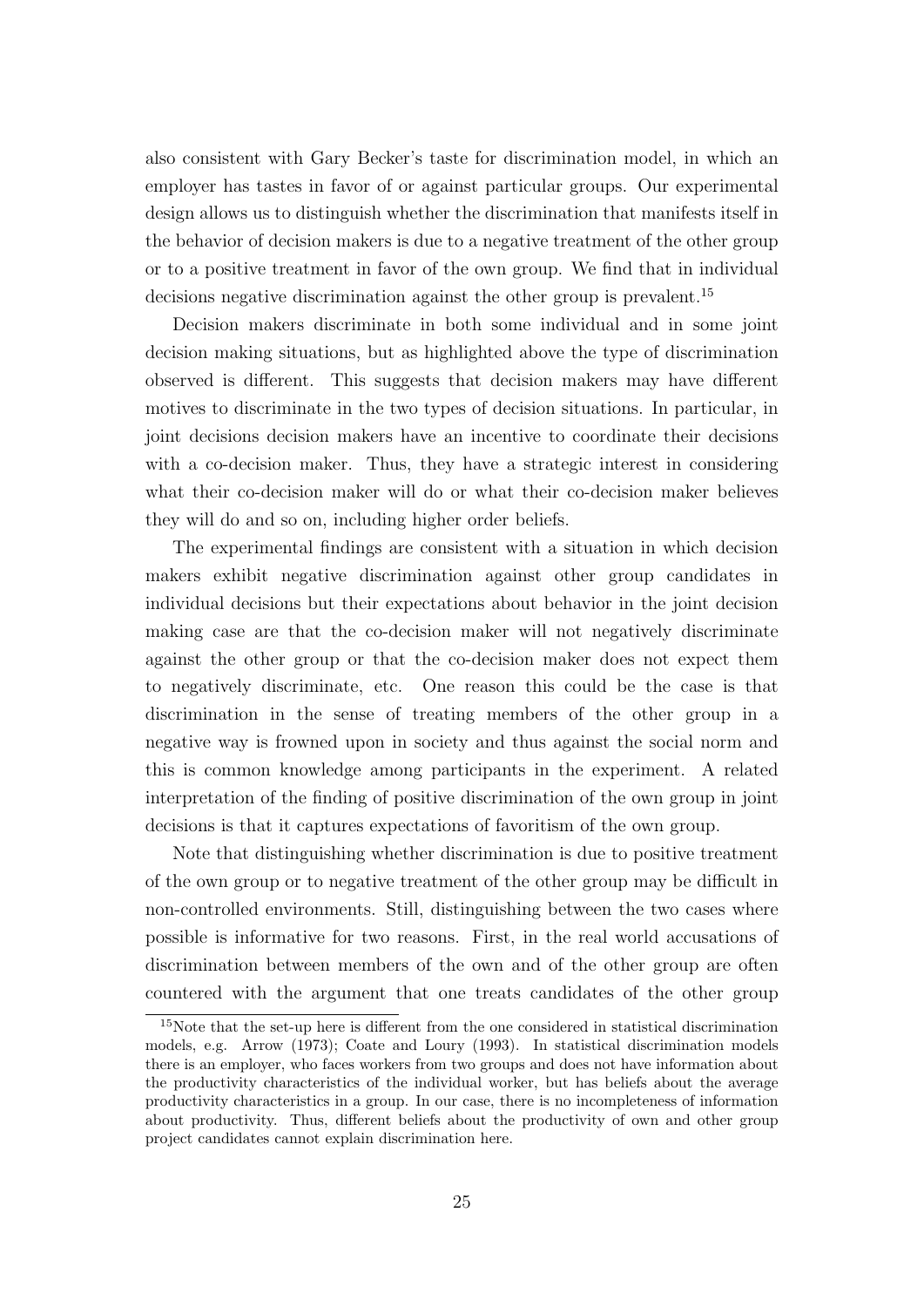according to their "objective" characteristics. As behavior in this experiment shows, this may be indeed true in some situations (e.g. in joint decisions there is no negative discrimination against other group candidates). However, positive and negative discrimination may be two sides of the same coin, and the existence of positive discrimination of the own group in joint decisions may be no less harmful in terms of long-run efficiency and fairness consequences. Furthermore, arguments have been made that while discrimination based on negative tastes is expected to disappear in the long run, discrimination based on positive tastes is expected to persist (Ahmed, 2007; Goldberg, 1982).<sup>16</sup>

Game-theoretically one can think of a particular configuration of group identities in the joint decision making case as a common public signal perceived by both decision makers. This public signal allows for the realization of correlated equilibria. Although the public signal may act as a coordination device, the signal is a priori uninformative as to which of these many equilibria to play.<sup>17</sup>

The public signal may, however, prompt beliefs in each decision maker regarding the expected behavior under that configuration of group identities, and it is these beliefs that constitute an essential difference with individual decisions. Thus, for example, when two decision makers of the same group try to coordinate on a decision regarding a candidate of their own group, they consider not only what they individually would prefer to do, but also what they expect the other to do, and what the other in turn expects them to do, and so on. Decision makers may, then, choose between hiring and not hiring in such situations depending on their beliefs about the strength of the social norm of favoritism of the own group, or about negative discrimination against the other group in the population. What our experimental analysis shows is that there are strong mutual expectations about the existence of a social norm of favoritism of the own group.

It should be highlighted here that although we are discussing the role of beliefs as a potential mechanism through which discrimination is channelled in joint decisions, this is again not in the sense of the statistical discrimination literature where an employer has incomplete information about the characteristics of the candidate and forms beliefs about them. Here the beliefs are about codecision maker's behavior. Our story is thus reminiscent of Gary Becker's co-

 $16$ For distinguishing positive/negative discrimination in other contexts, see also Ahmed (2007) and Feld et al. (2013).

 $17$ Note that in each joint decision making situation in our experiment there are two pure strategy Nash equilibria (either both hiring or both not hiring), and that the presence of group identities as such does not make one of these equilibria more focal than the other.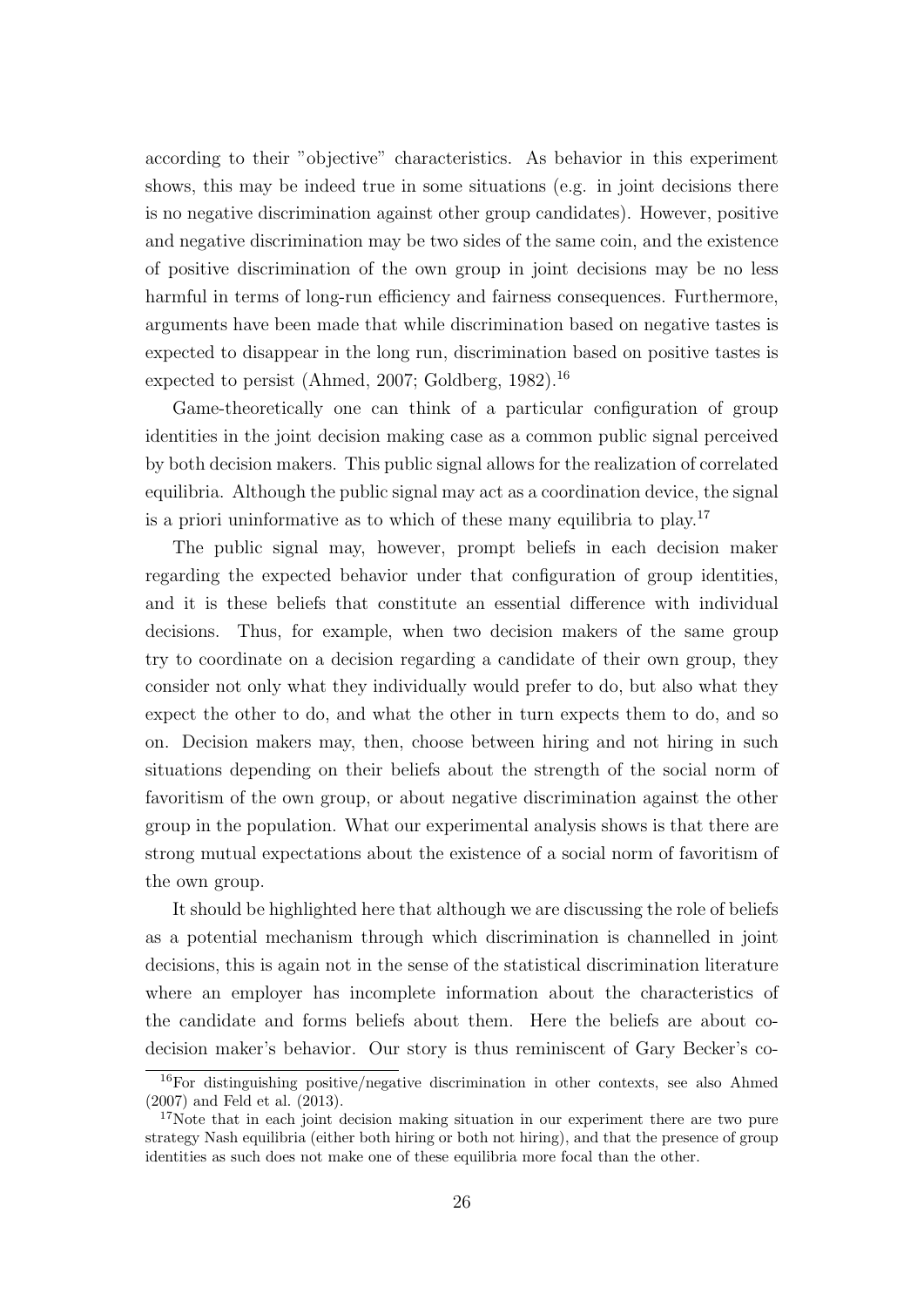worker discrimination in which an employer may negatively discriminate against a worker belonging to a group his other workers discriminate against even if the employer does not have a taste for discrimination (Becker, 1971). Note that in Becker the co-worker discrimination case is phrased as an individual decision making situation in which it is one employer who makes a decision, taking into account the tastes of workers. In our experiment, the joint decision making situation is symmetric. Two people make independent decisions about whether to assign a project to a candidate or not and have equal decision power. Other relevant theoretical explanations include the Akerlof (1976) and Peski and Szentes (2013) models, in which a person discriminates in spite of not having discriminatory tastes because this individual fears punishment in subsequent periods from other people in the community in case the social norm of discriminating is not obeyed. In both of these cases discrimination can result even in spite of an individual's tastes. The main difference between the situations considered in these models and the set-up in our experiment is that we consider a joint rather than an individual decision making situation. In our case, we do observe discrimination also in individual decisions, but the type of discrimination observed in joint decisions differs from the type of discrimination observed in individual decisions suggesting that beliefs about what the other person may do play a role. The model by Ramachandran and Rauh (2014) is close to our set-up in the sense that it considers a decision making situation in which two principals have equal decision making power about an agent and they make decisions independently of each other. The authors show that discriminatory behavior can persist in this set-up even if the principals do not have a taste for discrimination.

Our experiment complements the insights from these models and provides first empirical evidence in a controlled environment that the beliefs about what a co-decision maker will do influence the decisions an individual makes in a joint decision making situation, in which people have to coordinate decisions. That is, by comparing the behavior in individual and joint decisions, we document that in the two types of decision situations, different motives seem to play a role. Moreover, the identity of the co-decision maker in joint decisions affects the presence/absence of discriminatory behavior.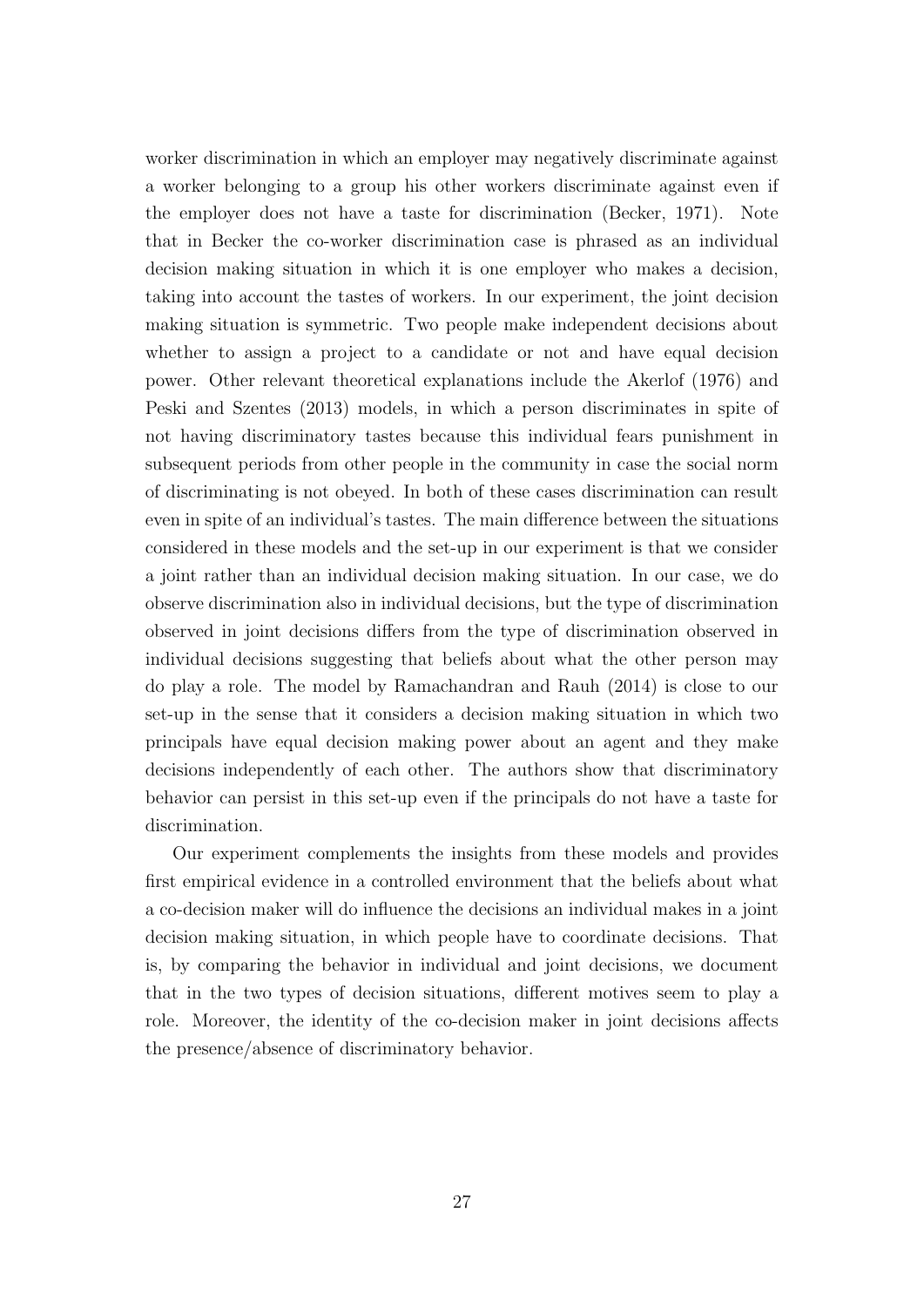## 7 Concluding Remarks

This paper presented an experiment studying the role of social identity in individual and joint project assignment decisions. Our empirical findings document that substantial discrimination occurs in both types of decision situations. Moreover, the type of discrimination observed in individual decisions differs from the type of discrimination observed in joint decisions. Thus, the experiment suggests that anti-discrimination policy may have to be context sensitive, and that special attention should be paid to eradicating the acceptance of positive discrimination as a social norm in joint decision making situations.

By documenting the effect of the identity of the co-decision maker on the presence of discrimination in a controlled set-up this paper contributes to the public discussion on more diversity in committees, e.g. questions such as whether committees consisting of only men/only women or only white/only black members may make biased decisions. This study is not a substitute for studies on the role of group identity in committee decision making, but a complement to them, highlighting that if co-decision maker identity may play a role even in a controlled setting, with group identities induced in the lab, and without conflict of interest, concerns about all members of a decision making body belonging to the same group may not be unwarranted.

We believe that our findings underline the need for further studies to establish to what extent the observations that individuals behave differently in individual and in joint decision-making situations and that co-decision maker identity matters extend to other environments. Two potential directions for further research are the following. On the one hand, it would be interesting to conduct further controlled studies on differences in individual and joint decisions using social identities existing outside the lab such as gender, race, and religion. On the other hand, it would be beneficial to have a better understanding of the role of identities of committee members under alternative committee decision making rules, e.g. under unanimity versus majority voting.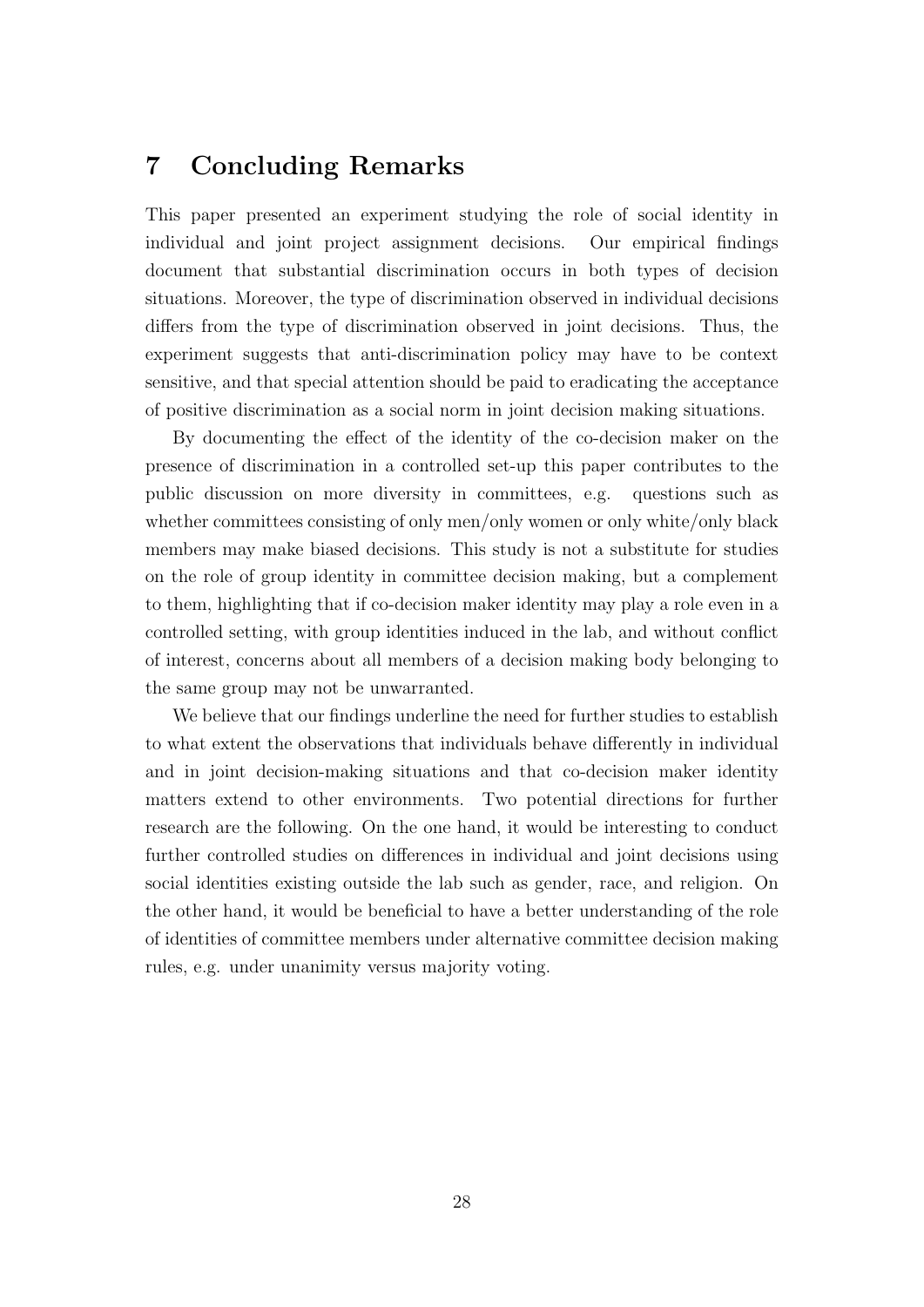## References

- Ali M. Ahmed. Group Identity, Social Distance, and Intergroup Bias. Journal of Economic Psychology, 28(3):324 – 337, 2007.
- George Akerlof. The Economics of Caste and of the Rat Race and Other Woeful Tales. Quarterly Journal of Economics, 90(4):599–617, 1976.
- George A. Akerlof and Rachel E. Kranton. Economics and Identity. Quarterly Journal of Economics, 115(3):715–753, 2000.
- Attila Ambrus, Ben Greiner, and Parag Pathak. Group vs Individual Decisionmaking: Is There a Shift? Unpublished, 2009.
- Kate Antonovics and Brian G. Knight. A New Look at Racial Profiling: Evidence from the Boston Police Department. Review of Economics and Statistics, 91  $(1):163-177, 2009.$
- Shamena Anwar, Patrick Bayer, and Randi Hjalmarsson. The Impact of Jury Race in Criminal Trials. Quarterly Journal of Economics, 127(2):1017–1055, 2012.
- Kenneth J. Arrow. The Theory of Discrimination. In Orley Ashenfelter and Albert Rees, editors, Discrimination in Labor Markets, pages 3–33. Princeton University Press, 1973.
- Manuel F. Bagues and Berta Esteve-Volart. Can Gender Parity Break the Glass Ceiling? Evidence from a Repeated Randomized Experiment. Review of Economic Studies, 77(4):1301–1328, 2010.
- Gary S. Becker. *The Economics of Discrimination*. University of Chicago Press, 1971.
- Helen Bernhard, Ernst Fehr, and Urs Fischbacher. Group Affiliation and Altruistic Norm Enforcement. American Economic Review, 96(2):217–221, 2006.
- Marianne Bertrand and Sendhil Mullainathan. Are Emily and Greg More Employable Than Lakisha and Jamal? A Field Experiment on Labor Market Discrimination. American Economic Review, 94(4):991–1013, September 2004.

Yann Bramoullè and Sanjeev Goyal. Favoritism. Unpublished, 2012.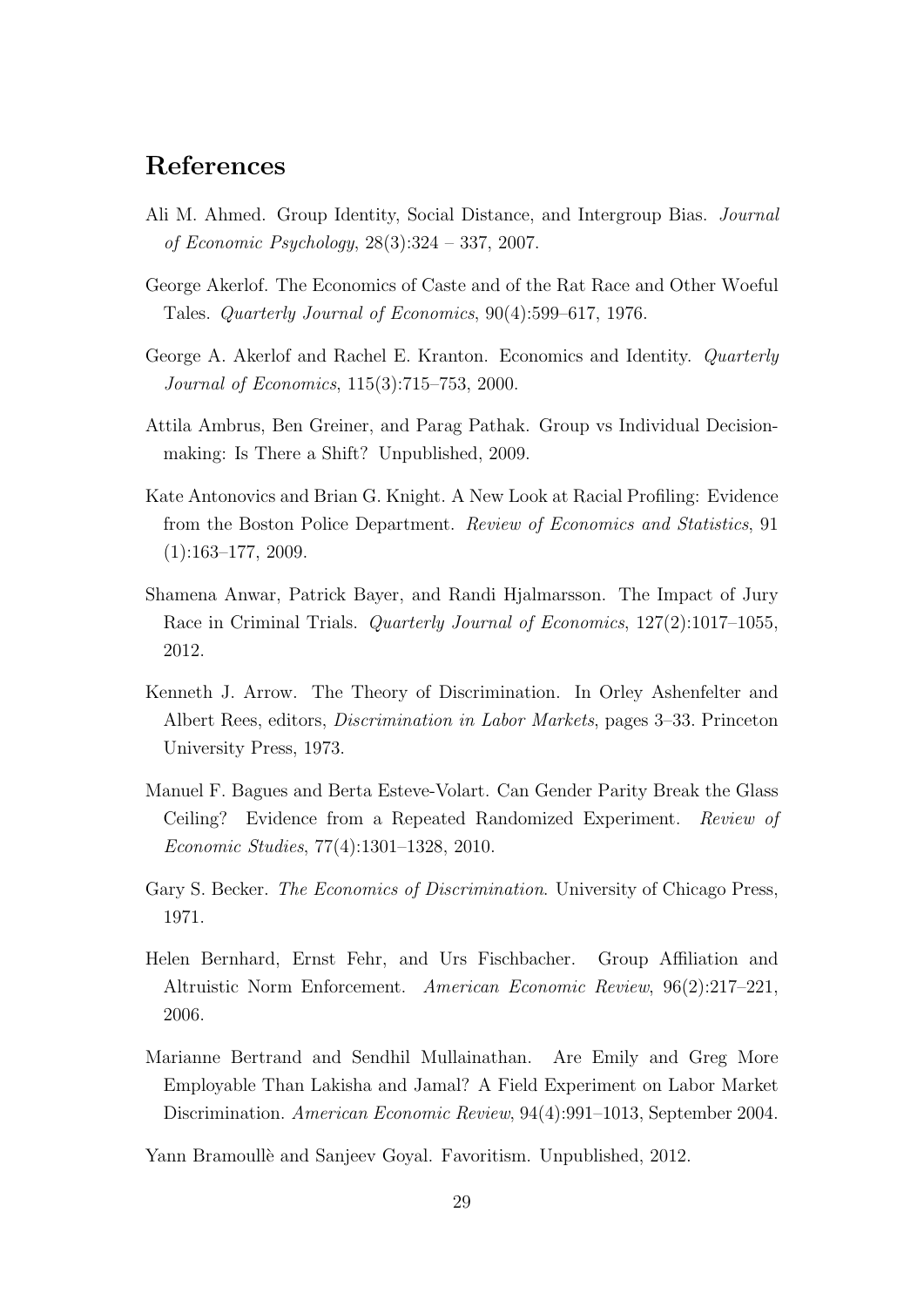- Rupert Brown. Social Identity Theory: Past Achievements, Current Problems and Future Challenges. European Journal of Social Psychology, 30(6):745–778, 2000.
- Helle Bunzel and Philippe Marcoul. Can Racially Unbiased Police Perpetuate Long-run Discrimination? Journal of Economic Behavior & Organization, 68  $(1):36-47, 2008.$
- Gary Charness, Luca Rigotti, and Aldo Rustichini. Individual Behavior and Group Membership. American Economic Review, 97(4):1340–1352, 2007.
- Roy Chen and Yan Chen. The Potential of Social Identity for Equilibrium Selection. American Economic Review, 101(6):2562–2589, 2011.
- Yan Chen and Sherry Xin Li. Group Identity and Social Preferences. American Economic Review, 99(1):431–457, 2009.
- Stephen Coate and Glenn C. Loury. Will Affirmative-Action Policies Eliminate Negative Stereotypes? American Economic Review, 83(5):1220–1240, 1993.
- Sergio Currarini and Friederike Mengel. Identity, Homophily and In-group Bias. Unpublished, 2013.
- Michalis Drouvelis and Daniele Nosenzo. Group Identity and Leading-by-Example. Journal of Economic Psychology,  $39(0):414 - 425$ ,  $2013$ .
- Catherine C. Eckel and Philip J. Grossman. Managing Diversity by Creating Team Identity. Journal of Economic Behavior and Organization, 58(3):371– 392, 2005.
- Joseph Farrell. Cheap Talk, Coordination, and Entry. RAND Journal of Economics, 18(1):34–39, 1987.
- Jan Feld, Nicolás Salamanca, and Daniel S Hamermesh. Endophilia or Exophobia: Beyond Discrimination. NBER Working Paper 19471, National Bureau for Economic Research, 2013.
- Chaim Fershtman and Uri Gneezy. Discrimination in a Segmented Society: An Experimental Approach. Quarterly Journal of Economics, 116(1):351–377, 2001.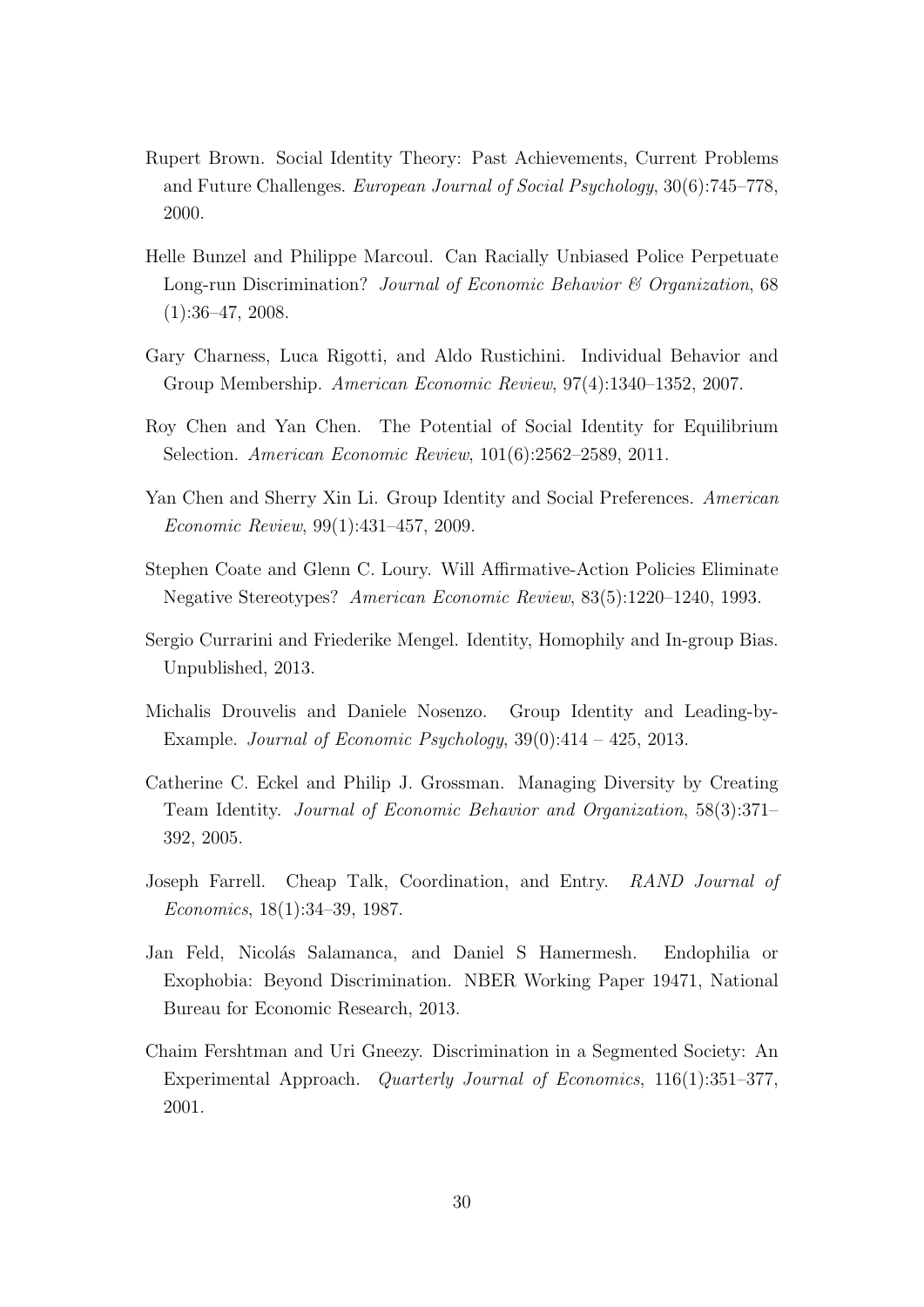- Edoardo Gallo, Thomas Grund, and James Reade. Punishing the Foreigner: Implicit Discrimination in the Premier League Based on Oppositional Identity. Oxford Bulletin of Economics and Statistics, 75(1):136–156, 2013.
- Uri Gneezy, John List, and Michael K. Price. Toward an Understanding of Why People Discriminate: Evidence from a Series of Natural Field Experiments. NBER Working Paper 17855, National Bureau of Economic Research, February 2012.
- Lorenz Goette, David Huffman, and Stephan Meier. The Impact of Group Membership on Cooperation and Norm Enforcement: Evidence Using Random Assignment to Real Social Groups. American Economic Review, 96(2):212– 216, 2006.
- Matthew S. Goldberg. Discrimination, nepotism, and long-run wage differentials. Quarterly Journal of Economics, 97(2):307–319, 1982.
- Werner Gueth, M. Vittoria Levati, and Matteo Ploner. Social Identity and Trust. An Experimental Investigation. Journal of Socio-Economics, 37(4): 1293 – 1308, 2008.
- Charles A. Holt and Susan K. Laury. Risk Aversion and Incentive Effects. American Economic Review, 92(5):1644–1655, December 2002.
- Esteban F. Klor and Moses Shayo. Social Identity and Preferences over Redistribution. Journal of Public Economics, 94(3-4):269–278, 2010.
- John Knowles, Nicola Persico, and Petra Todd. Racial Bias in Motor Vehicle Searches: Theory and Evidence. *Journal of Political Economy*, 109(1):203– 232, 2001.
- Sherry Xin Li, Kutsal Dogan, and Ernan Haruvy. Group Identity in Markets. International Journal of Industrial Organization, 29(1):104–115, 2011.
- John A. List. The Nature and Extent of Discrimination in the Marketplace: Evidence from the Field. The Quarterly Journal of Economics, 119(1):pp. 49–89, 2004.
- Glenn C. Loury. The Anatomy of Racial Inequality. Harvard University Press, 2002.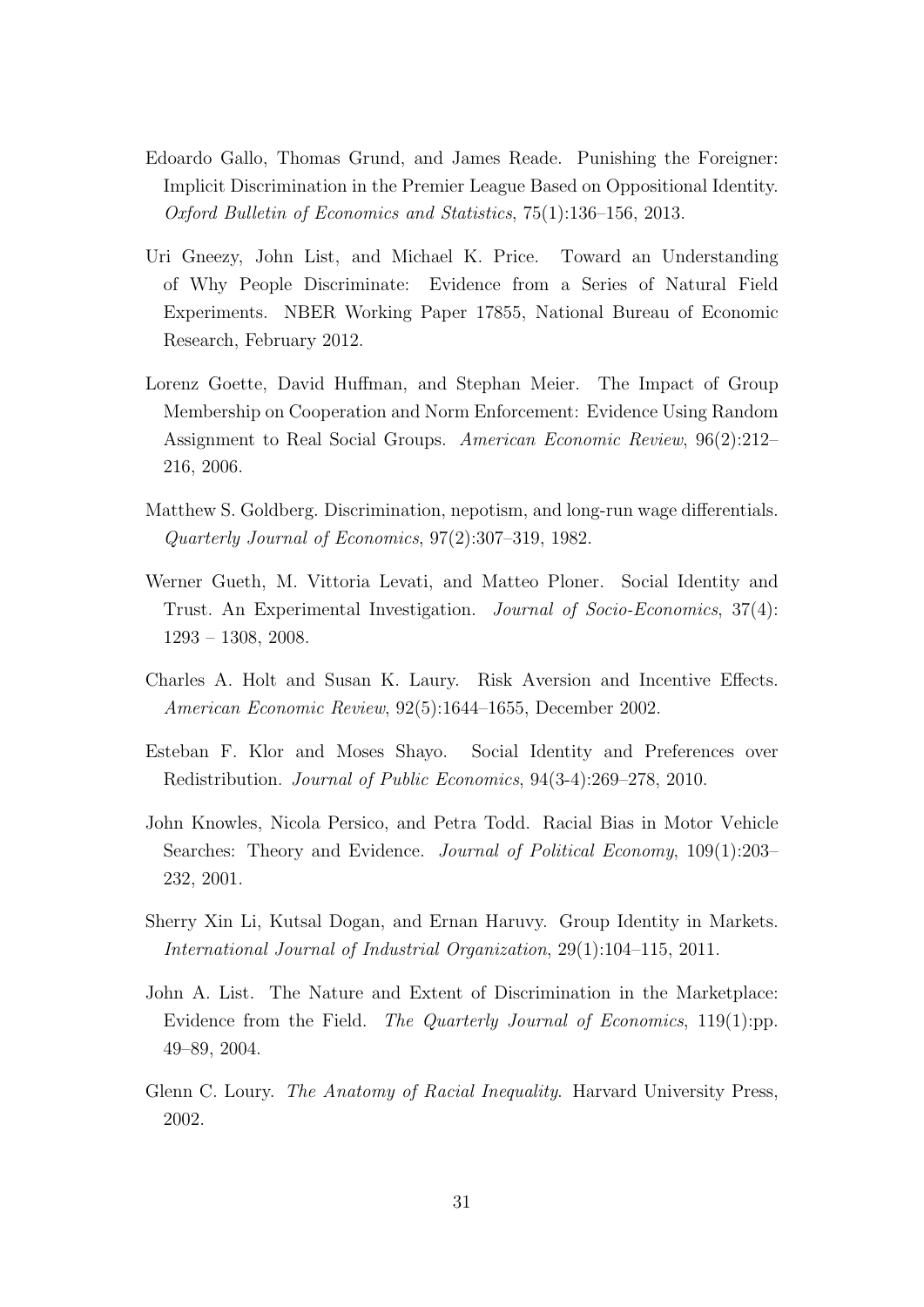- Marcin Peski and Balazs Szentes. Spontaneous Discrimination. American Economic Review, 103(6):2412–2436, 2013.
- Joseph Price and Justin Wolfers. Racial Discrimination among NBA Referees. Quarterly Journal of Economics, 125(4):1859–1887, 2010.
- Rajesh Ramachandran and Christopher Rauh. Discrimination Without Taste - How Discrimination Can Spillover and Persist. Cambridge-INET Working Paper Series 2014/17, Cambridge-INET, 2014.
- Moses Shayo and Asaf Zussman. Judicial Ingroup Bias in the Shadow of Terrorism. Quarterly Journal of Economics, 126(3):1447–1484, 2011.
- Henri Tajfel. Social Identity and Intergroup Relations. Cambridge University Press, 1982.
- Henri Tajfel and John C. Turner. An Integrative Theory of Intergroup Conflict. In William G. Austin and Stephen Worchel, editors, Psychology of Intergroup Relations, pages 33–47. Brooks/Cole, 1979.
- Natalia Zinovyeva and Manuel F. Bagues. Does Gender Matter for Academic Promotion? Evidence from a Randomized Natural Experiment. IZA Discussion Paper 5537, Institute for the Study of Labor, 2011.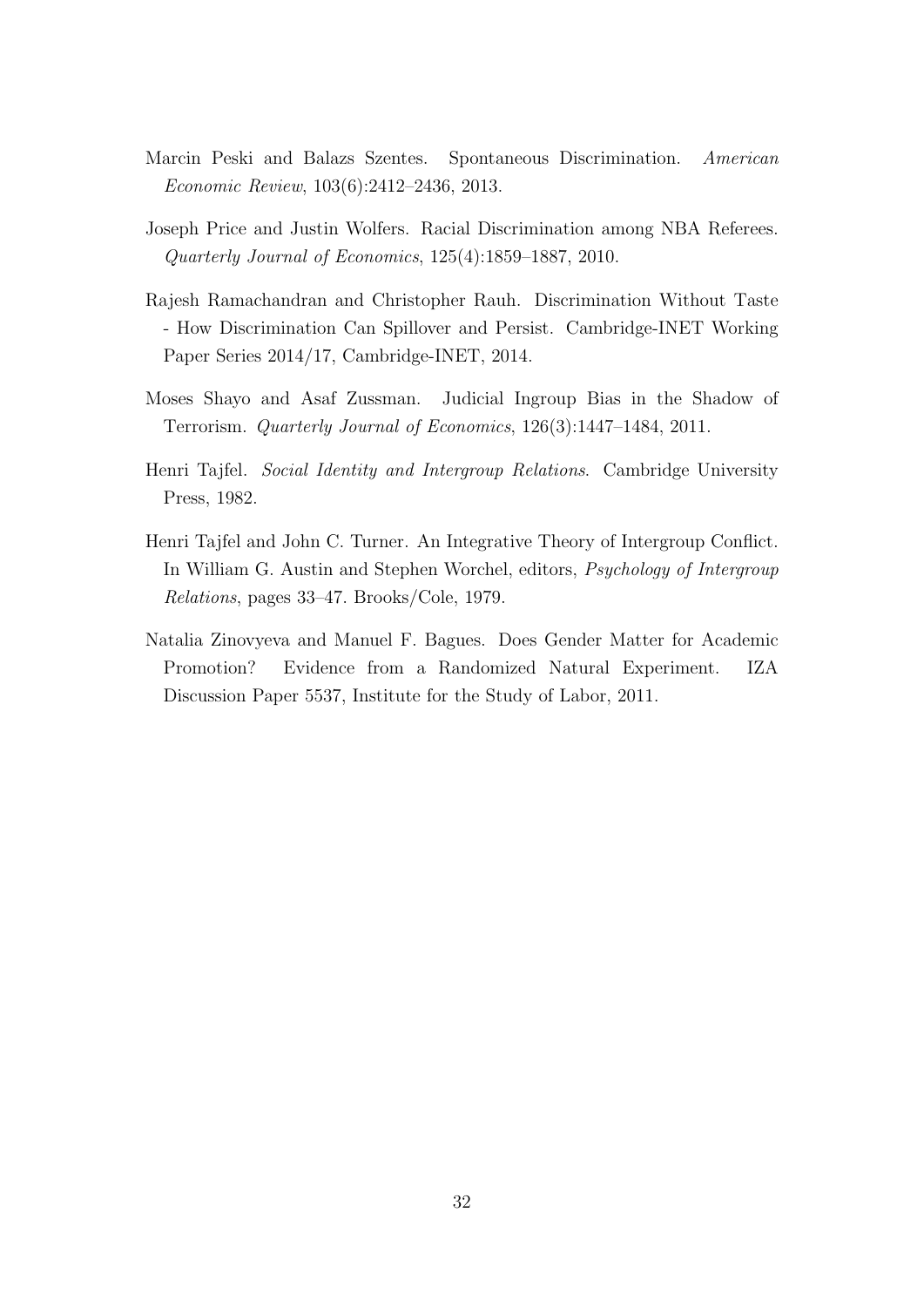## Appendix A. Tables Decision Makers' Hiring Decisions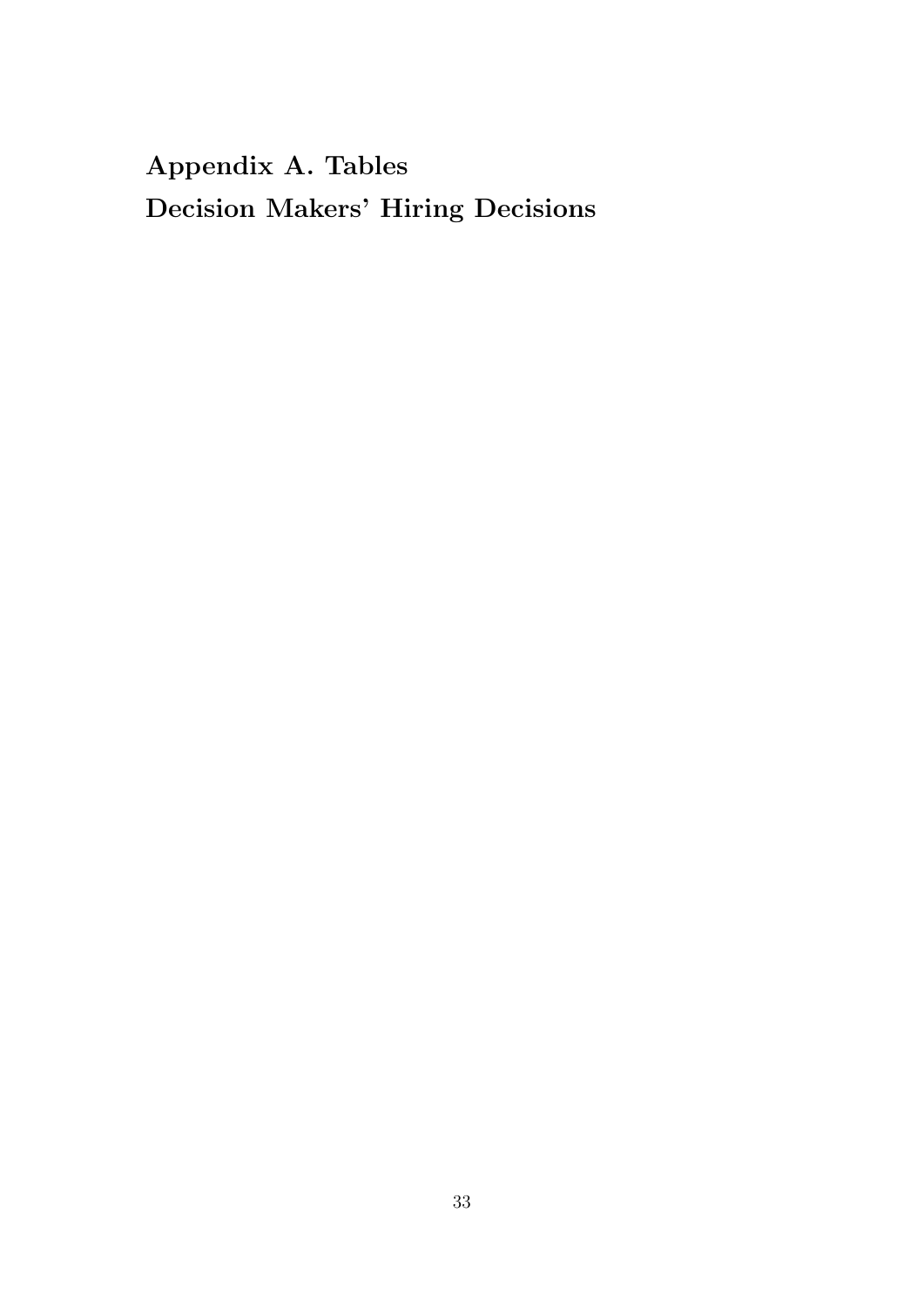| Table 2: DM's Hiring Decisions Aggregated over the Parameter Sets |  |
|-------------------------------------------------------------------|--|
| Comparison 1 - Individual Decisions in Identity Sessions          |  |

| __        |                           |           |               |            |         |          |               |
|-----------|---------------------------|-----------|---------------|------------|---------|----------|---------------|
| situation | $\cdot$ $\cdot$<br>hiring | situation | . .<br>hiring | Difference | p-value | p-value  | $_{\rm tail}$ |
|           | $_\mathrm{rate}$          |           | rate          |            | WSRT    | regress. |               |
| own PC    | $0.61\,$                  | other PC  | $0.58\,$      | 0.03       | 0.371   | 0.379    | one           |

#### Comparison 2 - Individual Decisions in Identity vs Control Sessions

| situation         | hiring     | situation                | hiring     | Difference | <b>RROT</b> | p-value  | tail |
|-------------------|------------|--------------------------|------------|------------|-------------|----------|------|
|                   | rate       |                          | rate       |            |             | regress. |      |
| own PC Identity   | $\rm 0.61$ | Control                  | $0.59\,$   | 0.02       | 0.050       | 0.390    | one  |
| other PC Identity | $\rm 0.58$ | $\mathop{{\rm Control}}$ | $\rm 0.59$ | $-0.01$    | 0.094       | 0.469    | one  |

#### Comparison 3 - Joint Decisions in Identity Sessions

| hiring | situation         | hiring | Difference   | p-value                  | p-value  | tail |
|--------|-------------------|--------|--------------|--------------------------|----------|------|
| rate   |                   | rate   |              | WSRT                     | regress. |      |
| 0.73   | other PC          | 0.66   | 0.07         | 0.156                    | 0.122    | one  |
| 0.78   | other DM own PC   | 0.67   | $0.11^*/$ ** | 0.055                    | 0.030    | one  |
| 0.78   | own DM other PC   | 0.66   | $0.12^*/$ ** | 0.063                    | 0.013    | one  |
| 0.67   | other DM other PC | 0.67   | 0.00         | $\overline{\phantom{a}}$ | 1.000    | two  |
| 0.66   | other DM other PC | 0.67   | $-0.01$      | 0.453                    | 0.412    | one  |
|        |                   |        |              |                          |          |      |

#### Comparison 4 - Joint Decisions in Identity vs Control Sessions

| situation         | hiring | situation | hiring | Difference     | <b>RROT</b> | p-value  | tail |
|-------------------|--------|-----------|--------|----------------|-------------|----------|------|
|                   | rate   |           | rate   |                |             | regress. |      |
| own PC Identity   | 0.73   | Control   | 0.62   | $0.11***$ /**  | 1.782       | 0.029    | one  |
| other PC Identity | 0.66   | Control   | 0.62   | 0.04           | 0.966       | 0.830    | one  |
| own DM own PC     | 0.78   | Control   | 0.62   | $0.16***$ /*** | 2.800       | 0.005    | one  |
| other DM own PC   | 0.67   | Control   | 0.62   | 0.05           | 0.884       | 0.401    | two  |
| own DM other PC   | 0.66   | Control   | 0.62   | 0.04           | 0.988       | 0.843    | one  |
| other DM other PC | 0.67   | Control   | 0.62   | 0.05           | 1.259       | 0.473    | two  |

#### Comparison 5 - Joint vs Individual Decisions in Control Sessions

| situation | $\cdot$ $\cdot$<br>hırıng | situation | . .<br>hiring | Difference | p-value | p-value  | tail |
|-----------|---------------------------|-----------|---------------|------------|---------|----------|------|
|           | rate                      |           | rate          |            | WSRT    | regress. |      |
| Joint     | 0.62                      | Indiv.    | $0.59\,$      | $\rm 0.03$ | 0.844   | 0.646    | two  |

#### Comparison 6 - Joint vs Individual Decisions in Identity Sessions

| situation         | $\overline{\text{hiring}}$ | situation       | hiring | Difference    | p-value | p-value  | tail |
|-------------------|----------------------------|-----------------|--------|---------------|---------|----------|------|
|                   | rate                       |                 | rate   |               | WSRT    | regress. |      |
| Joint             | 0.70                       | Indiv.          | 0.59   | $0.11^{*/**}$ | 0.066   | 0.015    | two  |
| Joint own PC      | 0.73                       | Indiv. own PC   | 0.61   | $0.12^*/$ **  | 0.094   | 0.041    | two  |
| Joint other PC    | 0.66                       | Indiv. other PC | 0.58   | 0.08          | 0.313   | 0.227    | two  |
| own DM own PC     | 0.78                       | Indiv. own PC   | 0.61   | $0.17^*/$ **  | 0.078   | 0.029    | two  |
| other DM own PC   | 0.67                       | Indiv. own PC   | 0.61   | 0.06          | 0.3125  | 0.189    | two  |
| own DM other PC   | 0.66                       | Indiv. other PC | 0.58   | 0.08          | 0.438   | 0.395    | two  |
| other DM other PC | 0.67                       | Indiv. other PC | 0.58   | 0.09          | 0.219   | 0.157    | two  |

Notes. WSRT: Wilcoxon Signed Ranks Test; RROT: Robust Rank Order Test

p-value regress.: based on tests using the estimated regression coefficients

 $^*$  significant at 10% level;  $^{**}$  at 5% level;  $^{***}$  at 1% level;

column 5: sign. based on column 6/column 7; one/two = one-/two-tailed tests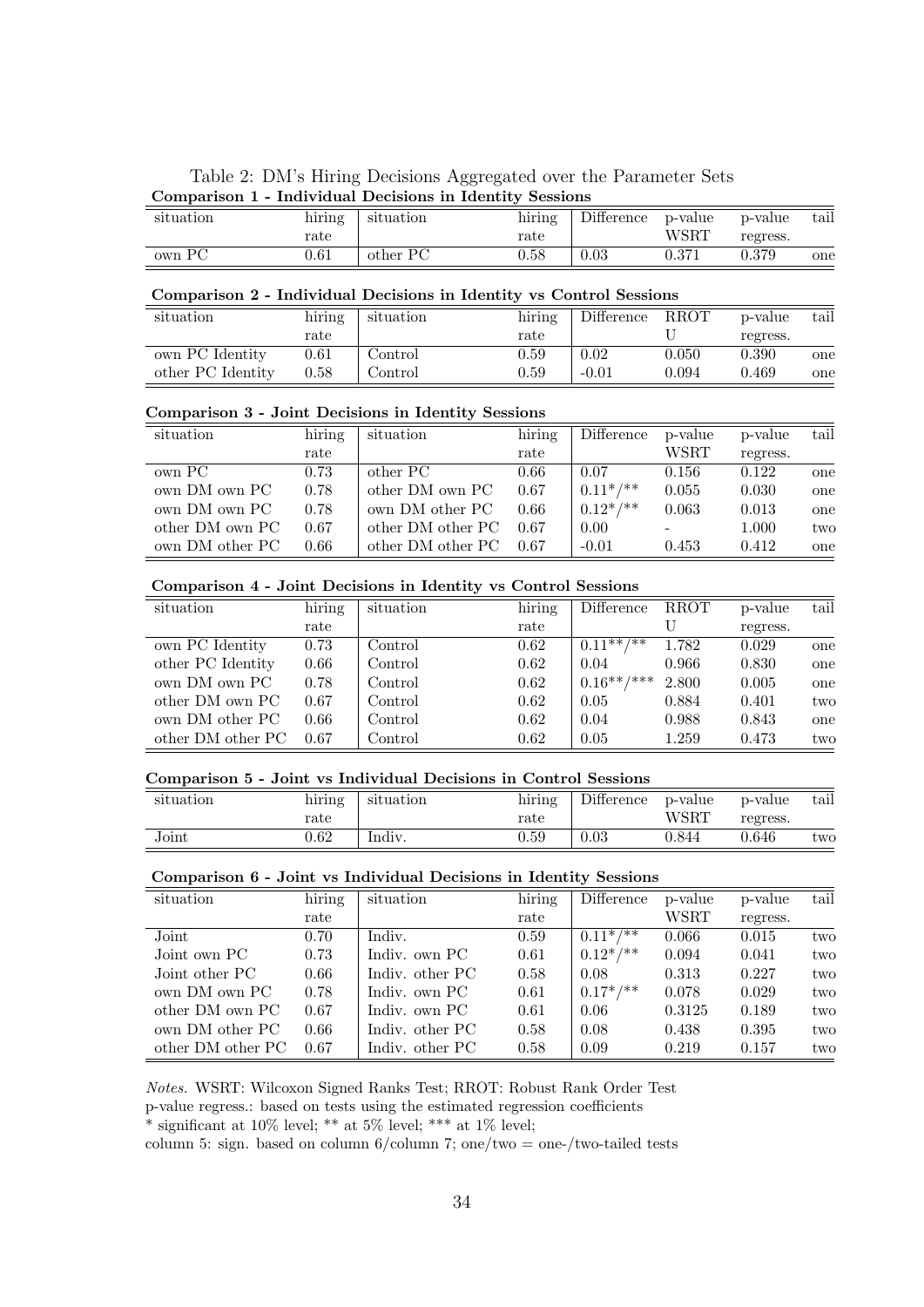|  |  | Table 3: DM's Hiring Decisions towards Candidates with Parameter Set 1 |  |  |
|--|--|------------------------------------------------------------------------|--|--|
|  |  | Comparison 1 - Individual Decisions in Identity Sessions               |  |  |

| situation | $\cdot$ $\cdot$<br>hırıng<br>rate | situation | . .<br>hiring<br>rate | Difference | p-value<br>WSRT | p-value<br>regress. | tail |
|-----------|-----------------------------------|-----------|-----------------------|------------|-----------------|---------------------|------|
| own PC    | $\rm 0.53$                        | other PC  | 0.69                  | $-0.16$    | 0.422           | 0.859               | one  |

#### Comparison 2 - Individual Decisions in Identity vs Control Sessions

| situation         | hiring | situation | hiring           | Difference | <b>RROT</b> | p-value  | tail |
|-------------------|--------|-----------|------------------|------------|-------------|----------|------|
|                   | rate   |           | $_\mathrm{rate}$ |            |             | regress. |      |
| own PC Identity   | 0.53   | Control   | 0.55             | $-0.02$    | $-0.662$    | 0.561    | one  |
| other PC Identity | 0.69   | Control   | 0.55             | 0.14       | 0.563       | 0.856    | one  |

#### Comparison 3 - Joint Decisions in Identity Sessions

| situation       | hiring | situation         | hiring | Difference   | p-value | p-value  | tail |
|-----------------|--------|-------------------|--------|--------------|---------|----------|------|
|                 | rate   |                   | rate   |              | WSRT    | regress. |      |
| own PC          | 0.61   | other PC          | 0.61   | 0.00         |         | 0.500    | one  |
| own DM own PC   | 0.72   | other DM own PC   | 0.50   | $0.22^*/$ ** | 0.055   | 0.031    | one  |
| own DM own PC   | 0.72   | own DM other PC   | 0.59   | 0.13         | 0.168   | 0.153    | one  |
| other DM own PC | 0.50   | other DM other PC | 0.63   | $-0.13$      | 0.375   | 0.226    | two  |
| own DM other PC | 0.59   | other DM other PC | 0.63   | $-0.04$      | 0.438   | 0.402    | one  |

#### Comparison 4 - Joint Decisions in Identity vs Control Sessions

| situation         | hiring | situation | hiring | Difference | <b>RROT</b> | p-value  | tail |
|-------------------|--------|-----------|--------|------------|-------------|----------|------|
|                   | rate   |           | rate   |            |             | regress. |      |
| own PC Identity   | 0.61   | Control   | 0.55   | 0.06       | 0.407       | 0.257    | one  |
| other PC Identity | 0.61   | Control   | 0.55   | 0.06       | 0.786       | 0.772    | one  |
| own DM own PC     | 0.72   | Control   | 0.55   | $0.17^*/*$ | 1.348       | 0.067    | one  |
| other DM own PC   | 0.50   | Control   | 0.55   | $-0.05$    | $-0.727$    | 0.672    | two  |
| own DM other PC   | 0.59   | Control   | 0.55   | 0.04       | $-0.053$    | 0.681    | one  |
| other DM other PC | 0.63   | Control   | 0.55   | 0.08       | 0.783       | 0.480    | two  |

#### Comparison 5 - Joint vs Individual Decisions in Control Sessions

| situation | $\cdot$ .<br>hırıng | situation | . .<br>hiring | Difference | p-value                  | p-value  | $\mathrm{tail}$ |
|-----------|---------------------|-----------|---------------|------------|--------------------------|----------|-----------------|
|           | $_\mathrm{rate}$    |           | rate          |            | WSRT                     | regress. |                 |
| Joint     | $0.55\,$            | Indiv.    | $\rm 0.55$    | 0.00       | $\overline{\phantom{0}}$ | $000$ .  | two             |

#### Comparison 6 - Joint vs Individual Decisions in Identity Sessions

| situation         | hiring | situation       | $\overline{\text{hiring}}$ | Difference | p-value | p-value  | tail |
|-------------------|--------|-----------------|----------------------------|------------|---------|----------|------|
|                   | rate   |                 | rate                       |            | WSRT    | regress. |      |
| Joint             | 0.61   | Indiv.          | 0.61                       | 0.00       |         | 1.000    | two  |
| Joint own PC      | 0.61   | Indiv. own PC   | 0.53                       | 0.08       | 0.297   | 0.380    | two  |
| Joint other PC    | 0.61   | Indiv. other PC | 0.69                       | $-0.08$    | 0.524   | 0.503    | two  |
| own DM own PC     | 0.72   | Indiv. own PC   | 0.53                       | 0.19       | 0.250   | 0.132    | two  |
| other DM own PC   | 0.50   | Indiv. own PC   | 0.53                       | $-0.03$    | 0.875   | 0.725    | two  |
| own DM other PC   | 0.59   | Indiv. other PC | 0.69                       | $-0.10$    | 1.000   | 0.535    | two  |
| other DM other PC | 0.63   | Indiv. other PC | 0.69                       | $-0.06$    | 0.688   | 0.587    | two  |

Notes. WSRT: Wilcoxon Signed Ranks Test; RROT: Robust Rank Order Test

p-value regress.: based on tests using the estimated regression coefficients

 $^*$  significant at 10% level;  $^{**}$  at 5% level;  $^{***}$  at 1% level;

column 5: sign. based on column 6/column 7; one/two = one-/two-tailed tests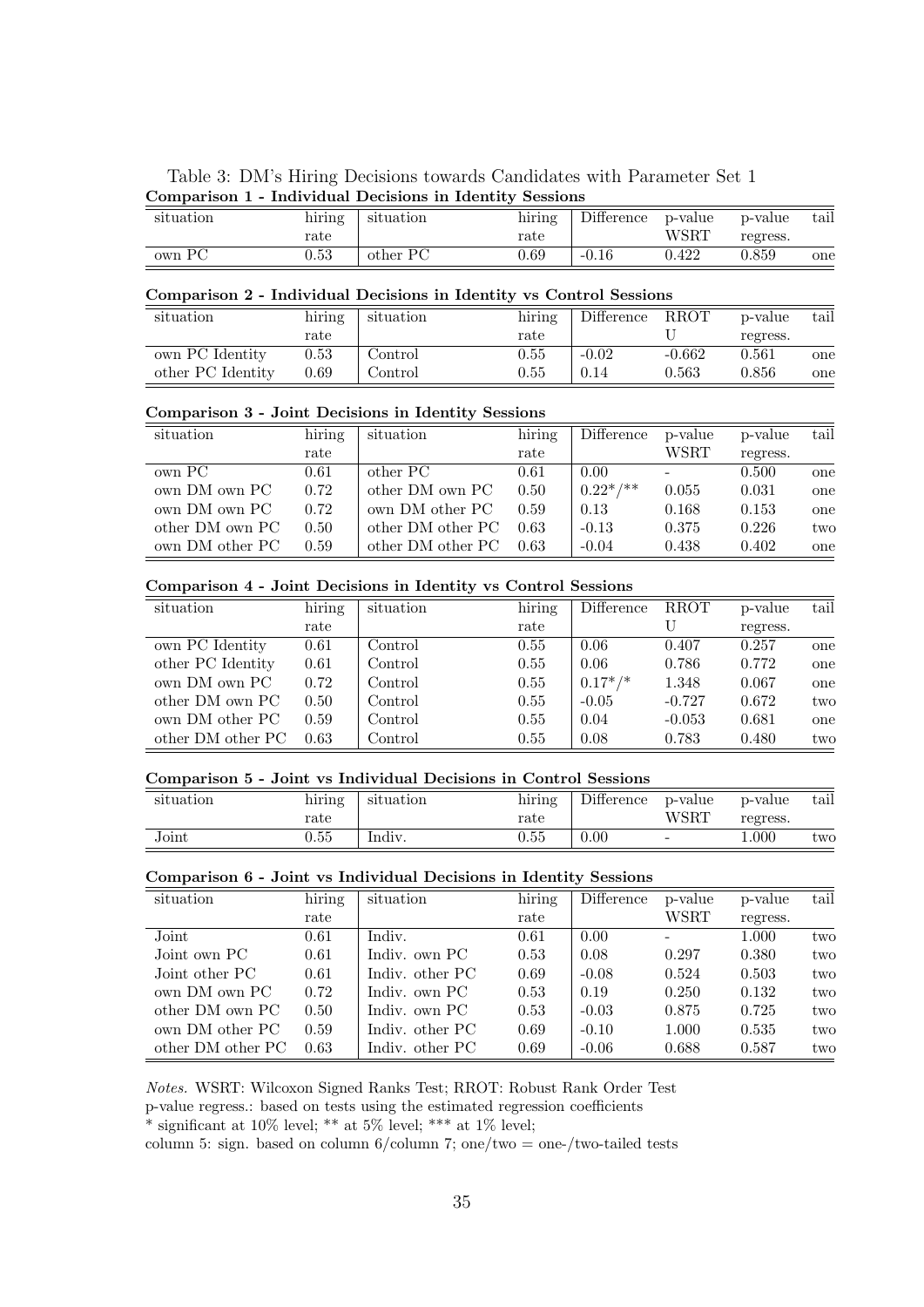|  |  | Table 4: DM's Hiring Decisions towards Candidates with Parameter Set 2 |  |  |
|--|--|------------------------------------------------------------------------|--|--|
|  |  | Comparison 1 - Individual Decisions in Identity Sessions               |  |  |

| situation | $\cdot$ $\cdot$<br>hırıng<br>rate | situation | $\cdot$ .<br>hiring<br>$_\mathrm{rate}$ | Difference  | p-value<br>WSRT | p-value<br>regress. | tail |
|-----------|-----------------------------------|-----------|-----------------------------------------|-------------|-----------------|---------------------|------|
| own PC    | 0.69                              | other PC  | $0.47\,$                                | $0.22^*/**$ | 0.074           | 0.021               | one  |

#### Comparison 2 - Individual Decisions in Identity vs Control Sessions

| situation         | hiring | situation | hiring           | Difference  | RROT     | p-value  | tail |
|-------------------|--------|-----------|------------------|-------------|----------|----------|------|
|                   | rate   |           | $_\mathrm{rate}$ |             |          | regress. |      |
| own PC Identity   | 0.69   | Control   | 0.63             | 0.06        | 0.593    | 0.282    | one  |
| other PC Identity | 0.47   | Control   | 0.63             | $-0.16$ /** | $-0.857$ | 0.049    | one  |

#### Comparison 3 - Joint Decisions in Identity Sessions

| hiring | situation         | hiring | Difference   | p-value                  | p-value          | tail |
|--------|-------------------|--------|--------------|--------------------------|------------------|------|
| rate   |                   | rate   |              | WSRT                     | regress.         |      |
| 0.84   | other PC          | 0.72   |              | 0.031                    | 0.001            | one  |
| 0.84   | other DM own PC   | 0.84   | 0.00         | $\overline{\phantom{a}}$ | 0.5              | one  |
| 0.84   | own DM other PC   | 0.72   | $0.12^*/$ ** | 0.094                    | 0.028            | one  |
| 0.84   | other DM other PC | 0.72   | 0.12         | 0.375                    | 0.226            | two  |
| 0.72   | other DM other PC | 0.72   | 0.00         |                          | 0.5              | one  |
|        |                   |        |              |                          | $0.12^{**}$ /*** |      |

#### Comparison 4 - Joint Decisions in Identity vs Control Sessions

| situation         | hiring | situation | hiring | Difference       | <b>RROT</b> | p-value  | tail |
|-------------------|--------|-----------|--------|------------------|-------------|----------|------|
|                   | rate   |           | rate   |                  |             | regress. |      |
| own PC Identity   | 0.84   | Control   | 0.69   | $0.15^{**}$ /*** | 2.894       | 0.002    | one  |
| other PC Identity | 0.72   | Control   | 0.69   | 0.03             | 0.627       | 0.734    | one  |
| own DM own PC     | 0.84   | Control   | 0.69   | $0.15***$ /***   | 4.126       | 0.001    | one  |
| other DM own PC   | 0.84   | Control   | 0.69   | $0.15*$          | 2.200       | 0.400    | two  |
| own DM other PC   | 0.72   | Control   | 0.69   | 0.03             | 0.627       | 0.699    | one  |
| other DM other PC | 0.72   | Control   | 0.69   | 0.03             | 0.366       | 0.755    | two  |

#### Comparison 5 - Joint vs Individual Decisions in Control Sessions

| situation | $\cdot$ .<br>hiring | situation | . .<br>hiring | Difference | p-value     | p-value  | $\mathrm{tail}$ |
|-----------|---------------------|-----------|---------------|------------|-------------|----------|-----------------|
|           | $_\mathrm{rate}$    |           | rate          |            | WSRT        | regress. |                 |
| Joint     | J.69                | Indiv.    | $0.63\,$      | $0.06*$    | $\,0.063\,$ | 0.240    | two             |

#### Comparison 6 - Joint vs Individual Decisions in Identity Sessions

| situation         | hiring | situation       | $\overline{\text{hiring}}$ | Difference     | p-value | p-value  | tail |
|-------------------|--------|-----------------|----------------------------|----------------|---------|----------|------|
|                   | rate   |                 | rate                       |                | WSRT    | regress. |      |
| Joint             | 0.78   | Indiv.          | 0.58                       | $0.20***$ /*** | 0.016   | 0.000    | two  |
| Joint own PC      | 0.84   | Indiv. own PC   | 0.69                       | $0.15/*$       | 0.125   | 0.046    | two  |
| Joint other PC    | 0.72   | Indiv. other PC | 0.47                       | $0.25***$ /*** | 0.020   | 0.000    | two  |
| own DM own PC     | 0.84   | Indiv. own PC   | 0.69                       | $0.17/*$       | 0.156   | 0.057    | two  |
| other DM own PC   | 0.84   | Indiv. own PC   | 0.69                       | $0.17/*$       | 0.156   | 0.057    | two  |
| own DM other PC   | 0.72   | Indiv. other PC | 0.47                       | $0.25***$ /*** | 0.031   | 0.003    | two  |
| other DM other PC | 0.72   | Indiv. other PC | 0.47                       | $0.25^*/$ **   | 0.078   | 0.020    | two  |

Notes. WSRT: Wilcoxon Signed Ranks Test; RROT: Robust Rank Order Test

p-value regress.: based on tests using the estimated regression coefficients

 $^*$  significant at 10% level;  $^{**}$  at 5% level;  $^{***}$  at 1% level;

column 5: sign. based on column 6/column 7; one/two = one-/two-tailed tests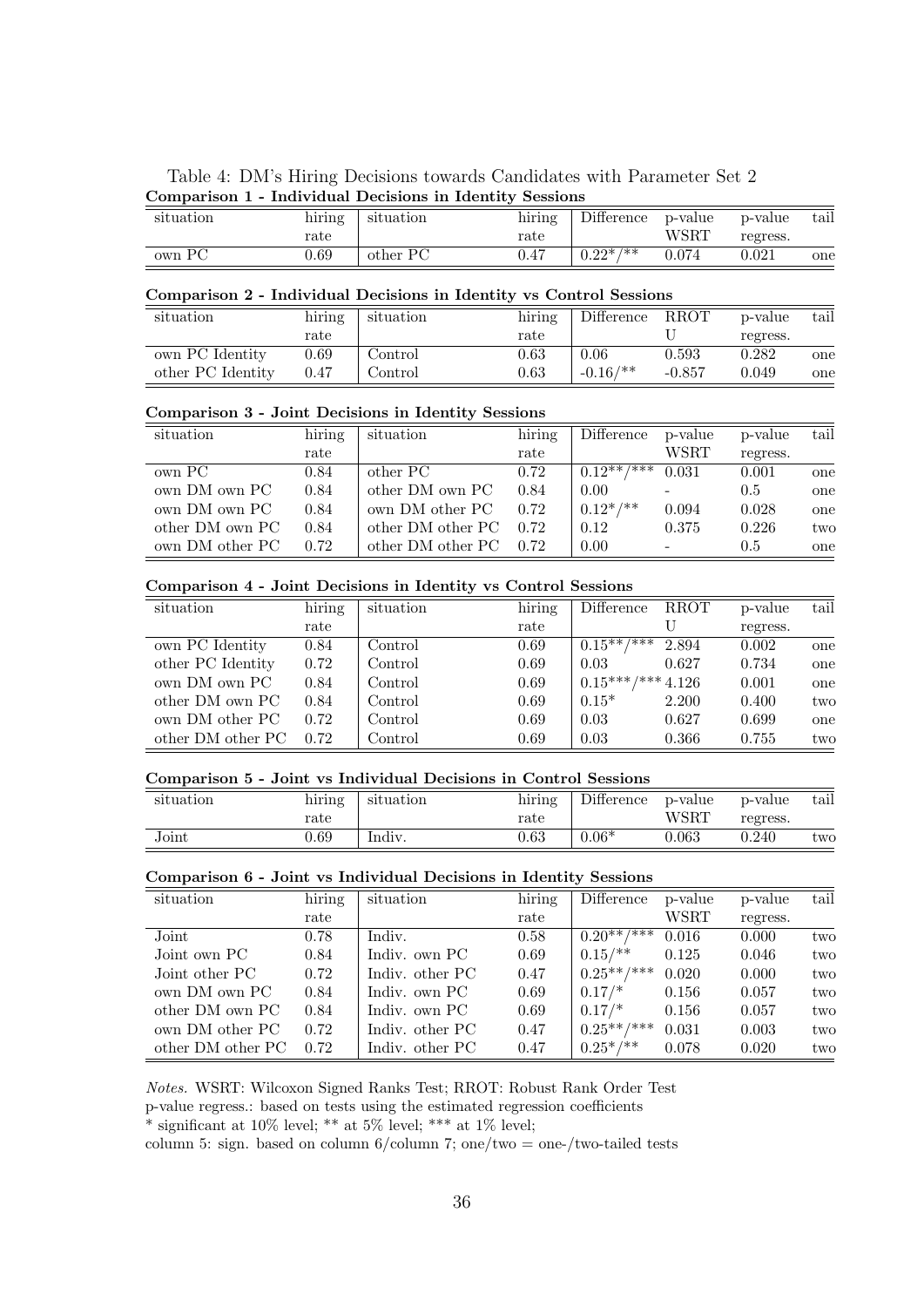# Appendix B. Regression Analysis

In this Appendix we present regression analysis for the decision makers' hiring decisions and we show that it confirms the findings based on non-parametric statistical tests reported in the main text and in the tables in Appendix A. There are again four subsections, each focusing on one of the four questions we are interested in: First, is there discrimination in individual decisions? Second, is there discrimination in joint decisions? Third, does the identity of the co-decision maker matter for whether discrimination arises in joint decisions? Fourth, do decision makers behave differently in joint and in individual decisions?

# Discrimination in Individual Decisions

| and reduced not appointed variable <i>forc</i> , control and identity besitens | (1)               | (2)                 |
|--------------------------------------------------------------------------------|-------------------|---------------------|
| own PC                                                                         | 0.02              | $-0.02$             |
| $other\;PC$                                                                    | (0.08)<br>$-0.01$ | (0.10)<br>0.14      |
| PS2                                                                            | (0.10)            | (0.13)<br>0.08      |
|                                                                                |                   | (0.06)              |
| own $PC \times PS2$                                                            |                   | 0.08<br>(0.13)      |
| other $PC \times PS2$                                                          |                   | $-0.30***$          |
| constant                                                                       | $0.59***$         | (0.11)<br>$0.55***$ |
|                                                                                | (0.05)            | (0.06)              |
|                                                                                |                   |                     |
| observations                                                                   | 256               | 256                 |
| prob > chi2                                                                    | 0.94              | 0.05                |

Table 5: Discrimination in Individual Decisions

GLS Random Effects: dependent variable hire, control and identity sessions

Notes. \* significant at 10% level; \*\* significant at 5% level; \*\*\* significant at 1% level with session random effects, robust standard errors clustered at the session level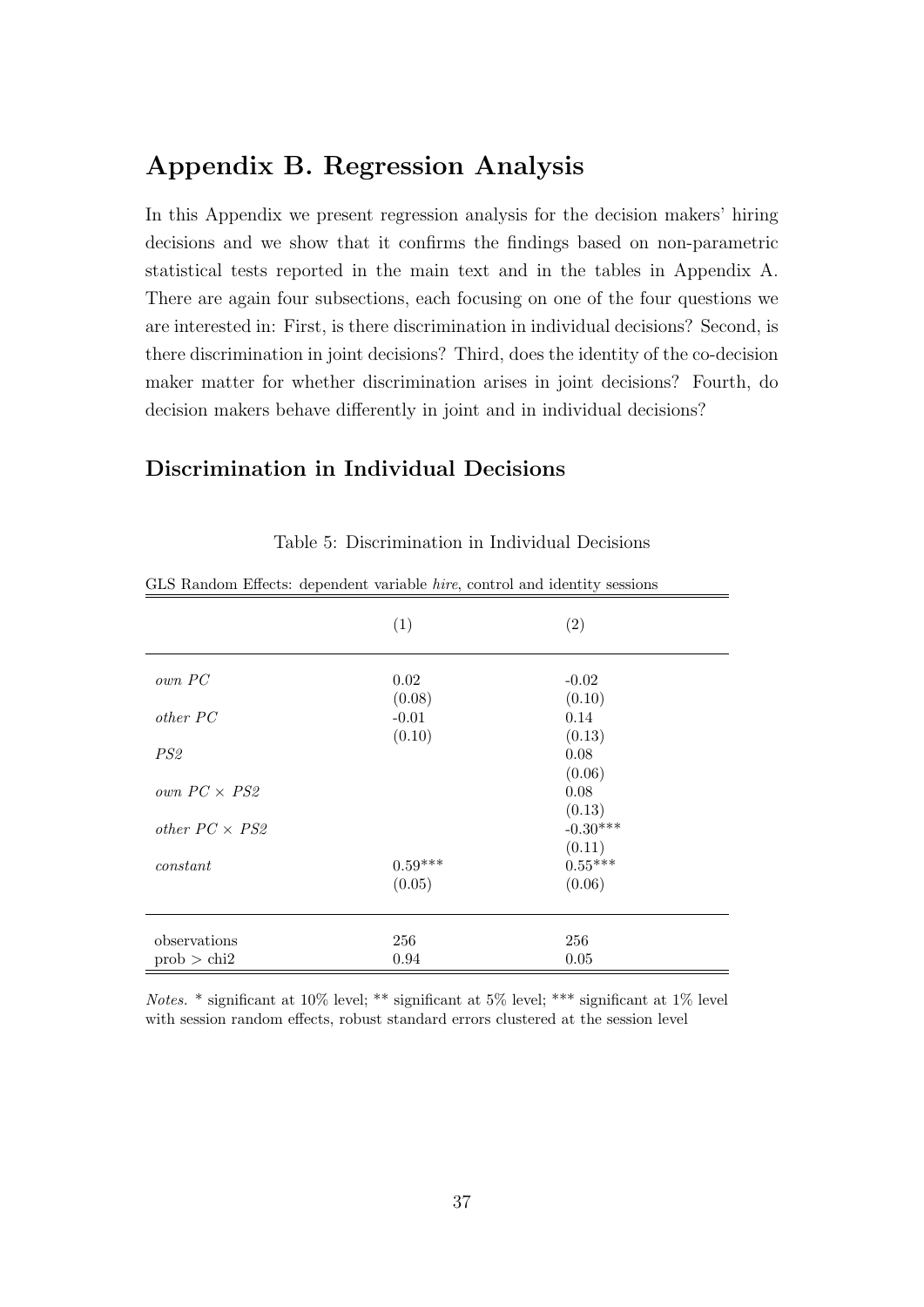In each case, we run the corresponding regressions and use the estimated regression coefficients to test the hypotheses presented in section 4 of the main text. The tests based on the estimated regression coefficients are Chi-squared tests of differences of two linear combinations of coefficients. In case of one-sided hypotheses tests we use the approximation to the standard normal distribution to derive the p-values.

In Table 5 we present regressions of the binary dependent variable *hire* on a number of explanatory variables, including all observations from individual decisions in both control and identity sessions. The equation for regression (1) in Table 5 is:

$$
hire_i = \beta_0 + \beta_1 \text{ own } PC_i + \beta_2 \text{ other } PC_i + \epsilon_i
$$
\n(1)

where *own*  $PC_i = 1$  if the candidate is of the own group and *own*  $PC_i = 0$ if the candidate is of the other group and in control sessions; other  $PC_i = 1$ if the candidate is of the other group and *other*  $PC_i = 0$  if the candidate is of the own group and in control sessions. In Regression (1) in Table 5 the constant  $\beta_0 = 0.59$  is equal to the hiring rate in individual decisions in control sessions. The hiring rate of own group candidates in individual decisions in identity sessions is given by  $\beta_0 + \beta_1 = 0.61$ . The hiring rate of other group candidates in individual decisions in identity sessions is  $\beta_0 + \beta_2 = 0.58$ . Note that these numbers correspond to the ones in Comparison 1 in Table 2 (Appendix A).

Regression specification (1) does not provide evidence that the group identity of the candidate affects hiring in individual decisions. The coefficient estimates for  $\beta_1$  and  $\beta_2$  are small and not statistically significant. Likewise, a test of  $\beta_0 + \beta_1 = \beta_0 + \beta_2$  does not reveal any statistically significant difference between hiring of own and of other group candidates in identity sessions. However, the p-value for regression specification (1) indicates that we cannot reject the null hypothesis of no joint significance of the parameters. The equation for regression  $(2)$  in Table 5 is:

$$
hire_i = \beta_0 + \beta_1 \text{ own } PC_i + \beta_2 \text{ other } PC_i + \beta_3 \text{ PS2}_i
$$

$$
+ \beta_4 \text{ own } PC_i \times PS2_i + \beta_5 \text{ other } PC_i \times PS2_i + \epsilon_i
$$
(2)

In (2) we include the parameter set of the decision situation as an additional explanatory variable with  $PS2<sub>i</sub> = 1$  if the decision is under parameter set 2 and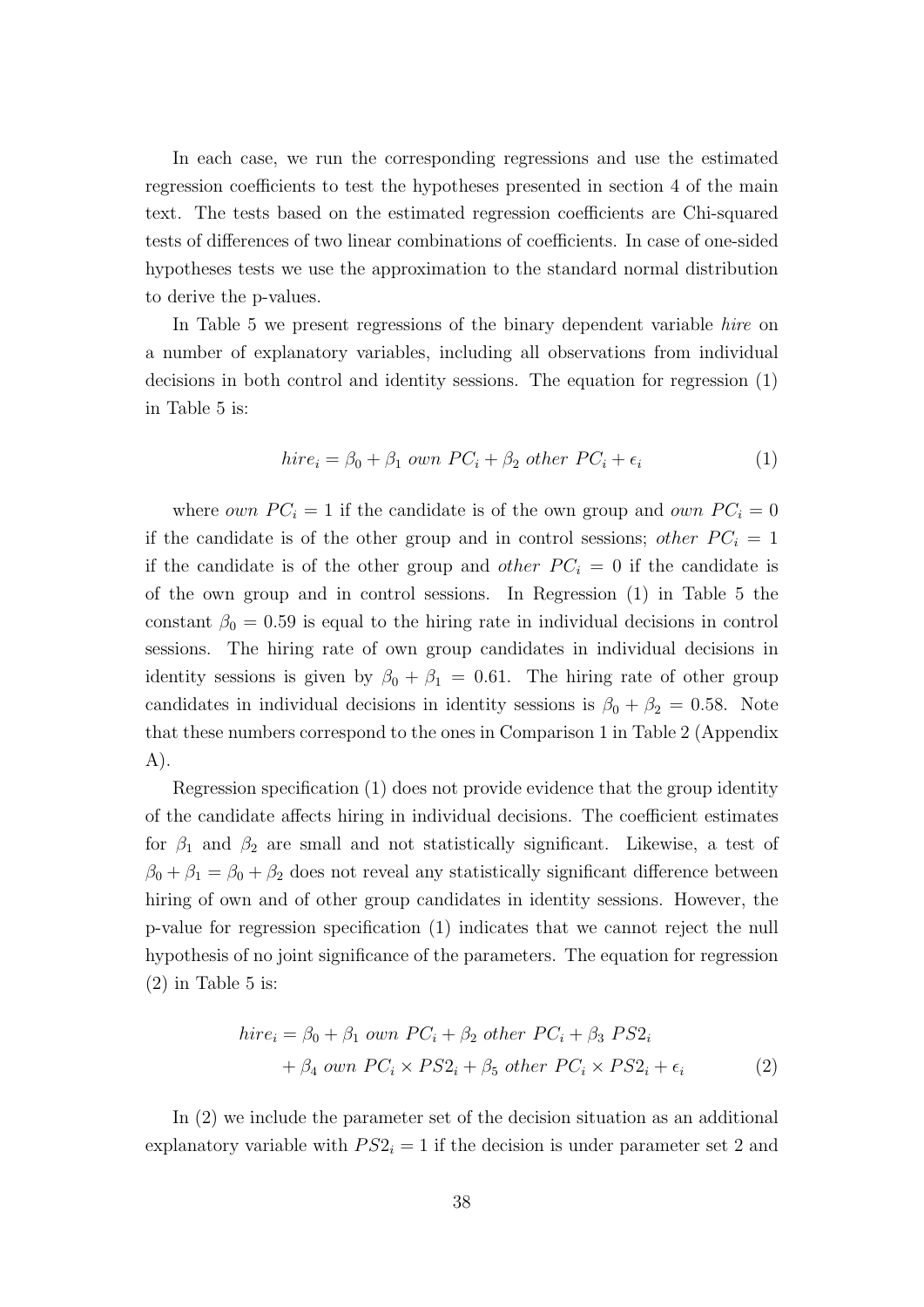$PS2<sub>i</sub> = 0$  if it is under parameter set 1. By also including interaction terms, regression (2) allows for the effect of own (other) group identity on the hiring rate to depend on the parameter set. As Table 5 shows the estimated coefficient  $\beta_5$  is large and statistically significant at the  $\alpha = 0.01$  level. This is indicative of strong negative discrimination of other group candidates in individual decisions under parameter set 2. Using the coefficient estimates from this regression we find the same hiring rates as those in Comparisons 1 and 2 in Tables 3 and 4.

That is, using the coefficient estimates from regression (2) we find that the hiring rate of own group candidates under parameter set 2,  $\beta_0 + \beta_1 + \beta_3 + \beta_4$  $= 0.69$  is significantly higher than the hiring rate of other group candidates under parameter set 2 (equal to  $\beta_0 + \beta_2 + \beta_3 + \beta_5 = 0.47$ ). The difference of 22 percentage points is statistically significant at the  $\alpha = 0.05$  level (p-value  $= 0.021$ , one-sided). A test on the difference between the hiring rate of other group candidates under PS2 (0.47) and the hiring rate of candidates under PS2 in control session  $(\beta_0 + \beta_3 = 0.63)$  shows that the difference of - 0.16 is also significant at the  $\alpha = 0.05$  level (p-value = 0.049, one-sided). This is in line with the results from Comparisons 1 and 2 in Table 4 and supports Result 1 (in the main text) of substantial and significant negative discrimination against other group candidates in individual decisions under parameter set 2. The coefficients estimated under regression (2) are jointly significant ( $Prob > chi2 = 0.05$ ).

# Discrimination in Joint Decisions

Table 6 above presents our results on discrimination in joint decisions. The equation for regression (3) is:

$$
hire_i = \beta_0 + \beta_1 \text{ own } PC_i + \beta_2 \text{ other } PC_i + \epsilon_i
$$
\n
$$
(3)
$$

The hiring rate of candidates in control sessions estimated in (3) is  $\beta_0 = 0.62$ . The hiring rate of own group candidates in joint decisions in identity sessions is  $\beta_0 + \beta_1 = 0.73$ . The hiring rate of other group candidates in joint decisions in identity sessions is  $\beta_0 + \beta_2 = 0.66$ . These hiring rates are the same as those reported in Comparisons 3 and 4 in Table 2.

The coefficient  $\beta_1$  in regression (3) is positive and statistically significant, indicating that the hiring rate of own group candidates in joint decisions in identity sessions is 11 percentage points higher than the hiring rate of candidates in joint decisions in control sessions (p-value  $= 0.029$ , one-sided). This is in line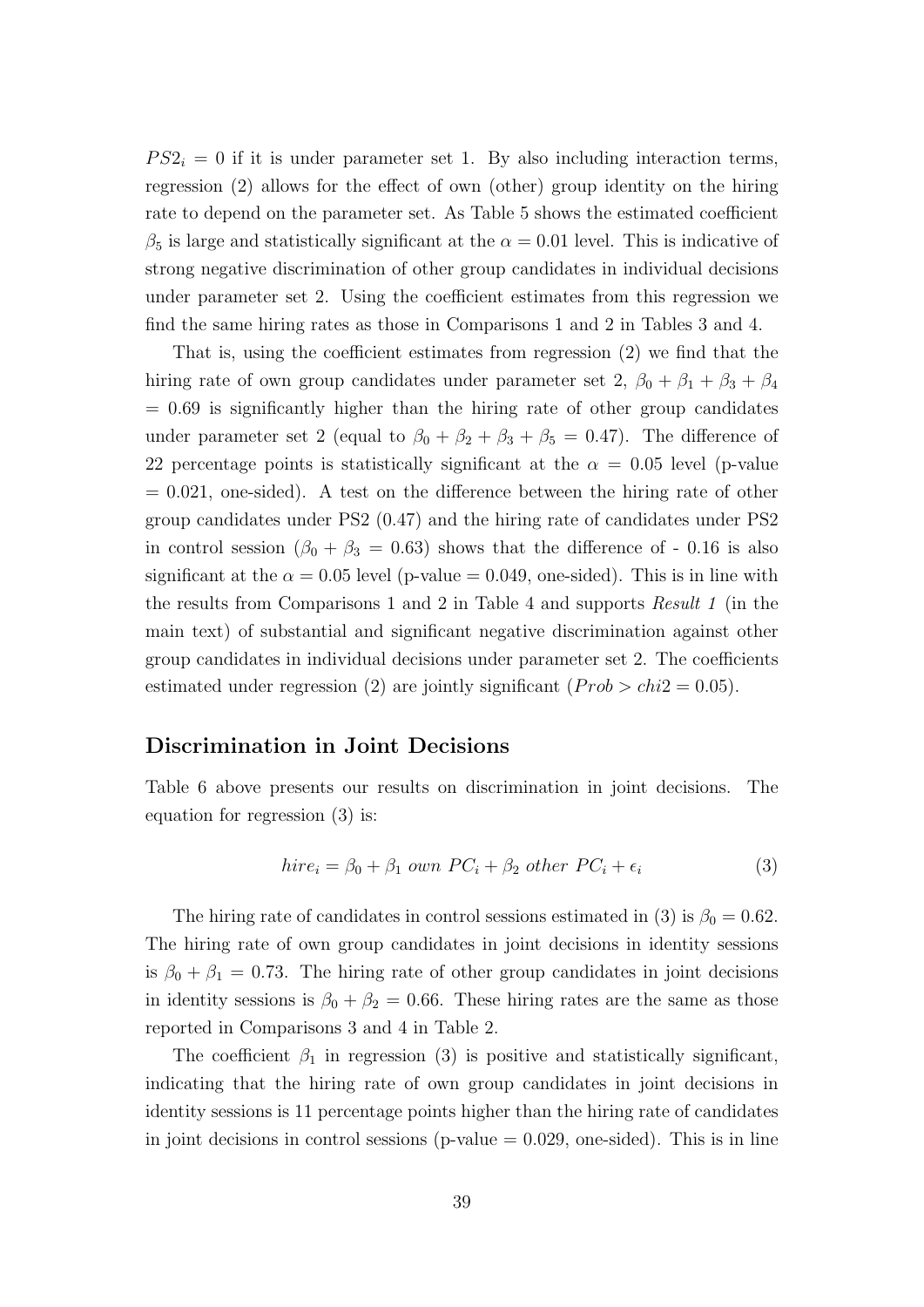|                       | (3)       | (4)       |
|-----------------------|-----------|-----------|
| own PC                | $0.11*$   | 0.06      |
|                       | (0.06)    | (0.10)    |
| other PC              | $0.05\,$  | 0.06      |
|                       | (0.05)    | (0.08)    |
| PS2                   |           | $0.14**$  |
|                       |           | (0.06)    |
| own $PC \times PS2$   |           | 0.09      |
|                       |           | (0.10)    |
| other $PC \times PS2$ |           | $-0.03$   |
|                       |           | (0.10)    |
| constant              | $0.62***$ | $0.55***$ |
|                       | (0.03)    | (0.06)    |
|                       |           |           |
| observations          | 384       | 384       |
| prob > chi2           | 0.17      | 0.00      |

#### Table 6: Discrimination in Joint Decisions

GLS Random Effects: dependent variable hire, control and identity sessions

Notes. \* significant at 10% level; \*\* significant at 5% level; \*\*\* significant at 1% level with session random effects, robust standard errors clustered at the session level

with strong positive discrimination in favor of the own group in joint decisions.

Regression (4) adds the parameter set as an explanatory variable and also includes interaction terms:

$$
hirei = \beta_0 + \beta_1 \text{ own } PC_i + \beta_2 \text{ other } PC_i + \beta_3 \text{ PS2}_i
$$
  
+ 
$$
\beta_4 \text{ own } PC_i \times PS2_i + \beta_5 \text{ other } PC_i \times PS2_i + \epsilon_i
$$
 (4)

In regression (4) the estimated coefficient  $\beta_3$  is statistically significant, indicating more hiring of candidates under parameter set 2 than under parameter set 1 in joint decisions. Using the coefficients from the regression, we find that the hiring rates of candidates under parameter set 1 and parameter set 2 in control sessions, and of own and of other group candidates under parameter set 1 and parameter set 2 in identity sessions correspond to those reported in Comparisons 3 and 4 in Tables 3 and 4. We find significant differences on the following two comparisons. In joint decisions under parameter set 2 the hiring rate of own group candidates  $\beta_0 + \beta_1 + \beta_3 + \beta_4 = 0.84$  is substantially and significantly higher than that of other group candidates  $\beta_0 + \beta_2 + \beta_3 + \beta_5 = 0.72$  (p-value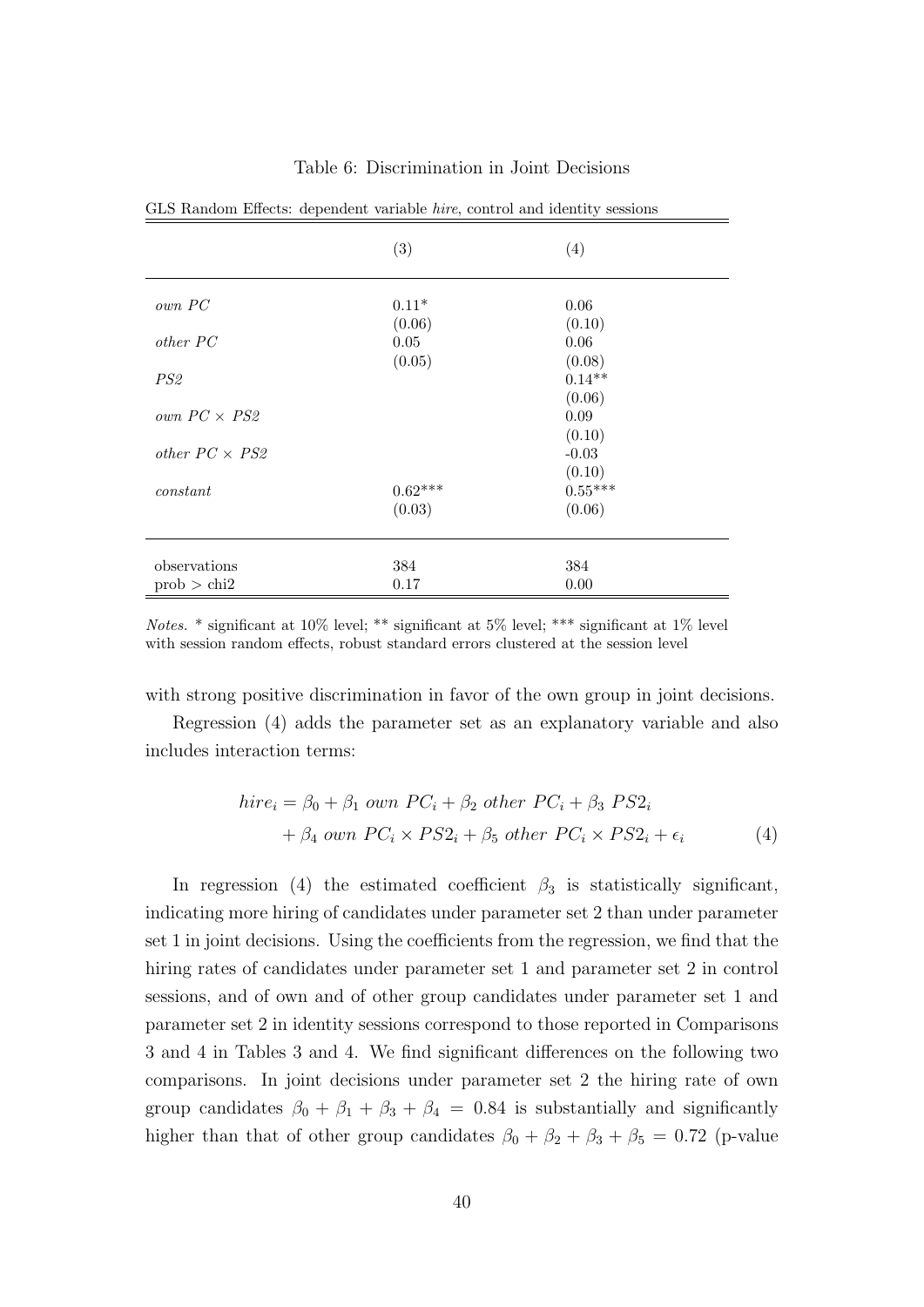$= 0.001$ , one-sided). Also under parameter set 2 the hiring rate of own group candidates in joint decisions in identity sessions  $\beta_0 + \beta_1 + \beta_3 + \beta_4 = 0.84$  is substantially and significantly higher than the hiring rate of candidates in joint decisions in control sessions  $\beta_0 + \beta_3 = 0.69$  (p-value = 0.002, one-sided). The analysis of the regressions in Table 6 thus confirms Result 2 in the main text.

# Co-Decision Maker Identity and Discrimination in Joint Decisions

|                                   | (5)       | (6)        |
|-----------------------------------|-----------|------------|
| own PC                            | 0.05      | $-0.05$    |
|                                   | (0.07)    | (0.11)     |
| <i>other PC</i>                   | 0.05      | 0.08       |
|                                   | (0.08)    | (0.11)     |
| PS2                               |           | $0.14**$   |
|                                   |           | (0.06)     |
| own DM                            | $-0.02$   | $-0.03$    |
|                                   | (0.07)    | (0.13)     |
| own $PC \times PS2$               |           | 0.20       |
|                                   |           | (0.13)     |
| other $PC \times PS2$             |           | $-0.05$    |
|                                   |           | (0.14)     |
| own $PC \times$ own DM            | 0.13      | $0.25*$    |
|                                   | (0.09)    | (0.15)     |
| $PS2 \times own$ DM               |           | $\,0.03\,$ |
|                                   |           | (0.21)     |
| $PS2 \times own PC \times own DM$ |           | $-0.25$    |
|                                   |           | (0.24)     |
| constant                          | $0.62***$ | $0.55***$  |
|                                   | (0.03)    | (0.06)     |
| observations                      | 384       | 384        |
| prob > chi2                       | 0.12      | 0.00       |

Table 7: Co-Decision Maker Identity and Discrimination

Notes. \* significant at 10% level; \*\* significant at 5% level; \*\*\* significant at 1% level with session random effects, robust standard errors clustered at the session level

We now look at the question whether discrimination arises in decisions with own (with other) group co-decision maker. The equation for regression (5) in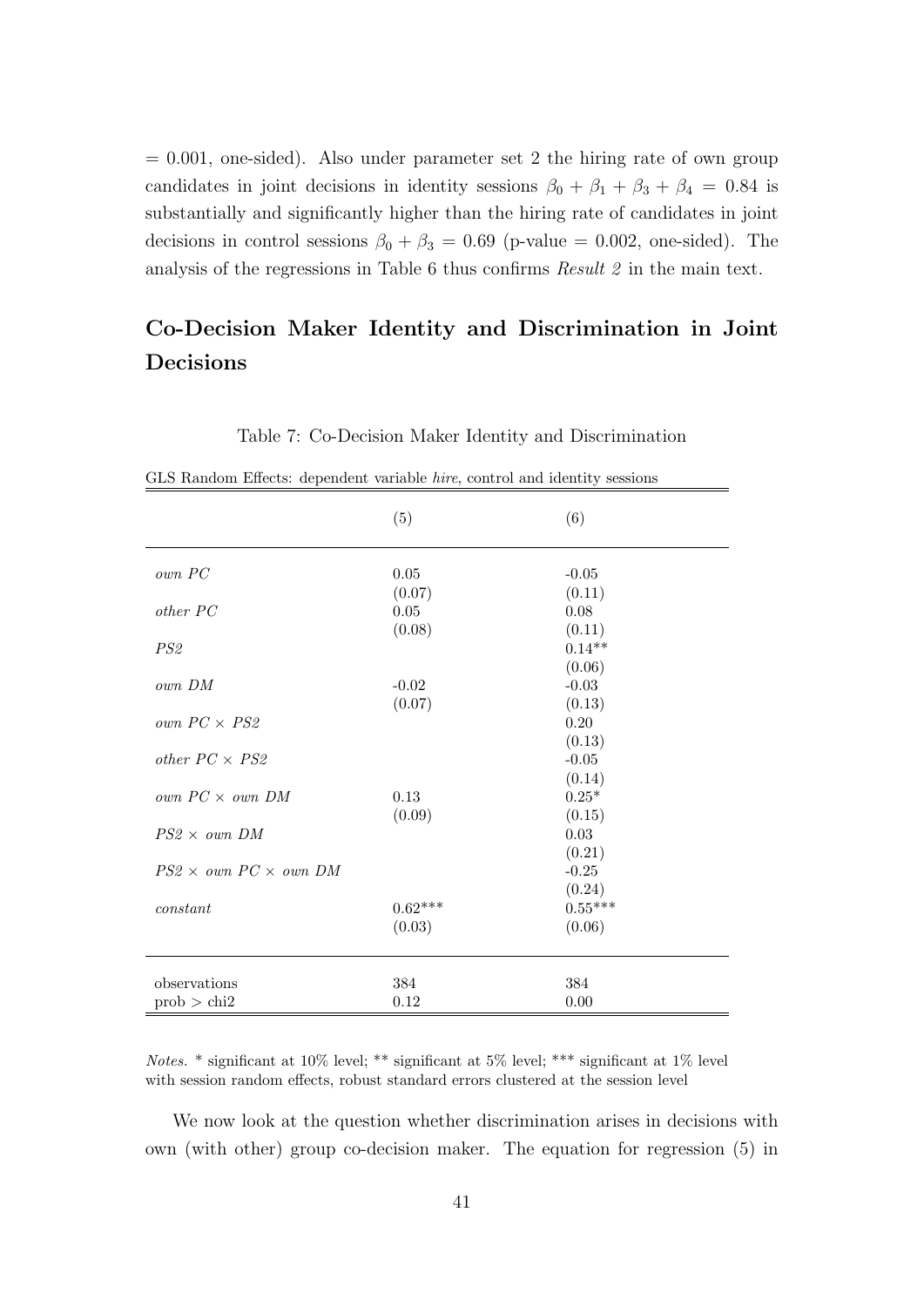Table 7 is:

$$
hirei = \beta_0 + \beta_1 \text{ own } PC_i + \beta_2 \text{ other } PC_i + \beta_3 \text{ own } DM_i
$$
  
+  $\beta_4 \text{ own } PC_i \times \text{ own } DM_i + \epsilon_i$  (5)

where *own*  $DM_i = 1$  if the co-decision maker is from the own group and *own*  $DM_i = 0$  if the co-decision maker is from the other group and in control sessions. All the hiring rates of candidates in joint decisions in control sessions, and of own and of other group candidates in joint decisions with own and with other group decision makers in identity sessions estimated on the basis of the regression coefficients from regression (5) correspond to those in Comparisons 3 and 4 in Table 2. Using the estimated coefficients, we find that the following differences are significant. The hiring rate of own group candidates when deciding with own group co-decision maker  $\beta_0 + \beta_1 + \beta_3 + \beta_4 = 0.78$  is significantly higher than the hiring rate of own group candidates when deciding with other group codecision maker  $\beta_0 + \beta_1 = 0.67$  (p-value = 0.030, one-sided). The hiring rate of own group candidates when deciding with own group co-decision maker  $\beta_0 + \beta_1 + \beta_3 + \beta_4$  $= 0.78$  is significantly higher than the hiring rate of other group candidates when deciding with own group co-decision maker  $\beta_0 + \beta_2 + \beta_3 = 0.66$  (p-value = 0.013, one-sided). The hiring rate of own group candidates when deciding with own group co-decision maker  $\beta_0 + \beta_1 + \beta_3 + \beta_4 = 0.78$  is significantly higher than the hiring rate of candidates in joint decisions in control sessions  $\beta_0 = 0.62$  (pvalue  $= 0.005$ , one-sided). The last two findings above indicate strong positive discrimination in favor of the own group in joint decisions with own group codecision maker.

The equation for regression (6) is:

$$
hire_i = \beta_0 + \beta_1 \text{ own } PC_i + \beta_2 \text{ other } PC_i + \beta_3 \text{ PS2}_i + \beta_4 \text{ own } DM_i
$$
  
+ 
$$
\beta_5 \text{ own } PC_i \times PS2_i + \beta_6 \text{ other } PC_i \times PS2_i + \beta_7 \text{ own } PC_i \times \text{own } DM_i
$$
  
+ 
$$
\beta_8 \text{ PS2}_i \times \text{own } DM_i + \beta_9 \text{ PS2}_i \times \text{own } PC_i \times \text{own } DM_i + \epsilon_i
$$
 (6)

In regression (6), the coefficient  $\beta_3$  is statistically significant. So is the coefficient  $\beta_7$  on the interaction term of own group candidate with own group decision maker. The hiring rates calculated using the coefficients from regression (6) are the same as those in Comparison 3 and Comparison 4 in Tables 3 and 4. Tests based on the coefficients reveal the following. Under parameter set 1 the hiring rate of own group candidates when deciding with own group co-decision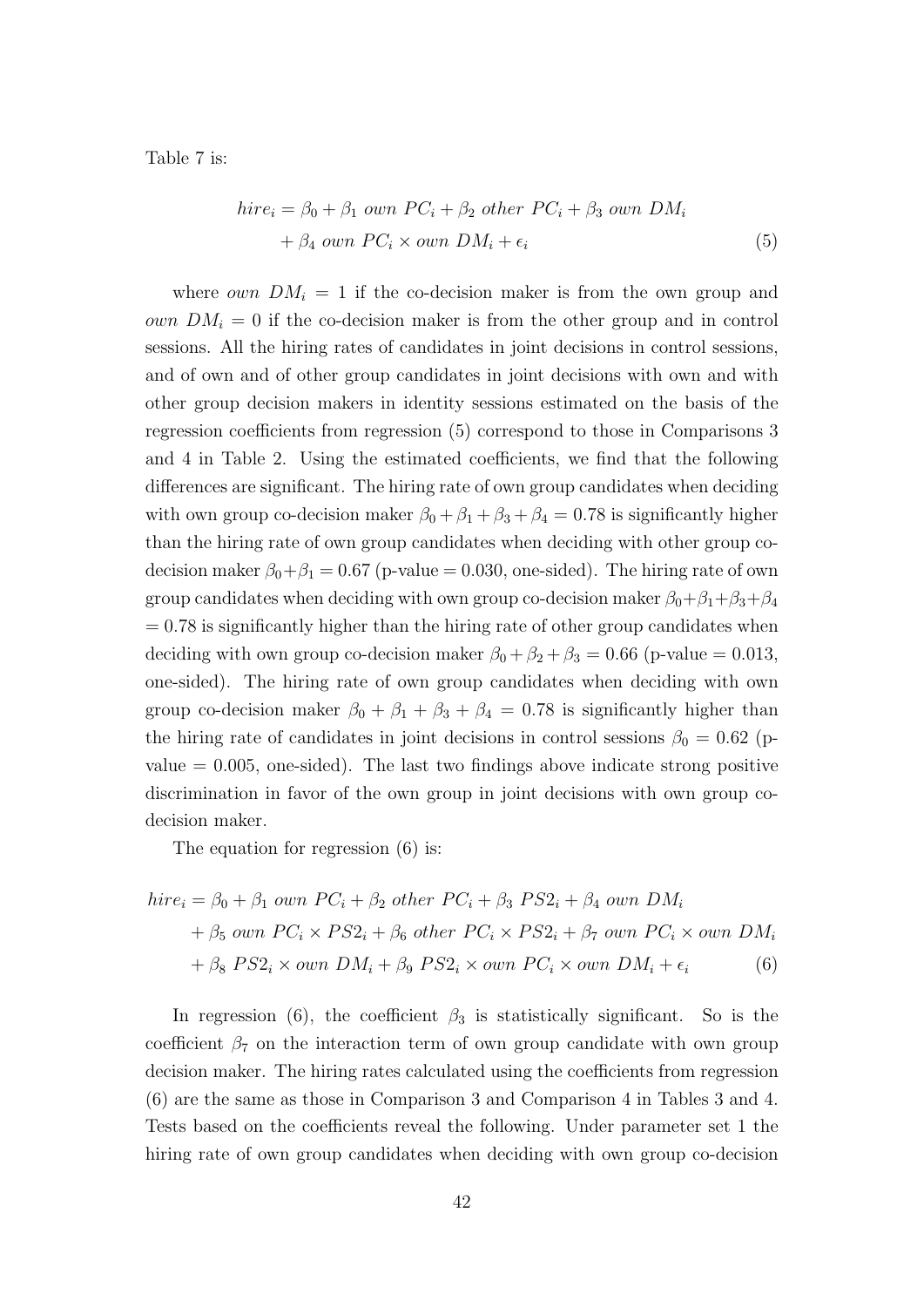maker  $\beta_0 + \beta_1 + \beta_4 + \beta_7 = 0.72$  is substantially and significantly higher than the hiring rate of own group candidates when deciding with other group co-decision maker  $\beta_0 + \beta_1 = 0.50$  (p-value = 0.031, one-sided). Under parameter set 1 the hiring rate of own group candidates when deciding with own group co-decision maker  $\beta_0 + \beta_1 + \beta_4 + \beta_7 = 0.72$  is substantially and significantly higher than the hiring rate of candidates in joint decisions in control sessions  $\beta_0 = 0.55$  (p-value  $= 0.067$ , one-sided).

Under parameter set 2 the hiring rate of own group candidates when deciding with own group co-decision maker  $\beta_0 + \beta_1 + \beta_3 + \beta_4 + \beta_5 + \beta_7 + \beta_8 + \beta_9 =$ 0.84 is substantially and significantly higher than the hiring rate of other group candidates when deciding with own group co-decision maker  $\beta_0 + \beta_2 + \beta_3 + \beta_4 +$  $\beta_6 + \beta_8 = 0.72$  (p-value = 0.028, one-sided). And again under parameter set 2 the hiring rate of own group candidate when deciding with own group codecision maker  $\beta_0 + \beta_1 + \beta_3 + \beta_4 + \beta_5 + \beta_7 + \beta_8 + \beta_9 = 0.84$  is substantially and significantly higher than the hiring rate of candidates in joint decisions in control sessions  $\beta_0 + \beta_3 = 0.69$  (p-value = 0.001, one-sided). These findings are in line with our *Results 3a* and 3b in the paper.

# Differences in Behavior in Joint versus Individual Decisions

The regressions in Table 8 test whether there are any differences in individual hiring rates in joint versus individual decisions in control sessions. The equations for the regressions in Table 8 are:

$$
hire_i = \beta_0 + \beta_1 \; joint_i + \epsilon_i \tag{7}
$$

$$
hirei = \beta_0 + \beta_1 \; joint_i + \beta_2 \; PS2_i
$$

$$
+ \beta_3 \; joint_i \times PS2_i + \epsilon_i
$$
 (8)

where joint<sub>i</sub> = 1 if the decision is joint and joint<sub>i</sub> = 0 if the decision is individual. Regressions (7) and (8) do not present significant evidence for a difference in hiring rates in joint versus individual decisions in control sessions, both when we do not and when we do control for the effect of the parameter set on the hiring rates. These results are in line with our findings in Comparison 3 in Tables 2, 3, and 4 and thus confirm our Result 4a in the text. Using the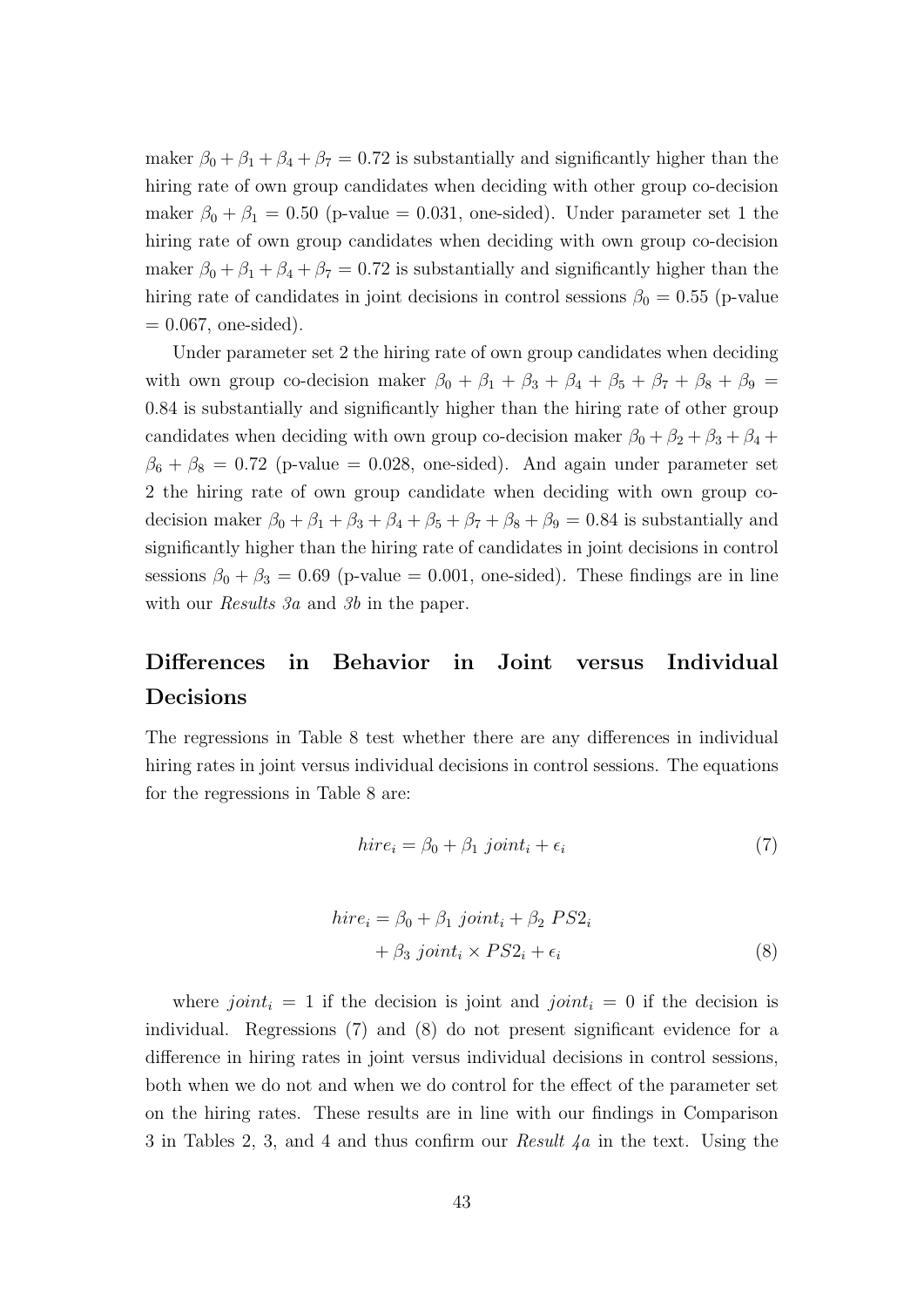|                    | GLS Random Effects: dependent variable hire, control sessions |                     |  |
|--------------------|---------------------------------------------------------------|---------------------|--|
|                    | (7)                                                           | (8)                 |  |
| joint              | 0.03                                                          | $-0.00$             |  |
| PS2                | (0.07)                                                        | (0.10)<br>0.08      |  |
| $joint \times PS2$ |                                                               | (0.06)<br>0.06      |  |
| constant           | $0.59***$                                                     | (0.09)<br>$0.55***$ |  |
|                    | (0.05)                                                        | (0.06)              |  |
| observations       | 256                                                           | 256                 |  |
| prob > chi2        | 0.65                                                          | 0.02                |  |

Table 8: Differences Individual/Joint Decisions in Control Sessions

Notes. \* significant at 10% level; \*\* significant at 5% level; \*\*\* significant at 1% level with session random effects, robust standard errors clustered at the session level

coefficient estimates from regression (8), our tests comparing joint with individual decisions under parameter set 1 (parameter set 2, respectively), cannot reject the null hypothesis of no difference.

We now turn to differences in hiring in joint versus individual decisions in identity sessions. We conduct a series of regressions, progressively including more explanatory variables. The first set of regressions mirrors the regressions for the case of control sessions.

Thus, the equations for regressions (9) and (10) are:

$$
hire_i = \beta_0 + \beta_1 \; joint_i + \epsilon_i \tag{9}
$$

$$
hirei = \beta_0 + \beta_1 \; joint_i + \beta_2 \; PS2_i
$$

$$
+ \beta_3 \; joint_i \times PS2_i + \epsilon_i
$$
 (10)

The coefficient  $\beta_1$  in regression (9) is positive and statistically significant, indicating that the hiring rate in joint decisions in identity sessions is 10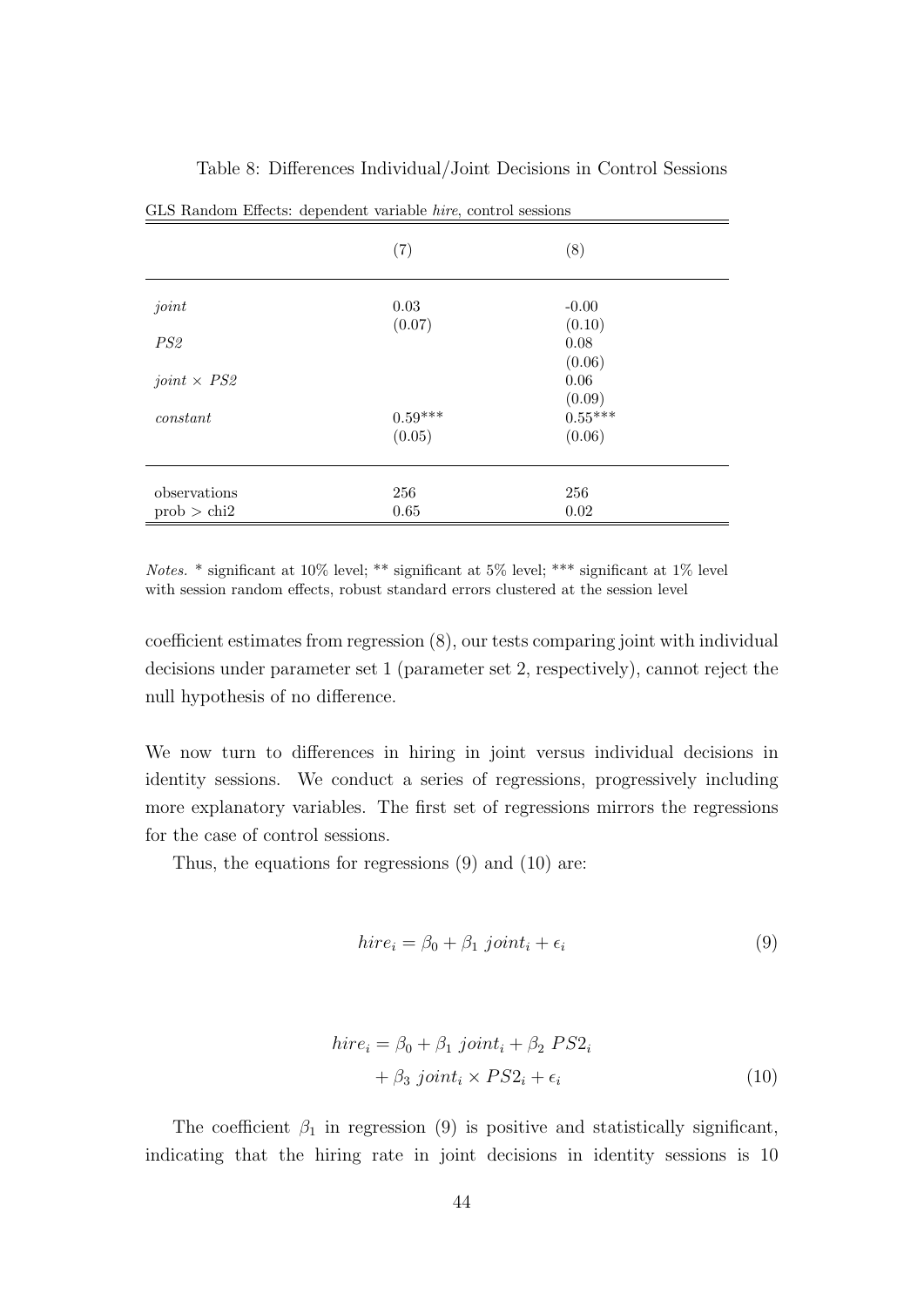|                    | GLS Random Effects: dependent variable <i>hire</i> , identity sessions |                     |  |
|--------------------|------------------------------------------------------------------------|---------------------|--|
|                    | (9)                                                                    | (10)                |  |
| joint              | $0.10**$                                                               | $-0.00$             |  |
| PS2                | (0.04)                                                                 | (0.06)<br>$-0.03$   |  |
| joint $\times$ PS2 |                                                                        | (0.07)<br>$0.20***$ |  |
| constant           | $0.59***$                                                              | (0.07)<br>$0.61***$ |  |
|                    | (0.06)                                                                 | (0.08)              |  |
| observations       | 384                                                                    | 384                 |  |
| prob > Chi2        | 0.02                                                                   | 0.00                |  |

Table 9: Differences Individual/Joint Decisions in Identity Sessions

Notes. \* significant at 10% level; \*\* significant at 5% level; \*\*\* significant at 1% level with session random effects, robust standard errors clustered at the session level

percentage points higher than the hiring rate in individual decisions in identity sessions. This is in line with Comparison 6 in Table 2.

Regression (10) includes also the parameter set and interaction terms. It shows that if we allow for the effect of individual versus joint decision to depend on the parameter set by including an interaction term, we find that the increase in hiring in joint decisions in identity session occurs only under parameter set 2, but not under parameter set 1. A test of the difference in hiring rates in joint  $(\beta_0 + \beta_1 + \beta_2 + \beta_3 = 0.78)$  versus individual  $(\beta_0 + \beta_2 = 0.58)$  decisions under parameter set 2 in identity sessions shows that the difference of 0.20 is significant  $(Prob > Chi2 = 0.000)$ . This is in line with the effect that we find in Comparison 6 in Table 3. Thus, our findings from the regression analysis of the differences between individual and joint decisions in identity sessions confirm  $Result 4b$  in the main text.

We now also include the identity of the candidate to test whether there are differences in joint versus individual decisions towards own (towards other) group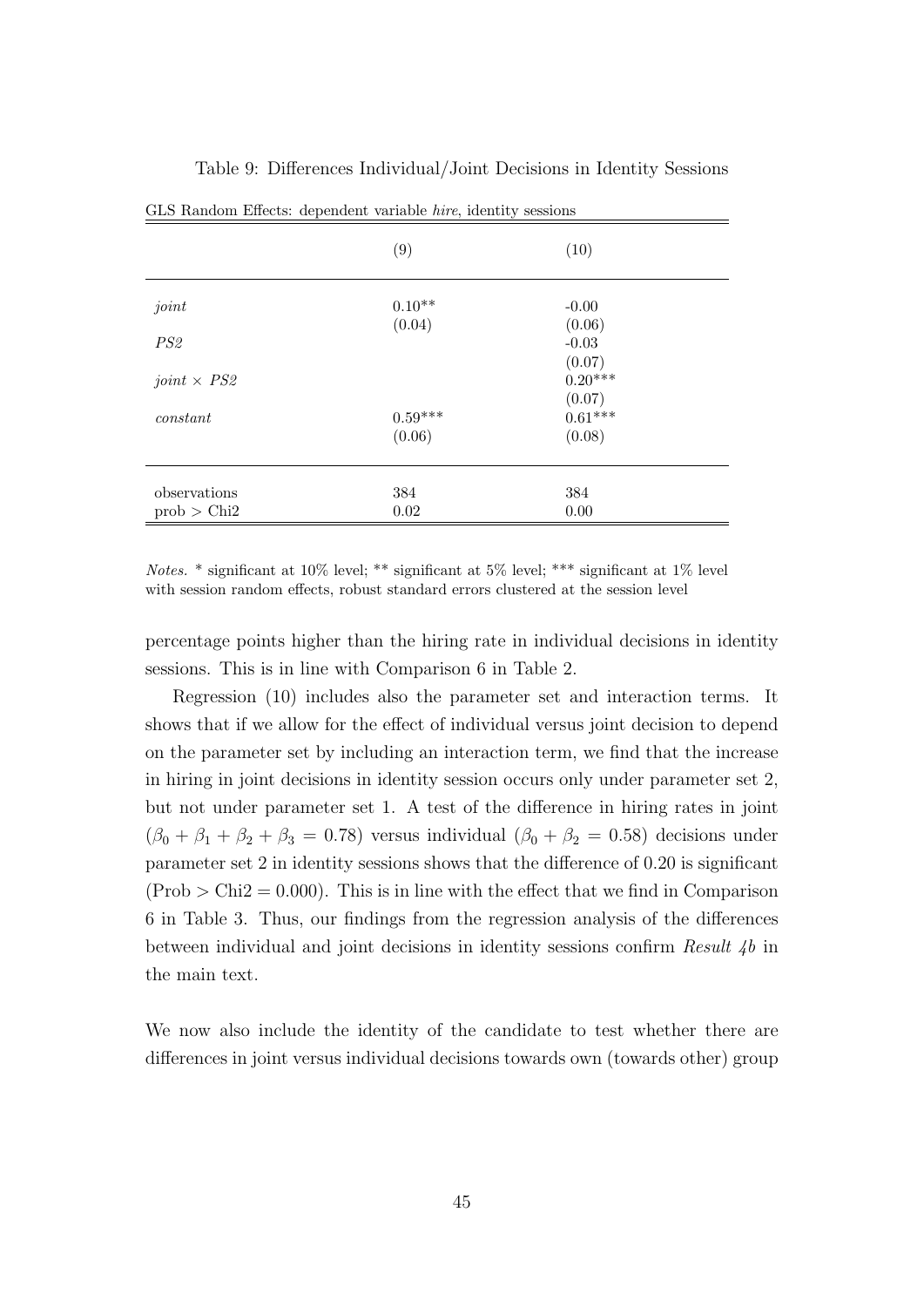candidates in identity sessions. The equation for regression (11) in Table 10 is:

$$
hirei = \beta_0 + \beta_1 \text{ joint}_i + \beta_2 \text{ own } PC_i
$$
  
+  $\beta_3 \text{ joint}_i \times \text{ own } PC_i + \epsilon_i$  (11)

Table 10: Differences Individual/Joint Decisions, incl. PC Identity

|                                 | (11)       | (12)      |
|---------------------------------|------------|-----------|
| joint                           | $0.09\,$   | $-0.08$   |
|                                 | (0.07)     | (0.12)    |
| own PC                          | $\,0.03\,$ | $-0.16$   |
|                                 | (0.11)     | (0.15)    |
| PS2                             |            | $-0.22**$ |
|                                 |            | (0.10)    |
| joint $\times$ own PC           | $\,0.03\,$ | 0.16      |
|                                 | (0.10)     | (0.17)    |
| joint $\times$ PS2              |            | $0.33***$ |
|                                 |            | (0.13)    |
| $own \times PS2$                |            | $0.38**$  |
|                                 |            | (0.16)    |
| joint $\times$ own $\times$ PS2 |            | $-0.25$   |
|                                 |            | (0.21)    |
| constant                        | $0.58***$  | $0.69***$ |
|                                 | (0.09)     | (0.12)    |
|                                 |            |           |
|                                 |            |           |
| observations                    | 384        | 384       |
| prob > chi2                     | 0.08       | $0.00\,$  |

GLS Random Effects: dependent variable hire, identity sessions

Notes. \* significant at 10% level; \*\* significant at 5% level; \*\*\* significant at 1% level with session random effects, robust standard errors clustered at the session level

When using the coefficients from regression (11) to compare the hiring rate of own group candidates in joint decisions  $(\beta_0 + \beta_1 + \beta_2 + \beta_3 = 0.73)$  with the hiring rate of own group candidates in individual decisions ( $\beta_0 + \beta_2 = 0.61$ ), the difference is statistically significant (Prob  $>$  Chi2 = 0.0412). The difference in hiring rates of other group candidates in joint ( $\beta_0 + \beta_1 = 0.66$ ) and in individual decisions ( $\beta_0 = 0.58$ ) is not statistically significant. These findings are in line with Comparison 6 in Table 2. The next regression also includes the parameter set as an explanatory variable and allows for interactions. The equation for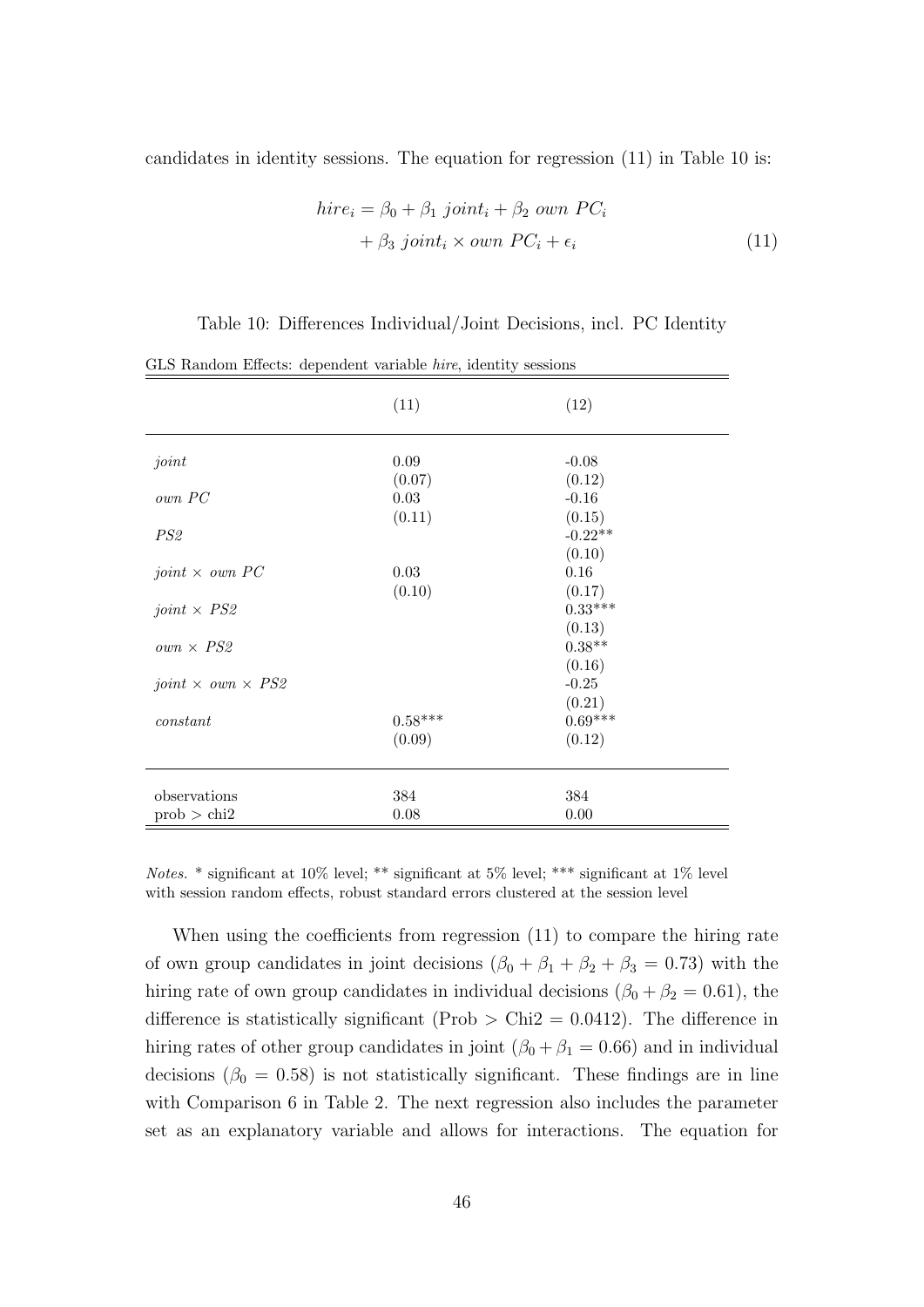regression (12) is:

$$
hire_i = \beta_0 + \beta_1 \text{ joint}_i + \beta_2 \text{ own } PC_i + \beta_3 \text{ PS2}_i
$$
  
+ 
$$
\beta_4 \text{ joint}_i \times \text{own } PC_i + \beta_5 \text{ joint}_i \times \text{PS2}_i + \beta_6 \text{ own } PC_i \times \text{PS2}_i
$$
  
+ 
$$
\beta_7 \text{ joint}_i \times \text{own } PC_i \times \text{PS2}_i + \epsilon_i
$$
 (12)

The coefficient  $\beta_3$  is negative and statistically significant indicating less hiring of candidates under  $PS_2$  than under  $PS_1$ . The coefficient  $\beta_5$  is positive and statistically significant indicating more hiring of candidates under  $PS_2$  in joint decisions. The coefficient  $\beta_6$  indicates more hiring of own group candidates under  $PS<sub>2</sub>$ . Comparing the hiring rate of other group candidates under parameter set 2 in joint decisions  $(\beta_0 + \beta_1 + \beta_3 + \beta_5 = 0.72)$  with the hiring rate of other group candidates under parameter set 2 in individual decisions ( $\beta_0 + \beta_3 = 0.47$ ), we find that the difference is statistically significant (Prob  $>$  Chi2 = 0.000). The difference in hiring rate of own group candidates under parameter set 2 in joint decisions  $(\beta_0 + \beta_1 + \beta_2 + \beta_3 + \beta_4 + \beta_5 + \beta_6 + \beta_7 = 0.84)$  and in individual decisions  $(\beta_0 + \beta_2 + \beta_3 + \beta_6 = 0.69)$  is also statistically significant (Prob > Chi2 = 0.046). This confirms our findings in Comparison 6 in Table 4.

Finally, we look at the differences between individual and joint decisions in identity sessions, taking into account the identity of the co-decision maker in joint decisions. The equation for regression (13) is:

$$
hire_i = \beta_0 + \beta_1 \text{ own } PC_i + \beta_2 \text{ own } DM_i + \beta_3 \text{ other } DM_i
$$

$$
+ \beta_4 \text{ own } PC_i \times \text{own } DM_i + \beta_5 \text{ other } PC_i \times \text{other } DM_i + \epsilon_i \qquad (13)
$$

None of the coefficients is statistically significant. An individual hires more own group candidates when deciding with own group co-decision maker  $\beta_0 + \beta_1 + \beta_2 + \beta_4 = 0.78$  than in individual decisions  $\beta_0 + \beta_1 = 0.61$  (Prob  $>$  chi2  $= 0.029$ . This is in line with Comparison 3 in Table 2.

Regression (14) also includes the parameter set as an explanatory variable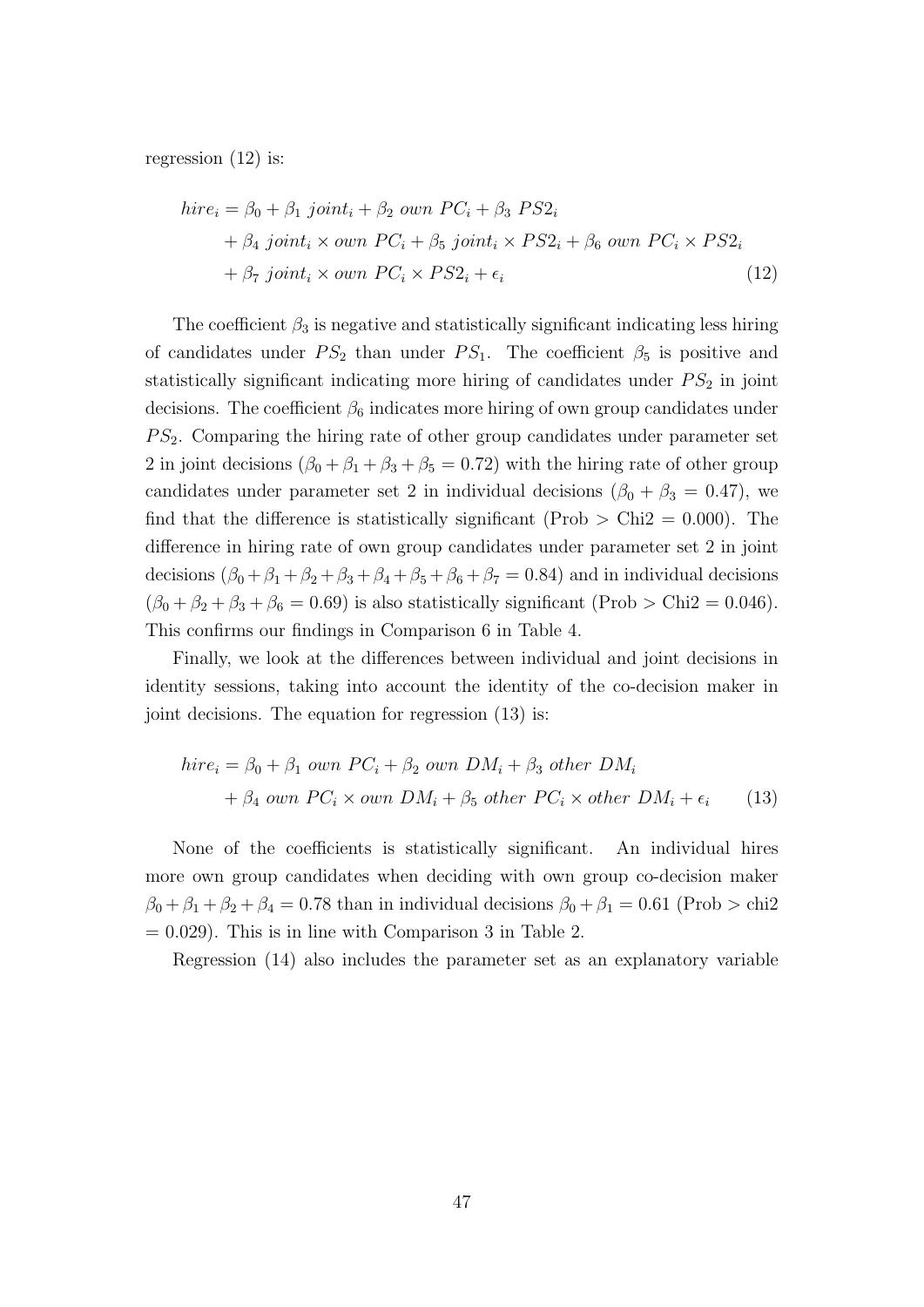| GLS Random Effects: dependent variable hire, identity sessions |                |                    |  |
|----------------------------------------------------------------|----------------|--------------------|--|
|                                                                | (13)           | (14)               |  |
| own PC                                                         | 0.03           | $-0.16$            |  |
| own DM                                                         | (0.11)<br>0.08 | (0.15)<br>$-0.09$  |  |
|                                                                | (0.09)         | (0.15)             |  |
| $other\ DM$                                                    | 0.06           | $-0.03$            |  |
|                                                                | (0.05)         | (0.09)             |  |
| PS <sub>2</sub>                                                |                | $-0.22**$          |  |
|                                                                |                | (0.10)             |  |
| own $PC \times$ own DM                                         | 0.09           | 0.28               |  |
|                                                                | (0.13)         | (0.22)             |  |
| other $PC \times$ other DM                                     | $0.03\,$       | $-0.03$            |  |
|                                                                | (0.07)         | (0.15)<br>$0.38**$ |  |
| own $PC \times PS2$                                            |                | (0.16)             |  |
| own $DM \times PS2$                                            |                | $0.34**$           |  |
|                                                                |                | (0.16)             |  |
| other $DM \times PS2$                                          |                | 0.19               |  |
|                                                                |                | (0.14)             |  |
| own $PC \times$ own $DM \times PS2$                            |                | $-0.38*$           |  |
|                                                                |                | (0.22)             |  |
| other $PC \times$ other $DM \times PS2$                        |                | 0.13               |  |
|                                                                |                | (0.27)             |  |
| constant                                                       | $0.58***$      | $0.69***$          |  |
|                                                                | (0.09)         | (0.12)             |  |
| observations                                                   | 384            | 384                |  |
| prob > chi2                                                    | 0.00           |                    |  |
|                                                                |                |                    |  |

Table 11: Differences Individual/Joint Decisions, incl. co-DM Identity

Notes. \* significant at 10% level; \*\* significant at 5% level; \*\*\* significant at 1% level with session random effects, robust standard errors clustered at the session level

and interaction terms. The equation is:

$$
hire_i = \beta_0 + \beta_1 own \ PC_i + \beta_2 \ own \ DM_i + \beta_3 \ other \ DM_i + \beta_4 \ PS2_i
$$
  
+  $\beta_5 \ own \ PC_i \times own \ DM_i + \beta_6 \ other \ PC_i \times other \ DM_i$   
+  $\beta_7 \ own \ PC_i \times PS2_i + \beta_8 \ own \ DM_i \times PS2_i$   
+  $\beta_9 \ other \ DM_i \times PS2_i + \beta_{10} \ own \ PC_i \times own \ DM_i \times PS2_i$   
+  $\beta_{11} \ other \ PC_i \times other \ DM_i \times PS2_i + \epsilon_i$  (14)

The hiring rates estimated on the basis of the coefficients from regression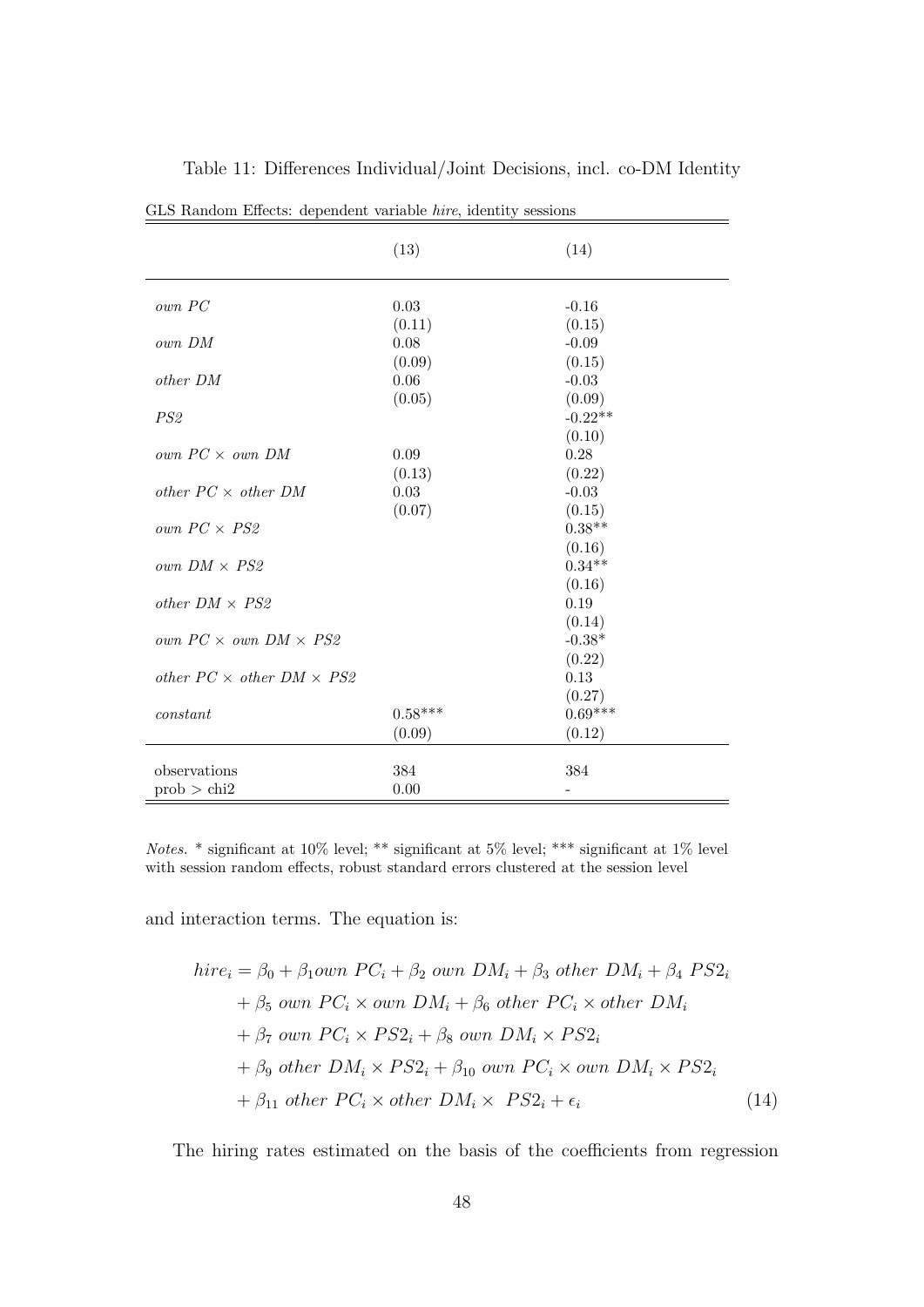(14) are the same as those in Comparison 5 in Tables 3 and 4. The following differences are significant. Under parameter set 2 individuals hire more other group candidates when deciding with other group co-decision maker  $\beta_0 + \beta_3 +$  $\beta_4 + \beta_6 + \beta_9 + \beta_{11} = 0.72$  than when deciding individually  $\beta_0 + \beta_4 = 0.47$  (Prob  $>$  chi2 = 0.020). Under parameter set 2 individuals hire more other group candidates when deciding with own group co-decision maker  $\beta_0 + \beta_2 + \beta_4 + \beta_8$ = 0.72 than when deciding individually  $\beta_0 + \beta_4 = 0.47$  (Prob > Chi2 = 0.003). Under parameter set 2 individuals hire more own group candidates when deciding with other group co-decision maker  $\beta_0 + \beta_1 + \beta_3 + \beta_4 + \beta_7 + \beta_9 = 0.84$  than when deciding individually  $\beta_0 + \beta_1 + \beta_4 + \beta_7 = 0.69$  (Prob > Chi2 = 0.057). And under parameter set 2 individuals hire more own group candidates when deciding with own group co-decision maker  $\beta_0 + \beta_1 + \beta_2 + \beta_4 + \beta_5 + \beta_7 + \beta_8 + \beta_{10} = 0.84$  than when deciding individually  $\beta_0 + \beta_1 + \beta_4 + \beta_7 = 0.69$  (Prob > Chi2 = 0.0572). The results related to Tables 10 and 11 support our *Result 4c* in the main text.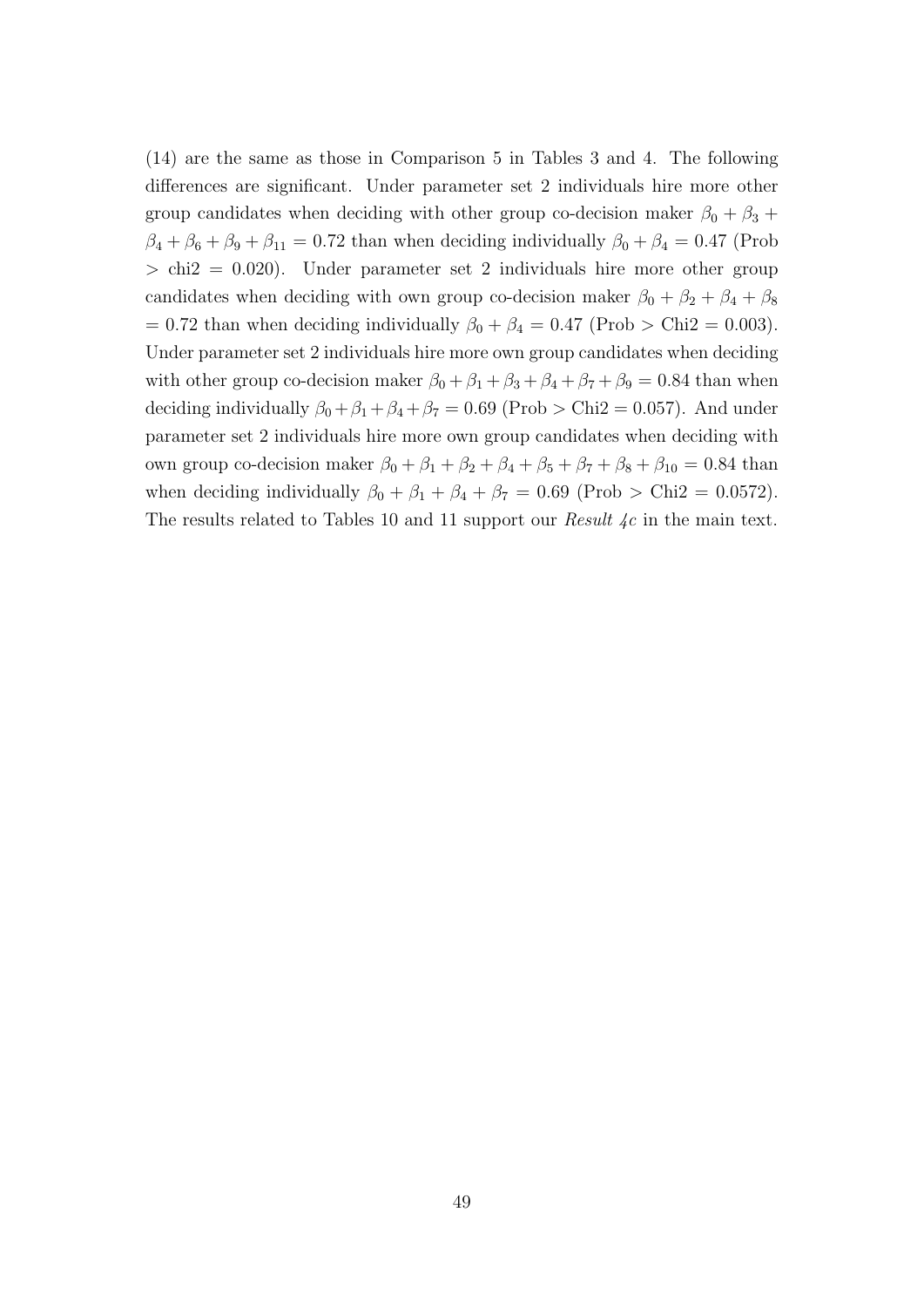# Appendix C. Candidates' Beliefs

The candidates in the experiment were given questions about their beliefs on decision makers' behavior. Below we present a table with our analysis of the candidates' beliefs. The design is balanced so half the candidates were asked what a decision maker of the own group would do and the other half were asked what a decision maker of the other group would do in a given situation. As the number of candidates in the experiment was half the number of the decision makers, the results on the candidates' beliefs are based on a relatively small sample size. We nevertheless conducted the same non-parametric statistical tests of significance on the candidates beliefs as on decision makers' behavior, aggregating over the two sets of parameters and aggregating over beliefs about own and other group decision makers. The results are presented in Table 12. The following differences are significant. We find that project candidates expect significantly more hiring of own group candidates in joint decisions in identity sessions (0.66) than in joint decisions in control sessions (0.52) (difference statistically significant at  $\alpha = 0.05$ . And in particular they expect more hiring of own group candidates in joint decisions with own group decision maker 0.69 than of candidates in joint decisions in control sessions 0.52 (difference statistically significant at  $\alpha = 0.05$ ). Thus, the candidates' beliefs are in line with expectations of strong and positive own group favoritism in joint decisions. And this is in line with decision makers' behavior (see *Result 3* in the main text).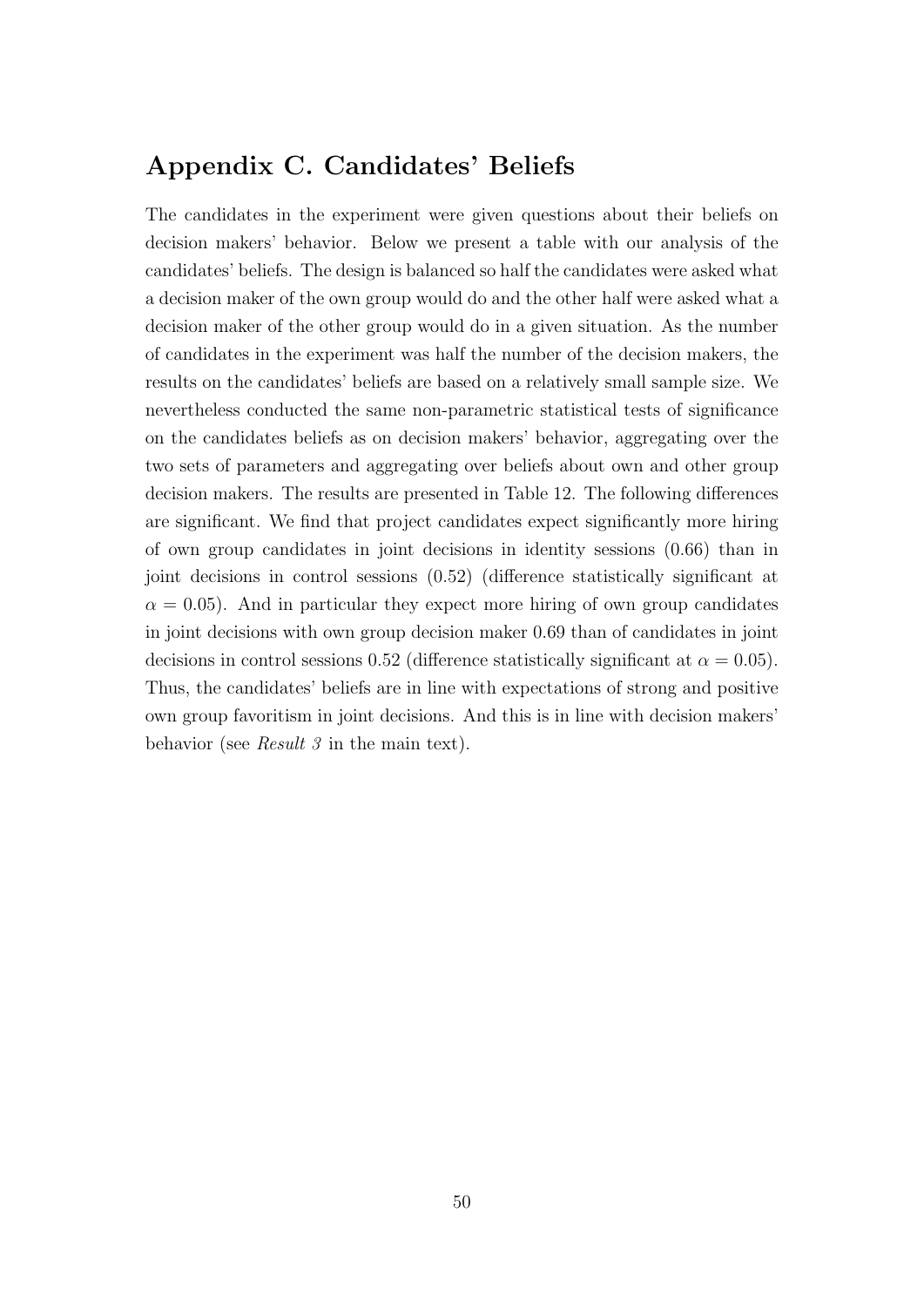Table 12: Candidates' Beliefs on Hiring Decisions Comparison 1 - Individual Decisions in Identity Sessions

| situation | $\cdot$ $\cdot$<br>hiring | situation | $\cdot$ $\cdot$<br>hiring | Difference | p-value<br>WSRT | tail |
|-----------|---------------------------|-----------|---------------------------|------------|-----------------|------|
| own PC    | rate<br>).69              | other PC  | rate<br>0.63              | $0.06\,$   | $\rm 0.313$     | one  |

#### Comparison 2 - Individual Decisions in Identity vs Control Sessions

| situation         | hiring     | situation                | hiring   | Difference | <b>RROT</b> | $\text{tail}$ |
|-------------------|------------|--------------------------|----------|------------|-------------|---------------|
|                   | rate       |                          | rate     |            |             |               |
| own PC Identity   | 0.69       | $\rm Control$            | 0.72     | $-0.03$    | $-0.561$    | one           |
| other PC Identity | $\rm 0.63$ | $\operatorname{Control}$ | $0.72\,$ | $-0.09$    | $-0.944$    | one           |

#### Comparison 3 - Joint Decisions in Identity Sessions

| situation       | hiring | situation         | hiring | Difference | p-value | tail |
|-----------------|--------|-------------------|--------|------------|---------|------|
|                 | rate   |                   | rate   |            | WSRT    |      |
| own PC          | 0.66   | other PC          | 0.56   | 0.10       | 0.188   | one  |
| own DM own PC   | 0.69   | other DM own PC   | 0.63   | 0.06       | 0.313   | one  |
| own DM own PC   | 0.69   | own DM other PC   | 0.56   | 0.13       | 0.125   | one  |
| other DM own PC | 0.63   | other DM other PC | 0.56   | 0.07       | 0.625   | two  |
| own DM other PC | 0.56   | other DM other PC | 0.56   | 0.00       |         | one  |

## Comparison 4 - Joint Decisions in Identity vs Control Sessions

| situation         | hiring | situation | hiring | Difference | <b>RROT</b> | tail |
|-------------------|--------|-----------|--------|------------|-------------|------|
|                   | rate   |           | rate   |            |             |      |
| own PC Identity   | 0.66   | Control   | 0.52   | $0.14**$   | 2.104       | one  |
| other PC Identity | 0.56   | Control   | 0.52   | 0.04       | 0.413       | one  |
| own DM own PC     | 0.69   | Control   | 0.52   | $0.17**$   | 2.276       | one  |
| other DM own PC   | 0.63   | Control   | 0.52   | 0.11       | 1.200       | two  |
| own DM other PC   | 0.56   | Control   | 0.52   | 0.04       | 0.916       | one  |
| other DM other PC | 0.56   | Control   | 0.52   | 0.04       | 0.625       | two  |

#### Comparison 5 - Joint vs Individual Decisions in Control Sessions

| $\cdot$ .<br>situation | .<br>hırıng | situation | $\cdot$ .<br>hiring | <b>Difference</b> | p-value   | taıl |
|------------------------|-------------|-----------|---------------------|-------------------|-----------|------|
|                        | rate        |           | rate                |                   | WSRT      |      |
| Joint                  | $0.52\,$    | Indiv.    | רידי ה              | ി∩∗<br>- 1        | $0.078\,$ | two  |

#### Comparison 6 - Joint vs Individual Decisions in Identity Sessions

| situation         | hiring | situation       | hiring | Difference | p-value | tail |
|-------------------|--------|-----------------|--------|------------|---------|------|
|                   | rate   |                 | rate   |            | WSRT    |      |
| Joint             | 0.61   | Indiv.          | 0.66   | $-0.05$    | 0.313   | two  |
| Joint own PC      | 0.66   | Indiv. own PC   | 0.69   | $-0.03$    | -       | two  |
| Joint other PC    | 0.56   | Indiv. other PC | 0.63   | $-0.07$    | 0.438   | two  |
| own DM own PC     | 0.69   | Indiv. own PC   | 0.69   | 0.00       |         | two  |
| other DM own PC   | 0.63   | Indiv. own PC   | 0.69   | $-0.06$    |         | two  |
| own DM other PC   | 0.56   | Indiv. other PC | 0.63   | $-0.07$    | 0.563   | two  |
| other DM other PC | 0.56   | Indiv. other PC | 0.63   | $-0.07$    | 0.5     | two  |

Notes. WSRT: Wilcoxon Signed Ranks Test; RROT: Robust Rank Order Test;

\* significant at 10% level; \*\* significant at 5% level; one/two = one-/two-tailed tests

'-' insufficient number of observations for statistical testing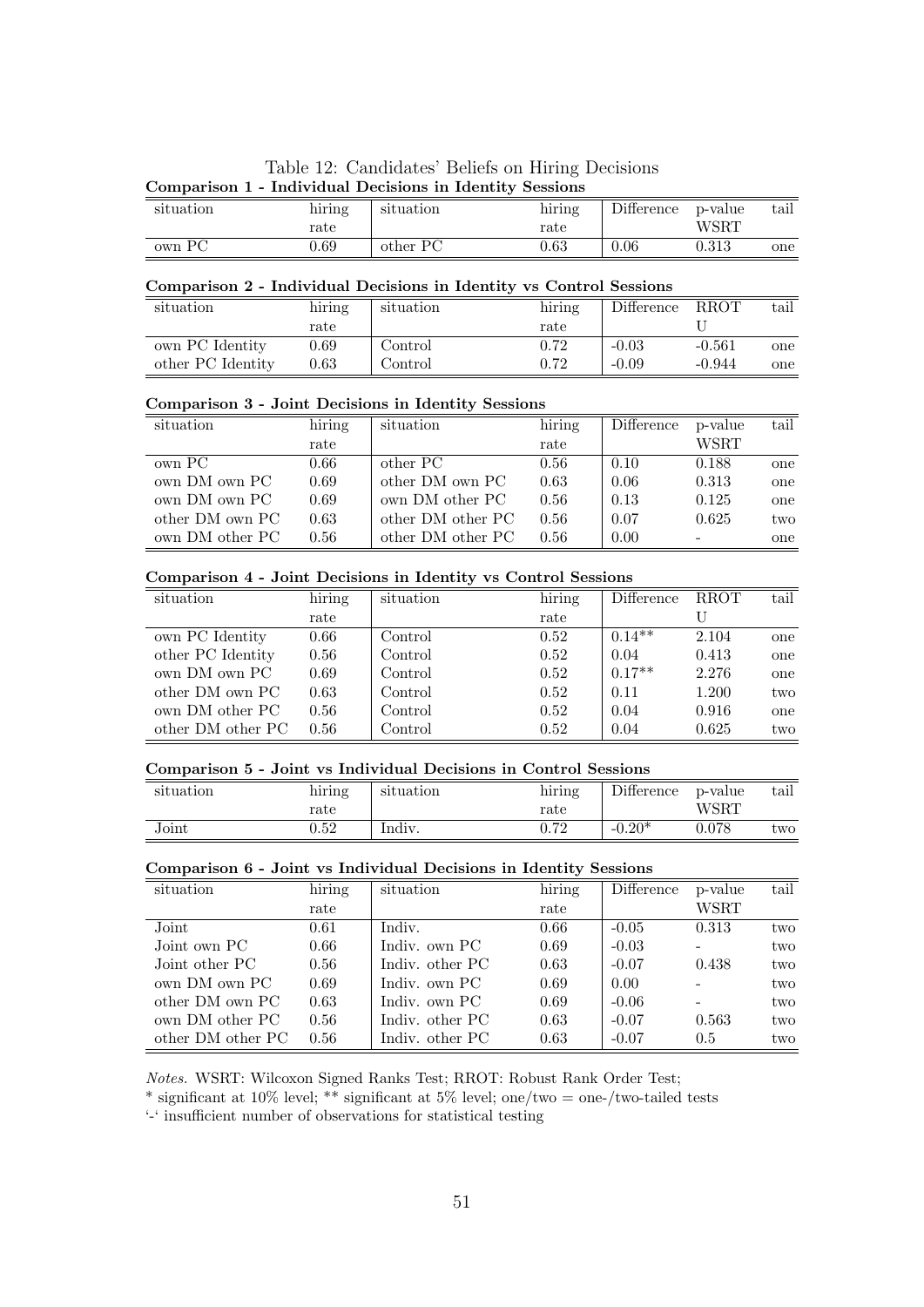# Appendix D. Experimental Instructions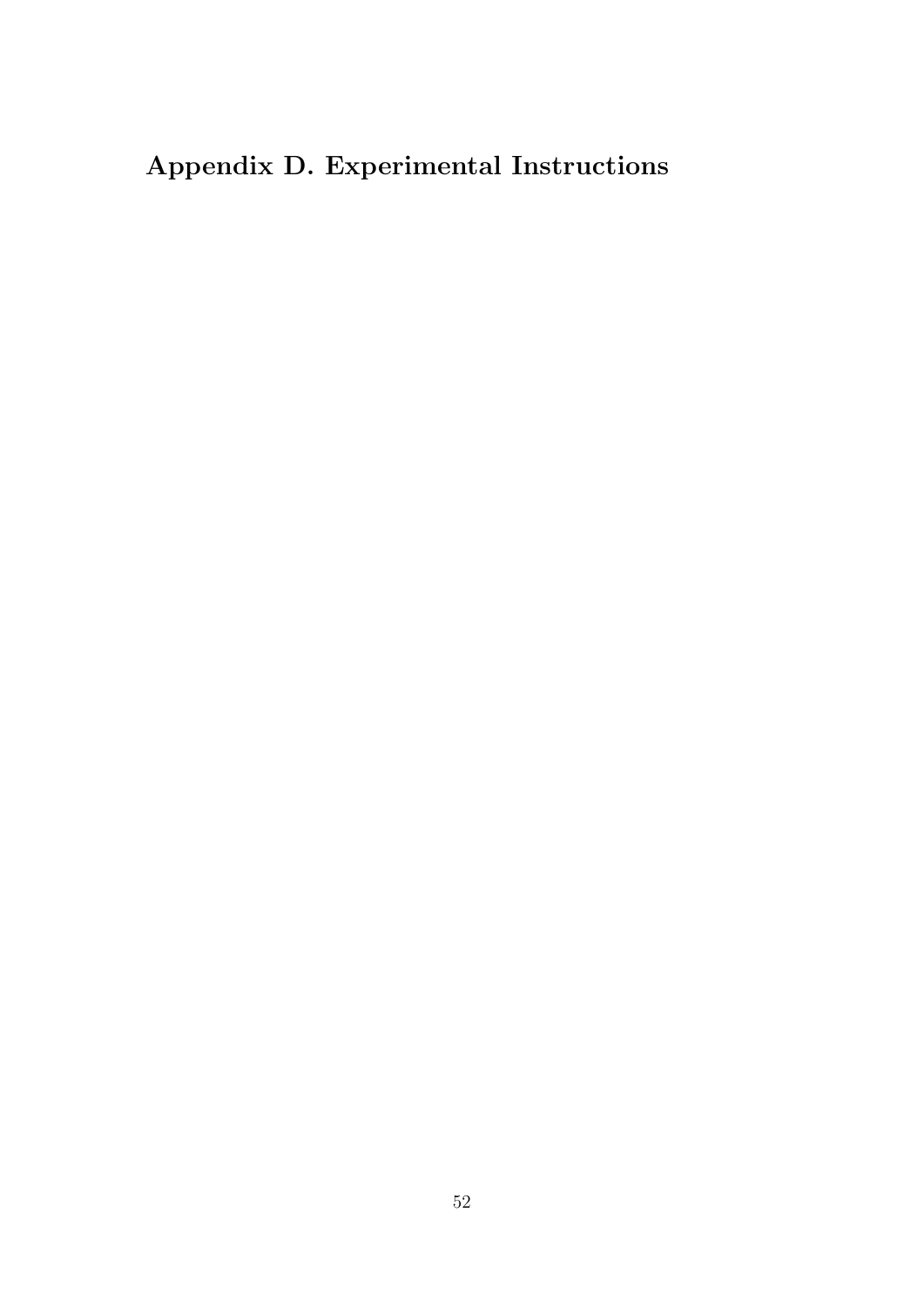# *[GENERAL INSTRUCTIONS CONTROL SESSIONS]*

All participants in this session have the following identical instructions.

## **Introduction**

Welcome to this experimental session and thank you for participating. The instructions for this experiment are simple and if you pay attention you can gain some money that will be paid to you in cash at the end of the session. From now on till the end of this experimental session you may not communicate with each other, unless explicitly told by the experimenter you may do so. If you have a question simply raise your hand and an experimenter will come to help you individually and in private. Ask your questions quietly. Make sure that all mobile phones are switched off and placed away. It is very important that you follow these rules, otherwise we will exclude you from the experiment and from all payments.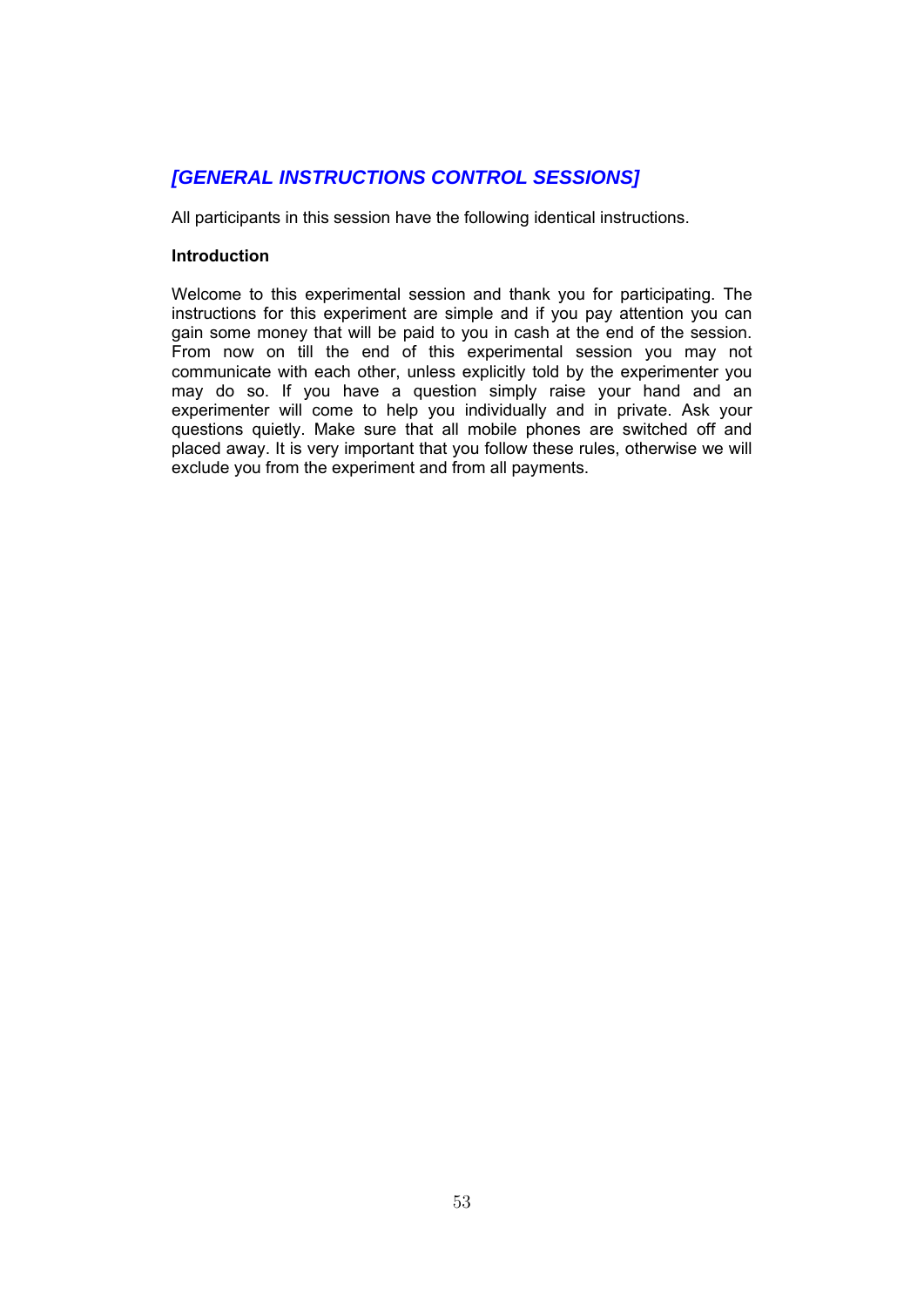## **Instructions**

We will now describe the experiment. In it you will be asked to make a number of decisions. For each decision, you will be randomly and anonymously matched with one or two other participants. You will never know whom you are matched with and they will never know who you are. There will be two types of decision situations. We will give an example of each and ask you some control questions only to make sure that you have understood the decision-making situations correctly before proceeding.

1) Situations in which **one decision-maker** makes a decision about a project candidate as in Example 1 below:

#### **Example 1**  There is a decision-maker. (S)he has a budget of £1.23. (S)he faces a randomly selected project candidate. (S)he has to decide whether to assign a project to this candidate or not. If (s)he decides to assign the project to the candidate, then the project will be

- assigned to the candidate. In that case the decision-maker pays the candidate £1.23 for his/her services. The decision-maker does not know in advance whether the candidate will complete the project successfully or not, but (s)he knows that chances of success are 40 in 100. If the project is completed successfully, the decision-maker will get £2.00. If the project is not completed successfully, the decision-maker will get £0.50.
- If (s)he decides not to assign the project to the candidate, then the project will not be assigned to the candidate. In that case the decision-maker simply keeps the £1.23 for him/herself.

**Please, answer the following control questions after carefully reading the above example. These questions are designed only to check that you have understood the decision situation before proceeding to the decision-making stage. The payoffs indicated in the examples are to check your understanding only. They are not relevant for payment.** 

#### **Control Questions on Example 1**

| 1) What is the number of decision-makers in this example?                                           | . |
|-----------------------------------------------------------------------------------------------------|---|
| 2) What is the budget of the decision-maker?                                                        | . |
| 3) How much will the decision-maker have to pay the project candidate if the                        |   |
| decision-maker assigns the project to him/her?                                                      | . |
| 4) What are the chances that the project is completed successfully?                                 | . |
| 5) How much will the decision-maker get if the project is completed successfully?                   |   |
| 6) How much will the decision-maker get if the project is not completed successfully?               |   |
| 7) How much will the decision-maker keep for him/herself if the decision-maker does                 |   |
| not assign the project to the project candidate?                                                    | . |
| 8) How much will the project candidate get if the decision-maker assigns the project<br>to him/her? | . |
| 9) How much will the project candidate get if the decision-maker does not assign the                |   |
| project to him/her?                                                                                 |   |
|                                                                                                     |   |

# **When you are ready with your answers, please raise your hand.**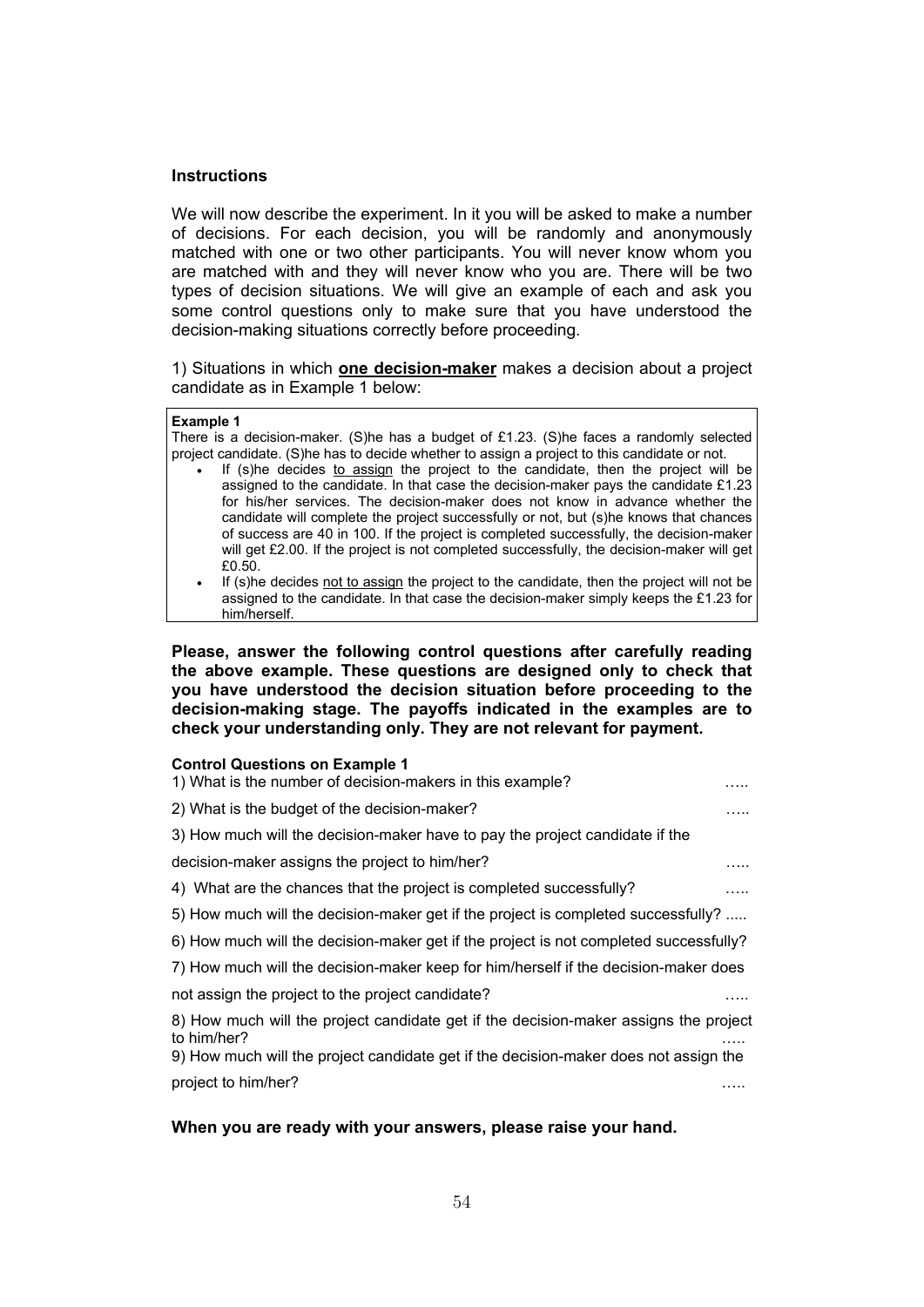2) Situations in which **two decision-makers**, who decide independently of

each other make decisions about a project candidate as in Example 2 below:

#### **Example 2**

There is a decision-maker. (S)he is randomly paired with another decision-maker. Each of them has a budget of £1.23. The two decision-makers face a randomly selected project candidate. Each of the two decision-makers has to decide independently whether to assign a project to this candidate or not.

- If both decision-makers decide to assign the project to the candidate, then the project will be assigned to the candidate. In that case each of the two decision-makers pays the candidate £1.23 for his/her services. The decision-makers do not know in advance whether the candidate will complete the project successfully or not, but each of them knows that chances of success are 30 in 100. If the project is completed successfully, each of the two decision-makers will get £3.60. If the project is not completed successfully, each of the two decision-makers will get £0.40.
- If both decision-makers decide not to assign the project to the candidate, then the project will not be assigned to the candidate. In that case each of the two decisionmakers simply keeps the £1.23 for him/herself.
- **If the two decision-makers make different decisions, no project assignment decision can be implemented and their disagreement will cost each of them £1.00 (to be deducted from each decision-maker's budget of £1.23).**

#### **Control Questions on Example 2**

| 10) What is the number of decision-makers in this example?                                     | . |
|------------------------------------------------------------------------------------------------|---|
| 11) What is the budget of each decision-maker?                                                 | . |
| 12) How much will each decision-maker have to pay to the project candidate in case             |   |
| the project is assigned to the candidate?                                                      | . |
| 13) What are the chances that the project is completed successfully?                           |   |
| 14) How much will each decision-maker get in case the project is completed                     |   |
| successfully?                                                                                  |   |
| 15) And in case the project is not completed successfully?                                     | . |
| 16) How much will each decision-maker keep for him/herself if both decision-makers             |   |
| do not assign the project to the candidate?                                                    |   |
| 17) How much will each decision-maker have to pay out of his/her budget in case of             |   |
| disagreement with the other?                                                                   | . |
| 18) How much will the project candidate get if both decision-makers assign the                 |   |
| project to him/her?                                                                            | . |
| 19) How much will the project candidate get if both decision-makers do not assign              |   |
| the project to him/her?                                                                        |   |
| 20) How many decision-makers have to make the decision to assign the project to                |   |
| the candidate for the project to be assigned? 1 or 2?                                          | . |
| 21) How much will the project candidate get if one decision-maker assigns the project          |   |
| to him/her, but the other decision-maker does not?                                             |   |
| والمستحدث والمقارب والماري والمناصبات<br><b><i>MIL.</i></b><br>المتحامين والمستحدث والمتحاربين |   |

# **When you are ready with your answers, please raise your hand.**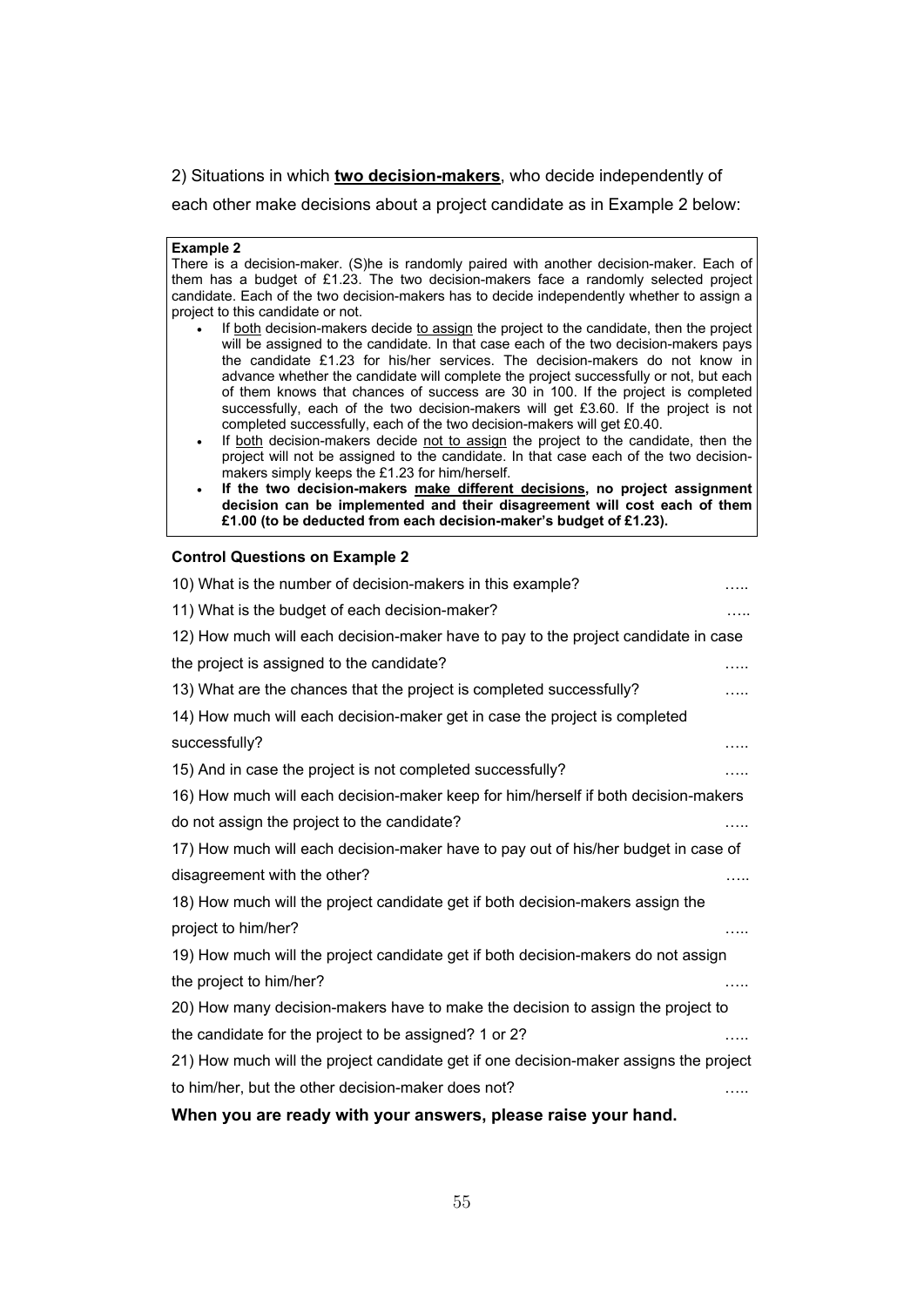We are now ready to proceed to the next stage, which will consist of four project assignment questions that have a similar structure as the examples just considered. Some of you will be randomly assigned the role of **decisionmakers** and others will be randomly assigned the role of **project candidates**. You will be given your role on the next handout and will keep it until the end of the experiment. You must keep your role confidential.

In each decision-making question you will be randomly and anonymously matched with one or two other participants. You will never know whom you are matched with and they will never know who you are. Your payoff from each question will be calculated at the end of the experimental session based on your decisions and on the decisions of the people you were matched with. All relevant payoff information for each question will be given in the following sheets. All payoffs are in pounds sterling (GBP).

Whenever we need to determine whether a project is successful or not, a draw will be made out of a bag, containing red and black chips. The number of red and black chips in the bag will correspond to the chances that a project is successful versus unsuccessful given in the respective question. If a red chip is drawn, the project is successful. If a black chip is drawn, the project is not successful. In many cases when a draw needs to be made, there will be more than one person affected by this draw. Only one of these people will make the draw when payments are being calculated and its outcome will be used for payment to the others affected.

Your total payoff will be calculated at the end of the experimental session and will be the sum of your payoffs from all decisions made on the next two pages plus the participation bonus of £3. You will be paid in private. You will not be told the answers and the payoffs of the other participants and they will not be told yours.

**All questions must be answered** by writing either "**yes**" **or** "**no**" in the answer field provided.

#### **Do you have any questions?**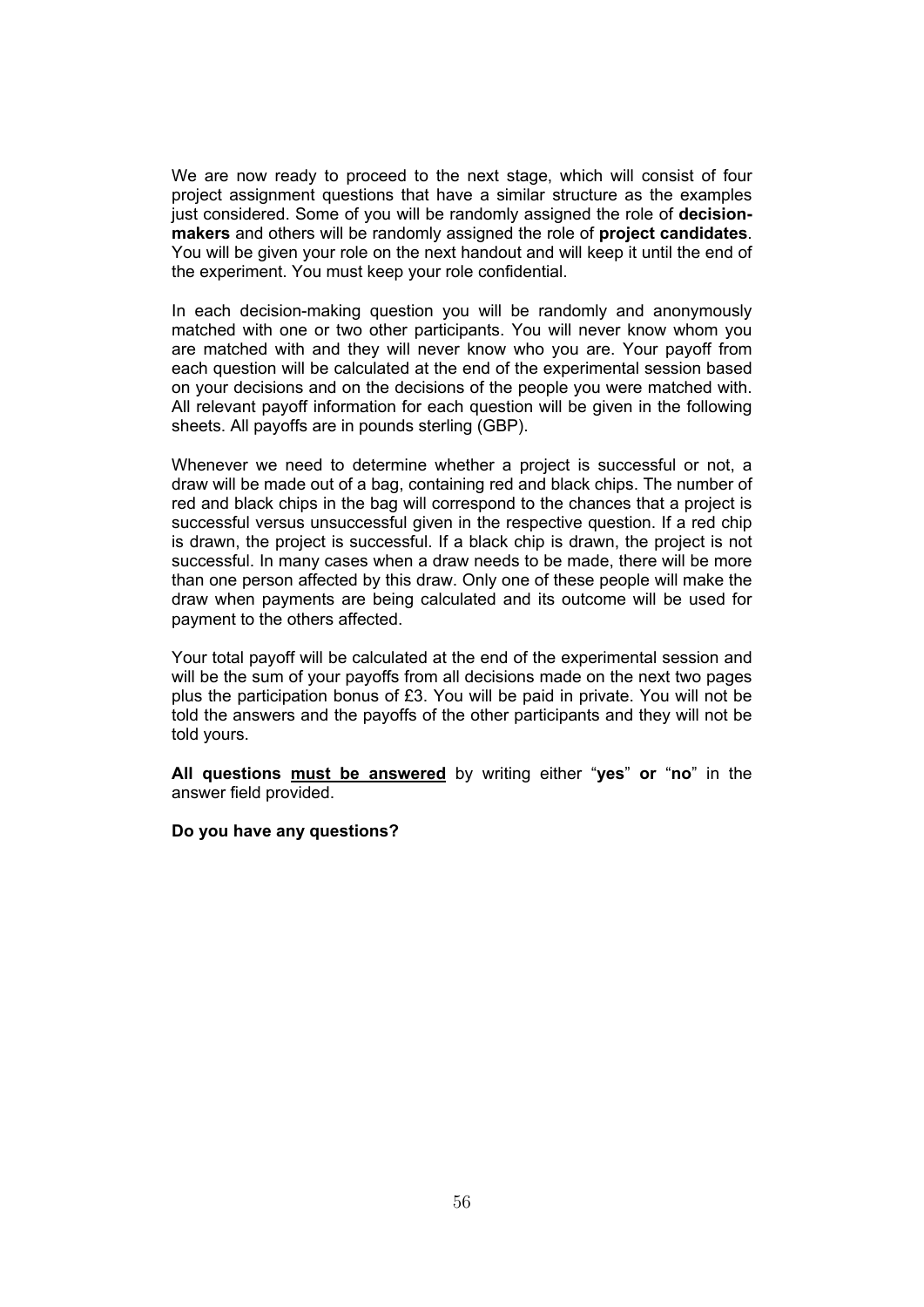# *[DECISION MAKER CONTROL SESSIONS]*

# **You are a decision-maker. This is your role for all remaining questions.**

# **Question 1**

You are a decision-maker. You have a budget of £3.42. You face a randomly selected project candidate. You have to decide whether to assign a project to this candidate or not.

- If you decide to assign the project to the candidate, then the project will be assigned to the candidate. In that case you pay the candidate £3.42 for his/her services. You do not know in advance whether the candidate will complete the project successfully or not, but you know that chances of success are 45 in 100. If the project is completed successfully, you will get £6.20. If the project is not completed successfully, you will get £0.60.
- If you decide not to assign the project to the candidate, then the project will not be assigned to the candidate. In that case you simply keep the £3.42 for yourself.

Do you as decision-maker assign the project to the candidate or not? Your answer:

# **Question 2**

You are a decision-maker. You have a budget of £3.42. You face a randomly selected project candidate. You have to decide whether to assign a project to this candidate or not.

- If you decide to assign the project to the candidate, then the project will be assigned to the candidate. In that case you pay the candidate £3.42 for his/her services. You do not know in advance whether the candidate will complete the project successfully or not, but you know that chances of success are 35 in 100. If the project is completed successfully, you will get £9.70. If the project is not completed successfully, you will get £0.50.
- If you decide not to assign the project to the candidate, then the project will not be assigned to the candidate. In that case you simply keep the £3.42 for yourself.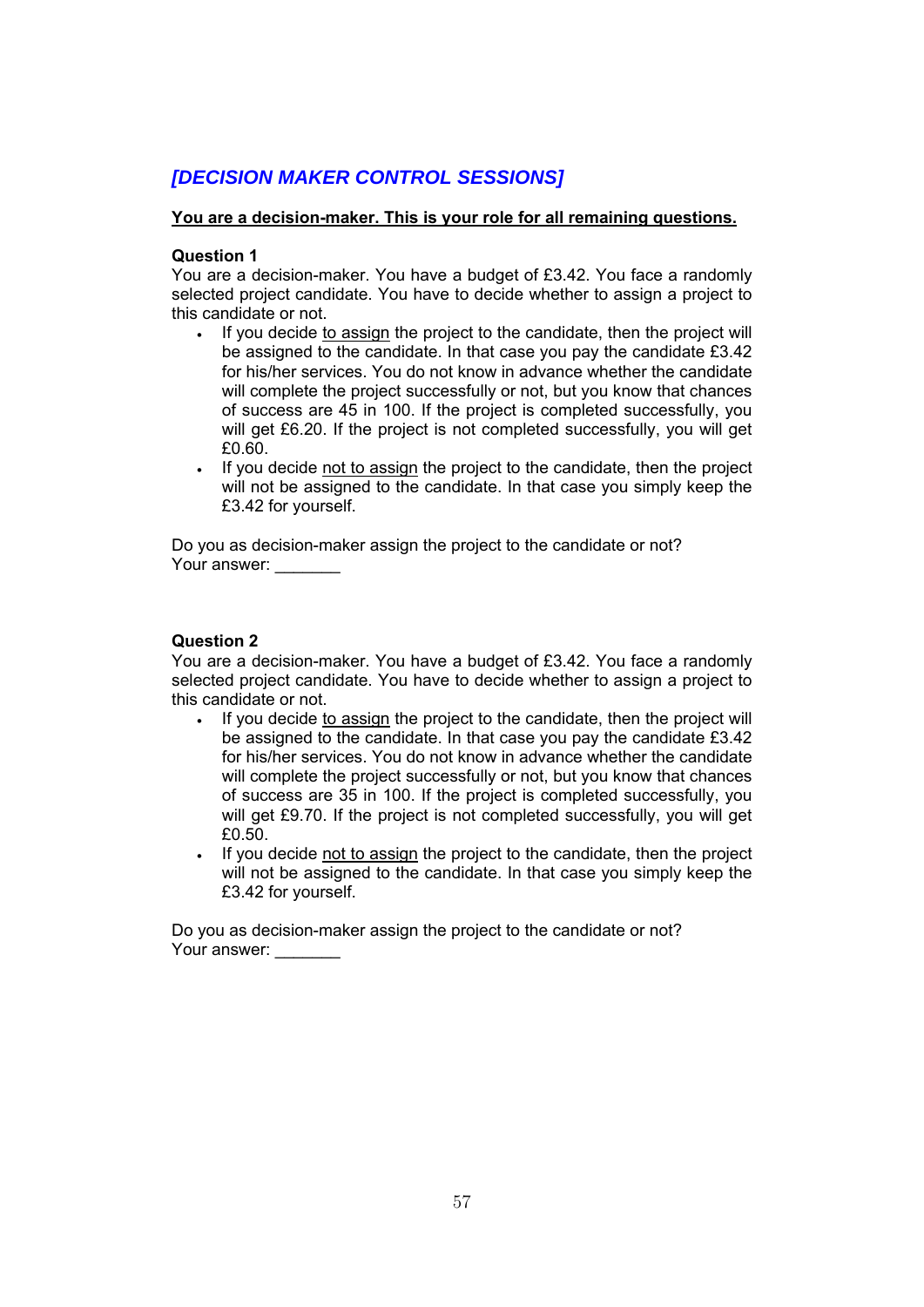# **Question 3**

You are a decision-maker. You are randomly paired with another decisionmaker. Each of you has a budget of £3.42. You and the other decision-maker face a randomly selected project candidate. Each of you has to decide independently whether to assign a project to this candidate or not.

- If you both decide to assign the project to the candidate, then the project will be assigned to the candidate. In that case each of you pays the candidate £3.42 for his/her services. You do not know in advance whether the candidate will complete the project successfully or not, but each of you knows that chances of success are 35 in 100. If the project is completed successfully, you and the other decision-maker will each get £9.70. If the project is not completed successfully, you and the other decision-maker will each get £0.50.
- If you both decide not to assign the project to the candidate, then the project will not be assigned to the candidate. In that case each of you simply keeps the £3.42 for him/herself.
- **If you and the other decision-maker make different decisions, no project assignment decision can be implemented and your disagreement will cost each of you £3.00 (to be deducted from each budget of £3.42).**

Do you as decision-maker assign the project to the candidate or not? Your answer:

# **Question 4**

You are a decision-maker. You are randomly paired with another decisionmaker. Each of you has a budget of £3.42. You and the other decision-maker face a randomly selected project candidate. Each of you has to decide independently whether to assign a project to this candidate or not.

- If you both decide to assign the project to the candidate, then the project will be assigned to the candidate. In that case each of you pays the candidate £3.42 for his/her services. You do not know in advance whether the candidate will complete the project successfully or not, but each of you knows that chances of success are 45 in 100. If the project is completed successfully, you and the other decision-maker will each get £6.20. If the project is not completed successfully, you and the other decision-maker will each get £0.60.
- If you both decide not to assign the project to the candidate, then the project will not be assigned to the candidate. In that case each of you simply keeps the £3.42 for him/herself.
- **If you and the other decision-maker make different decisions, no project assignment decision can be implemented and your disagreement will cost each of you £3.00 (to be deducted from each budget of £3.42).**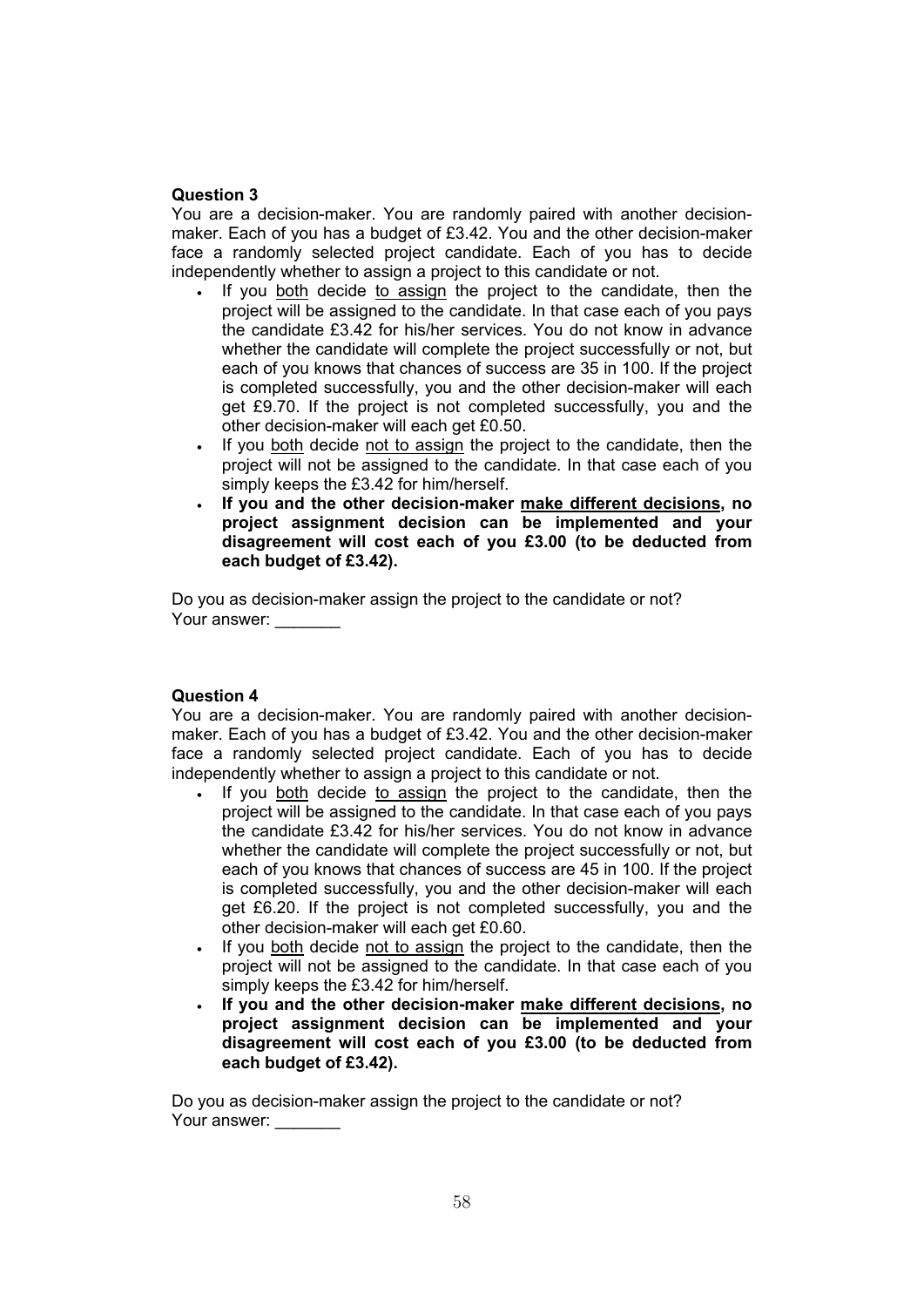# *[PROJECT CANDIDATE CONTROL SESSIONS]*

## **You are a project candidate. This is your role for all remaining questions.**

In the boxes in small print you see the questions as given to decision-makers. In each answer slot provided, please answer whether you think the decisionmaker will assign the project to the project candidate or not. The decision of the decision-maker may be about you in some questions, but it will not be about you in all questions. **For each correct answer you will get £3.** 

Question as seen by decision-maker

You are a decision-maker. You have a budget of £3.42. You face a randomly selected project candidate. You have to decide whether to assign a project to this candidate or not.

- If you decide to assign the project to the candidate, then the project will be assigned to the candidate. In that case you pay the candidate £3.42 for his/her services. You do not know in advance whether the candidate will complete the project successfully or not, but you know that chances of success are 45 in 100. If the project is completed successfully, you will get £6.20. If the project is not completed successfully, you will get £0.60.
	- If you decide not to assign the project to the candidate, then the project will not be assigned to the candidate. In that case you simply keep the £3.42 for yourself.

**Question 1:** Do you think this decision-maker above will assign the project to the candidate or not?

Your answer:

Question as seen by decision-maker

You are a decision-maker. You have a budget of £3.42. You face a randomly selected project candidate. You have to decide whether to assign a project to this candidate or not.

- If you decide to assign the project to the candidate, then the project will be assigned to the candidate. In that case you pay the candidate £3.42 for his/her services. You do not know in advance whether the candidate will complete the project successfully or not, but you know that chances of success are 35 in 100. If the project is completed successfully, you will get £9.70. If the project is not completed successfully, you will get £0.50.
- If you decide not to assign the project to the candidate, then the project will not be assigned to the candidate. In that case you simply keep the £3.42 for yourself.

**Question 2:** Do you think this decision-maker above will assign the project to the candidate or not?

Your answer: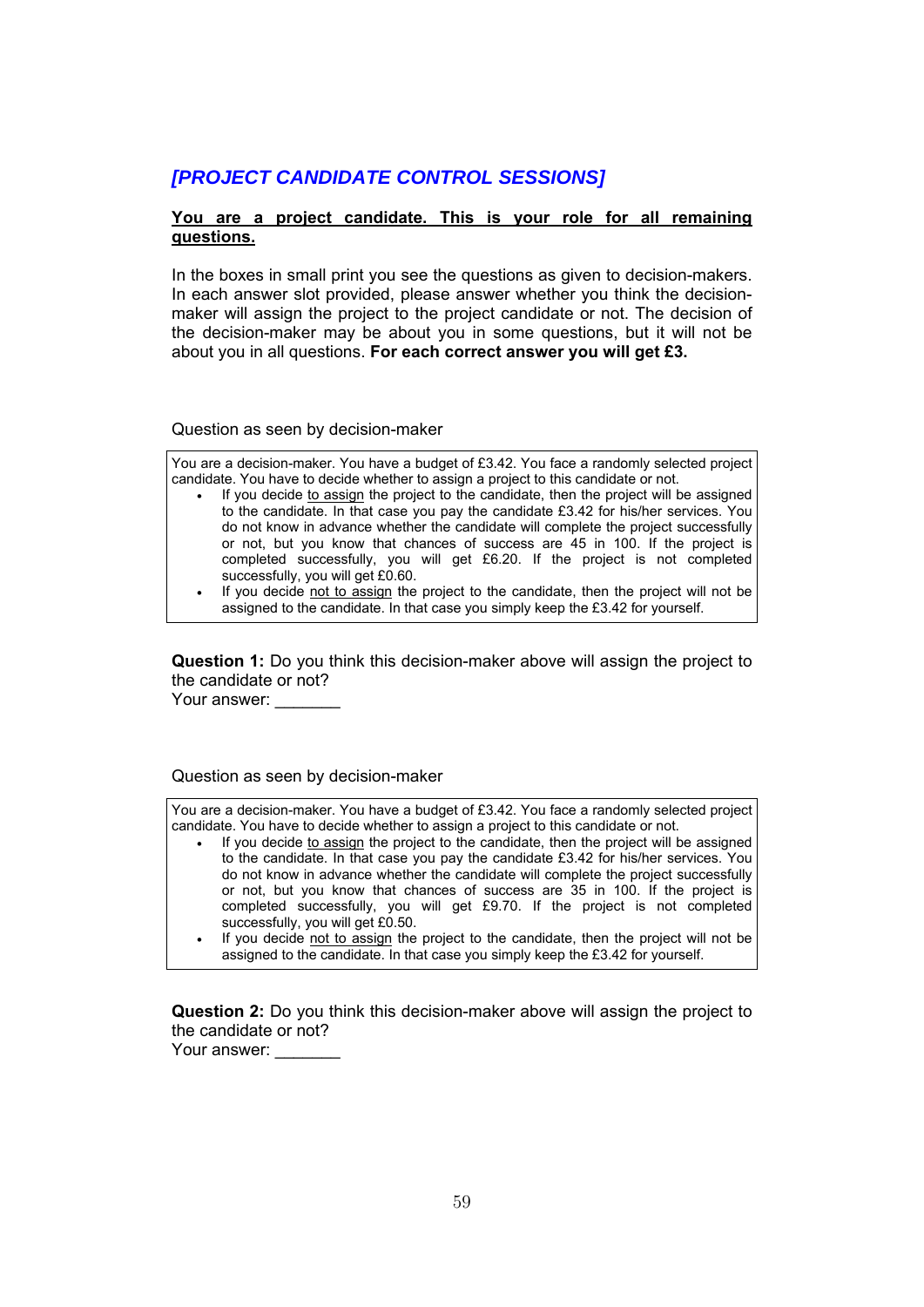#### Question as seen by decision-maker

You are a decision-maker. You are randomly paired with another decision-maker. Each of you has a budget of £3.42. You and the other decision-maker face a randomly selected project candidate. Each of you has to decide independently whether to assign a project to this candidate or not.

- If you both decide to assign the project to the candidate, then the project will be assigned to the candidate. In that case each of you pays the candidate £3.42 for his/her services. You do not know in advance whether the candidate will complete the project successfully or not, but each of you knows that chances of success are 45 in 100. If the project is completed successfully, you and the other decision-maker will each get £6.20. If the project is not completed successfully, you and the other decision-maker will each get £0.60.
- If you both decide not to assign the project to the candidate, then the project will not be assigned to the candidate. In that case each of you simply keeps the £3.42 for him/herself.
- **If you and the other decision-maker make different decisions, no project assignment decision can be implemented and your disagreement will cost each of you £3.00 (to be deducted from each budget of £3.42).**

**Question 3:** Do you think this decision-maker above will assign the project to the candidate or not?

Your answer:

Question as seen by decision-maker

You are a decision-maker. You are randomly paired with another decision-maker. Each of you has a budget of £3.42. You and the other decision-maker face a randomly selected project candidate. Each of you has to decide independently whether to assign a project to this candidate or not.

- If you both decide to assign the project to the candidate, then the project will be assigned to the candidate. In that case each of you pays the candidate £3.42 for his/her services. You do not know in advance whether the candidate will complete the project successfully or not, but each of you knows that chances of success are 35 in 100. If the project is completed successfully, you and the other decision-maker will each get £9.70. If the project is not completed successfully, you and the other decision-maker will each get £0.50.
- If you both decide not to assign the project to the candidate, then the project will not be assigned to the candidate. In that case each of you simply keeps the £3.42 for him/herself.
- **If you and the other decision-maker make different decisions, no project assignment decision can be implemented and your disagreement will cost each of you £3.00 (to be deducted from each budget of £3.42).**

**Question 4:** Do you think this decision-maker above will assign the project to the candidate or not?

Your answer: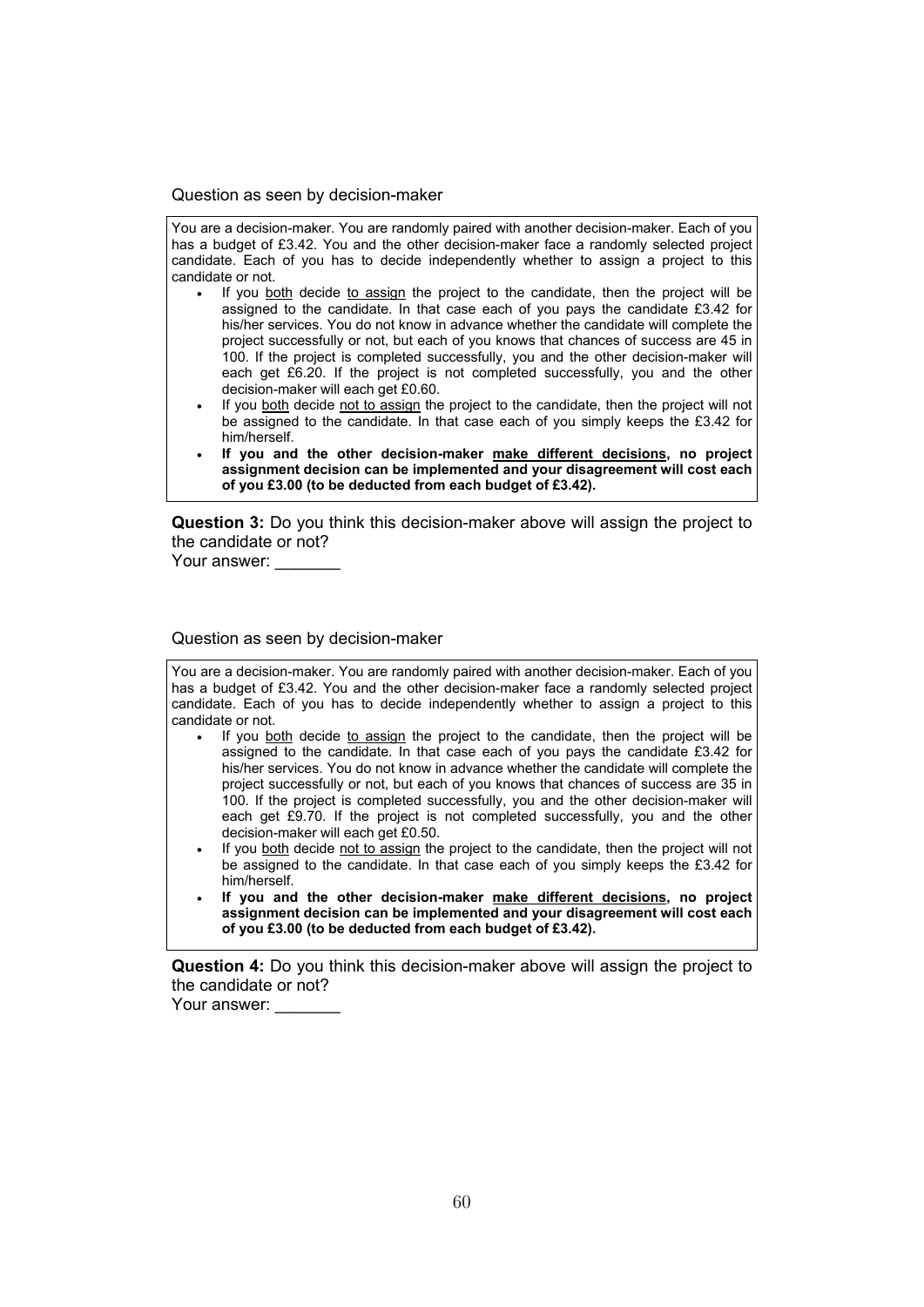# *[GENERAL INSTRUCTIONS IDENTITY SESSIONS]*

All participants in this session have the following identical instructions.

# **Introduction**

Welcome to this experimental session and thank you for participating. The instructions for this experiment are simple and if you pay attention you can gain some money that will be paid to you in cash at the end of the session. From now on till the end of this experimental session you may not communicate with each other, unless explicitly told by the experimenter you may do so. If you have a question simply raise your hand and an experimenter will come to help you individually and in private. Ask your questions quietly. Make sure that all mobile phones are switched off and placed away. It is very important that you follow these rules, otherwise we will exclude you from the experiment and from all payments.

Before the experiment started everyone drew an envelope which contained either a Green or a Blue paper. You have been assigned to the Green Group if you received a Green paper or to the Blue Group if you received a Blue paper. Your group assignment will remain the same throughout the experiment. That is, if you drew a Green paper, you will be in the Green Group for the rest of the experiment, and if you drew a Blue paper, you will be in the Blue Group for the rest of the experiment.

The experiment consists of two parts. We will start with Part 1. After Part 1 has finished we will give you instructions for Part 2.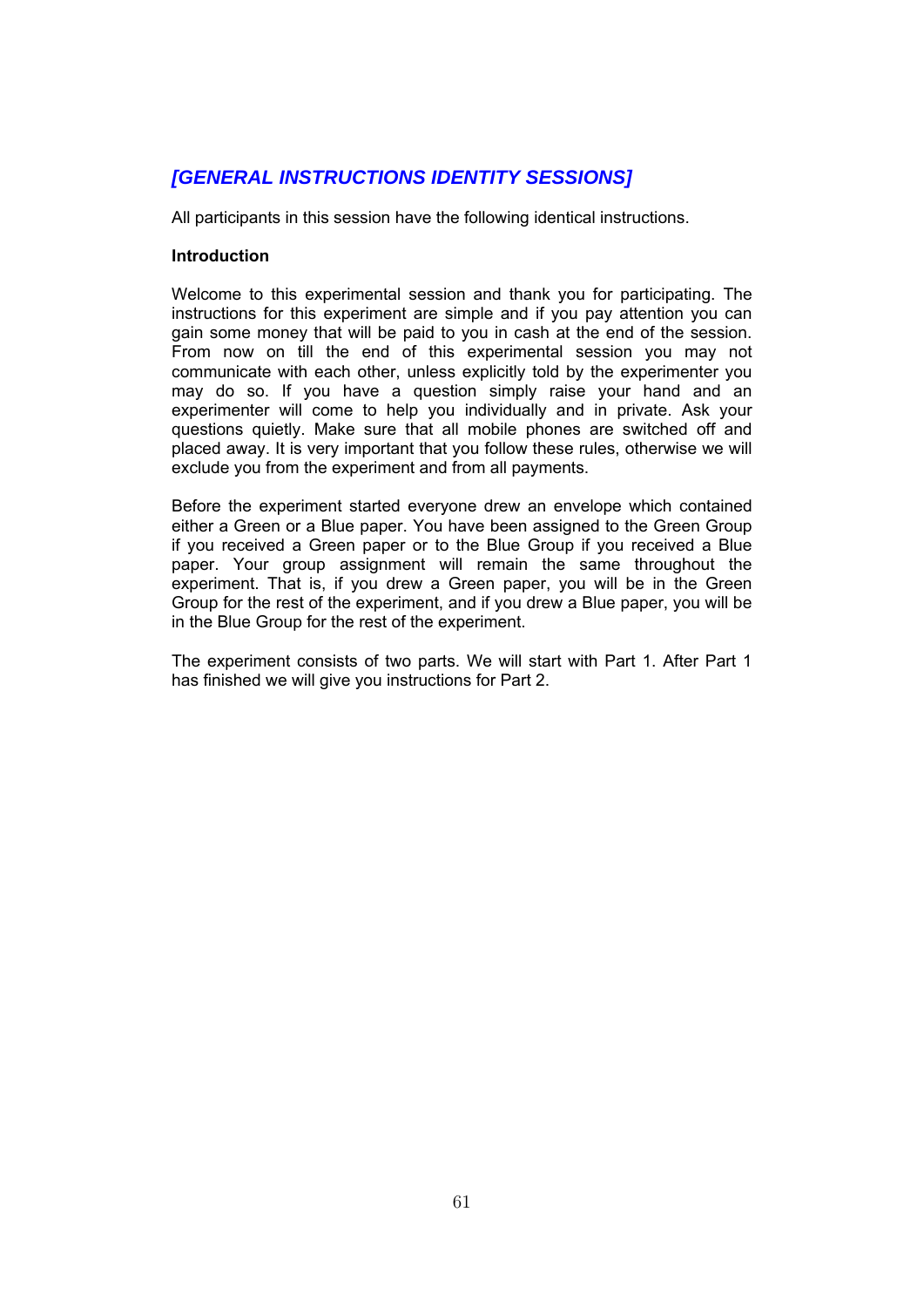## **Part 1. Instructions**

Your group will be given eight paintings by two artists. You will have five minutes to study these paintings. Then you will be asked to identify the artist of four other paintings. Each correct answer will give you £2.00. You are strongly encouraged to discuss the paintings with your group members and get help from them or help them when answering the questions.

**Do you have any questions?** 

## **Part 1. Your Answers. Each correct answer will give you £2.00. (Please, specify Artist 1 or Artist 2 in each case.)**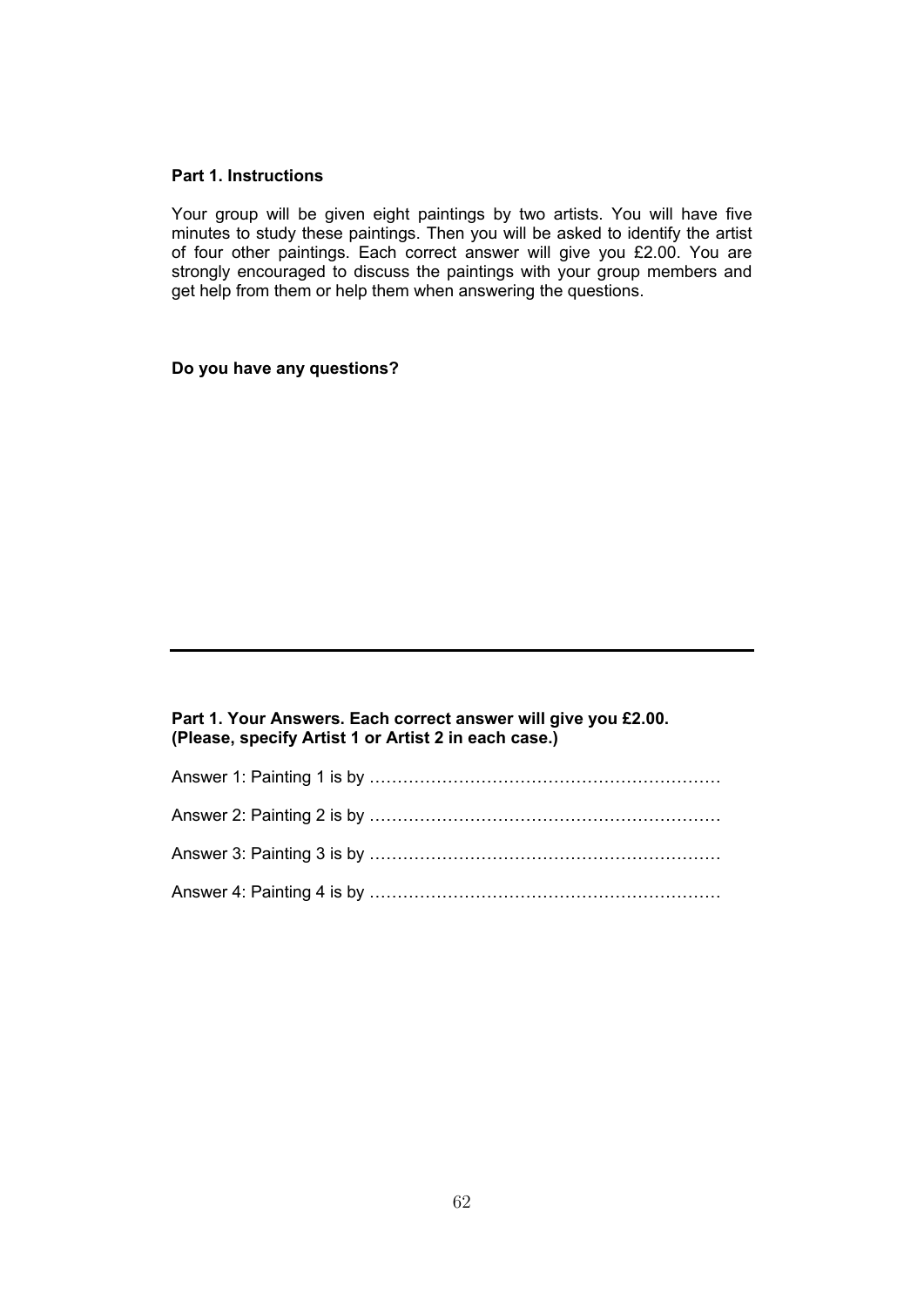## **Part 2. Instructions**

We will now describe Part 2. In it you will be asked to make a number of decisions. For each decision, you will be randomly and anonymously matched with one or two other participants. You will never know whom you are matched with and they will never know who you are. There will be two types of decision situations. We will give an example of each and ask you some control questions only to make sure that you have understood the decisionmaking situations correctly before proceeding.

1) Situations in which **one decision-maker** makes a decision about a project candidate as in Example 1 below:

#### **Example 1**

There is a decision-maker. (S)he has a budget of £1.23. (S)he faces a randomly selected project candidate. (S)he has to decide whether to assign a project to this candidate or not.

- If (s)he decides not to assign the project to the candidate, then the project will not be assigned to the candidate. In that case the decision-maker simply keeps the £1.23 for him/herself.
- If (s)he decides to assign the project to the candidate, then the project will be assigned to the candidate. In that case the decision-maker pays the candidate £1.23 for his/her services. The decision-maker does not know in advance whether the candidate will complete the project successfully or not, but (s)he knows that chances of success are 40 in 100. If the project is completed successfully, the decision-maker will get £2.00. If the project is not completed successfully, the decision-maker will get £0.50.

**Please, answer the following control questions after carefully reading the above example. These questions are designed only to check that you have understood the decision situation before proceeding to the decision-making stage. The payoffs indicated in the examples are to check your understanding only. They are not relevant for payment.** 

#### **Control Questions on Example 1**

| oonuol gacouono on Example T<br>1) What is the number of decision-makers in this example? | . |
|-------------------------------------------------------------------------------------------|---|
| 2) What is the budget of the decision-maker?                                              | . |
| 3) How much will the decision-maker keep for him/herself if the decision-maker does       |   |
| not assign the project to the project candidate?                                          |   |
| 4) How much will the decision-maker have to pay the project candidate if the              |   |
| decision-maker assigns the project to him/her?                                            |   |
| 5) What are the chances that the project is completed successfully?                       | . |
| 6) How much will the decision-maker get if the project is completed successfully?         |   |
| 7) How much will the decision-maker get if the project is not completed successfully?     |   |
| 8) How much will the project candidate get if the decision-maker does not assign the      |   |
| project to him/her?                                                                       | . |
| 9) How much will the project candidate get if the decision-maker assigns the project      |   |
| to him/her?                                                                               | . |
|                                                                                           |   |

#### **When you are ready with your answers, please raise your hand.**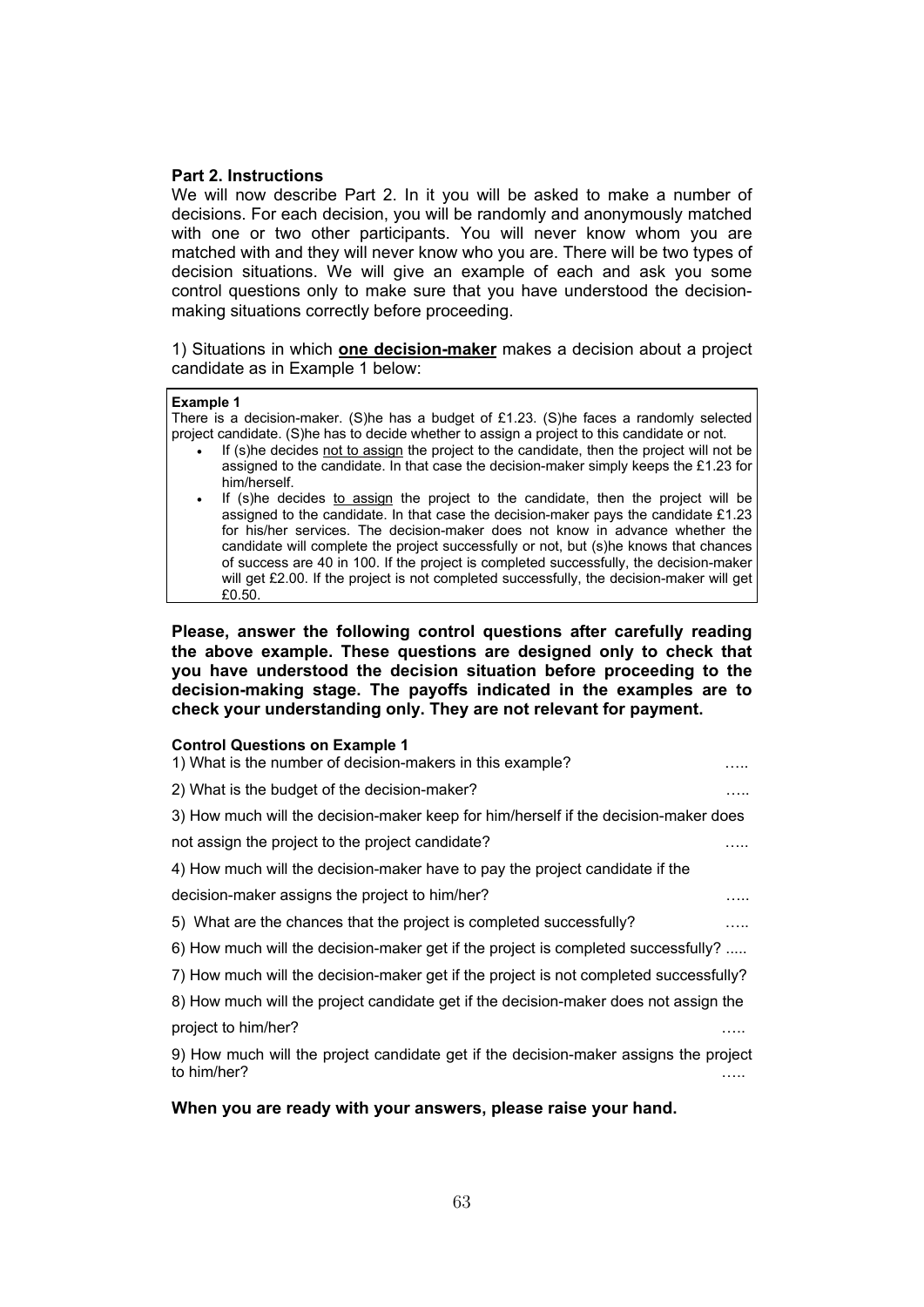2) Situations in which **two decision-makers**, who decide independently of

each other make decisions about a project candidate as in Example 2 below:

#### **Example 2**

There is a decision-maker. (S)he is randomly paired with another decision-maker. Each of them has a budget of £1.23. The two decision-makers face a randomly selected project candidate. Each of the two decision-makers has to decide independently whether to assign a project to this candidate or not.

- If both decision-makers decide not to assign the project to the candidate, then the project will not be assigned to the candidate. In that case each of the two decisionmakers simply keeps the £1.23 for him/herself.
- If both decision-makers decide to assign the project to the candidate, then the project will be assigned to the candidate. In that case each of the two decision-makers pays the candidate £1.23 for his/her services. The decision-makers do not know in advance whether the candidate will complete the project successfully or not, but each of them knows that chances of success are 30 in 100. If the project is completed successfully, each of the two decision-makers will get £3.60. If the project is not completed successfully, each of the two decision-makers will get £0.40.
- **If the two decision-makers make different decisions, no project assignment decision can be implemented and their disagreement will cost each of them £1.00 (to be deducted from each decision-maker's budget of £1.23).**

#### **Control Questions on Example 2**

| 10) What is the number of decision-makers in this example?                            |   |
|---------------------------------------------------------------------------------------|---|
| 11) What is the budget of each decision-maker?                                        | . |
| 12) How much will each decision-maker keep for him/herself if both decision-makers    |   |
| do not assign the project to the candidate?                                           | . |
| 13) How much will each decision-maker have to pay to the project candidate in case    |   |
| the project is assigned to the candidate?                                             | . |
| 14) What are the chances that the project is completed successfully?                  | . |
| 15) How much will each decision-maker get in case the project is completed            |   |
| successfully?                                                                         | . |
| 16) And in case the project is not completed successfully?                            | . |
| 17) How much will each decision-maker have to pay out of his/her budget in case of    |   |
| disagreement with the other?                                                          | . |
| 18) How much will the project candidate get if both decision-makers do not assign     |   |
| the project to him/her?                                                               | . |
| 19) How much will the project candidate get if both decision-makers assign the        |   |
| project to him/her?                                                                   | . |
| 20) How many decision-makers have to make the decision to assign the project to       |   |
| the candidate for the project to be assigned? 1 or 2?                                 | . |
| 21) How much will the project candidate get if one decision-maker assigns the project |   |
| to him/her, but the other decision-maker does not?                                    |   |
|                                                                                       |   |

# **When you are ready with your answers, please raise your hand.**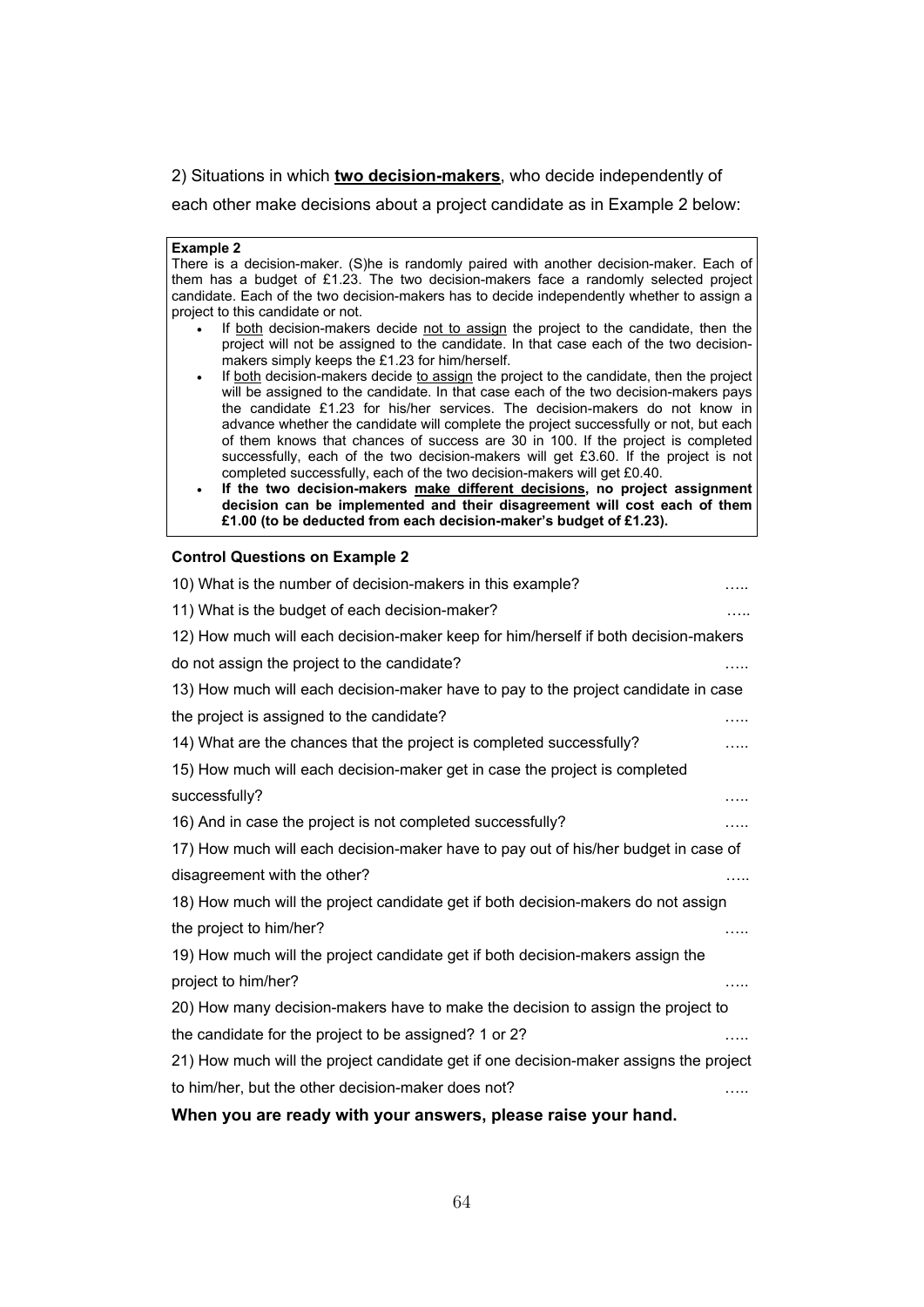We are now ready to proceed to the next stage, which will consist of six project assignment questions that have a similar structure as the examples just considered. Some of you will be randomly assigned the role of **decisionmakers** and others will be randomly assigned the role of **project candidates**. You will be given your role on the next handout and will keep it until the end of the experiment. You must keep your role confidential.

In each decision-making question you will be randomly and anonymously matched with one or two other participants. You will never know whom you are matched with and they will never know who you are. Your payoff from each question will be calculated at the end of the experimental session based on your decisions and on the decisions of the people you were matched with. All relevant payoff information for each question will be given in the following sheets. All payoffs are in pounds sterling (GBP).

Whenever we need to determine whether a project is successful or not, a draw will be made out of a bag, containing red and black chips. The number of red and black chips in the bag will correspond to the chances that a project is successful versus unsuccessful given in the respective question. If a red chip is drawn, the project is successful. If a black chip is drawn, the project is not successful. In many cases when a draw needs to be made, there will be more than one person affected by this draw. Only one of these people will make the draw when payments are being calculated and its outcome will be used for payment to the others affected.

Your total payoff will be calculated at the end of the experimental session and will be the sum of your payoffs from all decisions made in Part 1 plus from all decisions made on the next three pages plus the participation bonus of £3. You will be paid in private. You will not be told the answers and the payoffs of the other participants and they will not be told yours.

**All questions must be answered** by writing either "**yes**" **or** "**no**" in the answer field provided.

#### **Do you have any questions?**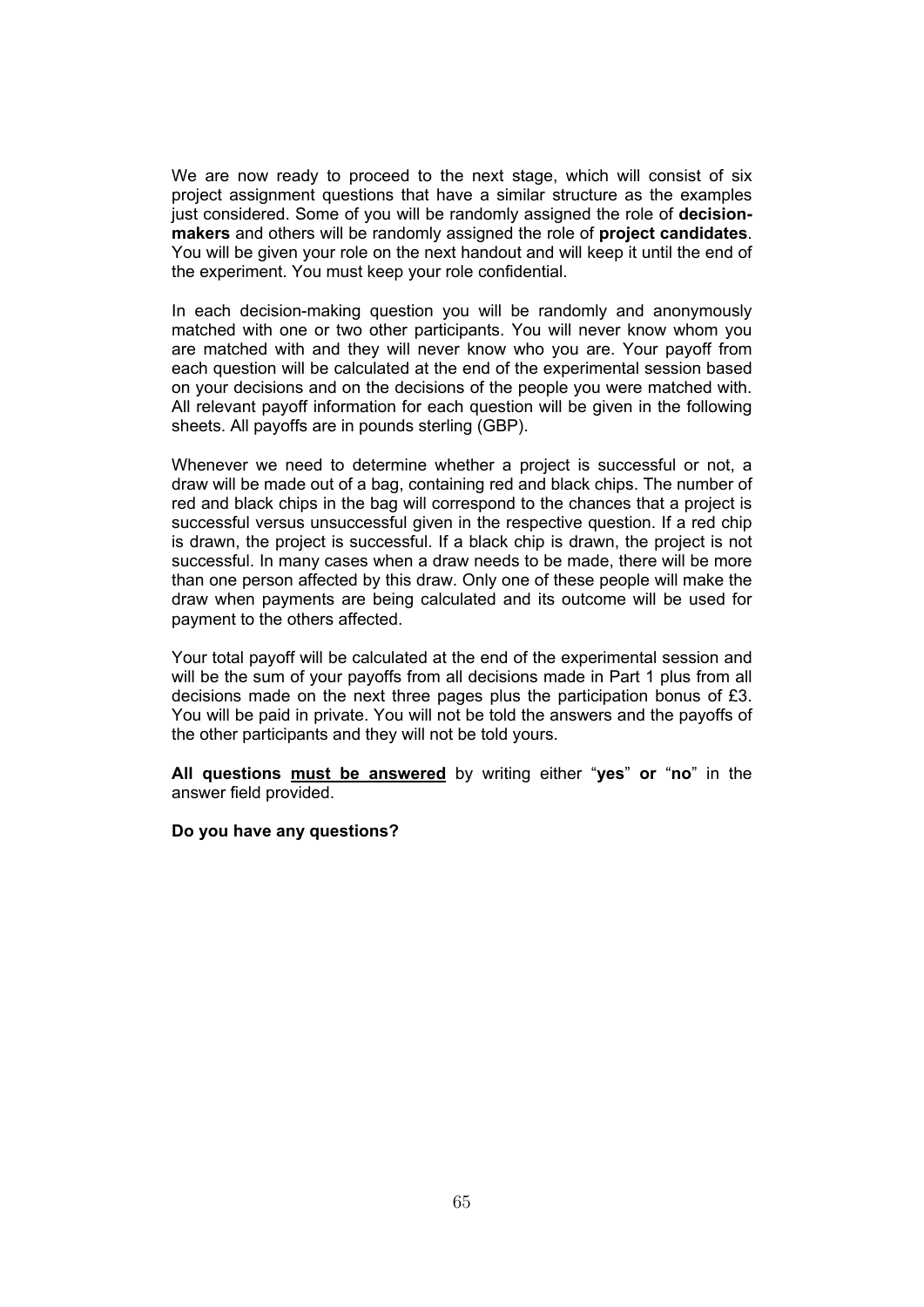# *[DECISION MAKER IDENTITY SESSIONS]*

# **You are a GREEN decision-maker. This is your role for all remaining questions.**

# **Question 1**

You are a **GREEN** decision-maker. You have a budget of £3.42. You face a randomly selected **BLUE** project candidate. You have to decide whether to assign a project to this candidate or not.

- If you decide not to assign the project to the candidate, then the project will not be assigned to the candidate. In that case you simply keep the £3.42 for yourself.
- If you decide to assign the project to the candidate, then the project will be assigned to the candidate. In that case you pay the candidate £3.42 for his/her services. You do not know in advance whether the candidate will complete the project successfully or not, but you know that chances of success are 35 in 100. If the project is completed successfully, you will get £9.70. If the project is not completed successfully, you will get £0.50.

Do you as decision-maker assign the project to the candidate or not? Your answer:

# **Question 2**

You are a **GREEN** decision-maker. You have a budget of £3.42. You face a randomly selected **GREEN** project candidate. You have to decide whether to assign a project to this candidate or not.

- If you decide not to assign the project to the candidate, then the project will not be assigned to the candidate. In that case you simply keep the £3.42 for yourself.
- If you decide to assign the project to the candidate, then the project will be assigned to the candidate. In that case you pay the candidate £3.42 for his/her services. You do not know in advance whether the candidate will complete the project successfully or not, but you know that chances of success are 45 in 100. If the project is completed successfully, you will get £6.20. If the project is not completed successfully, you will get £0.60.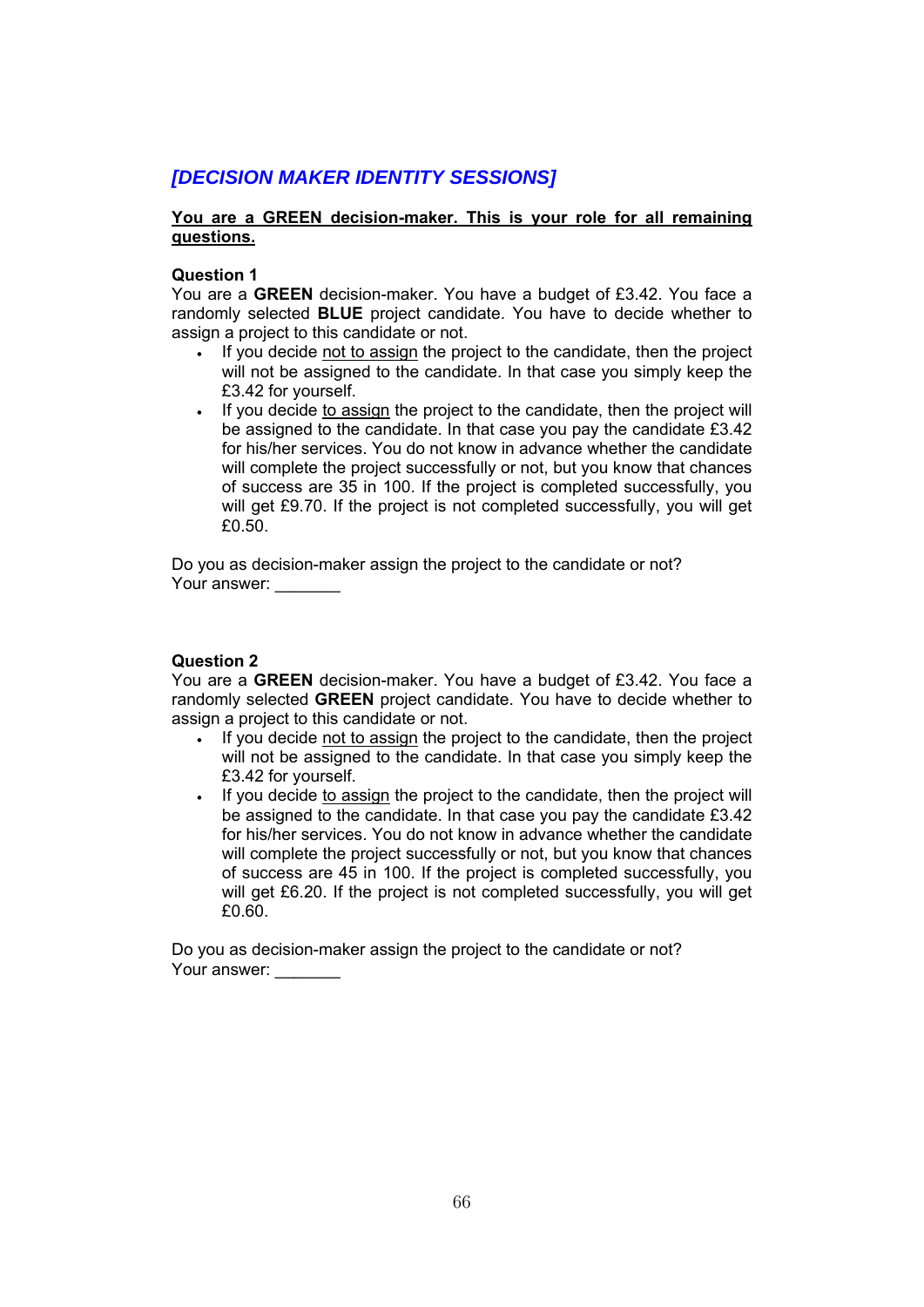# **Question 3**

You are a **GREEN** decision-maker. You are randomly paired with another **GREEN** decision-maker. Each of you has a budget of £3.42. You and the other decision-maker face a randomly selected **BLUE** project candidate. Each of you has to decide independently whether to assign a project to this candidate or not.

- If you both decide not to assign the project to the candidate, then the project will not be assigned to the candidate. In that case each of you simply keeps the £3.42 for him/herself.
- If you both decide to assign the project to the candidate, then the project will be assigned to the candidate. In that case each of you pays the candidate £3.42 for his/her services. You do not know in advance whether the candidate will complete the project successfully or not, but each of you knows that chances of success are 35 in 100. If the project is completed successfully, you and the other decision-maker will each get £9.70. If the project is not completed successfully, you and the other decision-maker will each get £0.50.
- **If you and the other decision-maker make different decisions, no project assignment decision can be implemented and your disagreement will cost each of you £3.00 (to be deducted from each budget of £3.42).**

Do you as decision-maker assign the project to the candidate or not? Your answer:

#### **Question 4**

You are a **GREEN** decision-maker. You are randomly paired with a **BLUE** decision-maker. Each of you has a budget of £3.42. You and the other decision-maker face a randomly selected **GREEN** project candidate. Each of you has to decide independently whether to assign a project to this candidate or not.

- If you both decide not to assign the project to the candidate, then the project will not be assigned to the candidate. In that case each of you simply keeps the £3.42 for him/herself.
- If you both decide to assign the project to the candidate, then the project will be assigned to the candidate. In that case each of you pays the candidate £3.42 for his/her services. You do not know in advance whether the candidate will complete the project successfully or not, but each of you knows that chances of success are 45 in 100. If the project is completed successfully, you and the other decision-maker will each get £6.20. If the project is not completed successfully, you and the other decision-maker will each get £0.60.
- **If you and the other decision-maker make different decisions, no project assignment decision can be implemented and your disagreement will cost each of you £3.00 (to be deducted from each budget of £3.42).**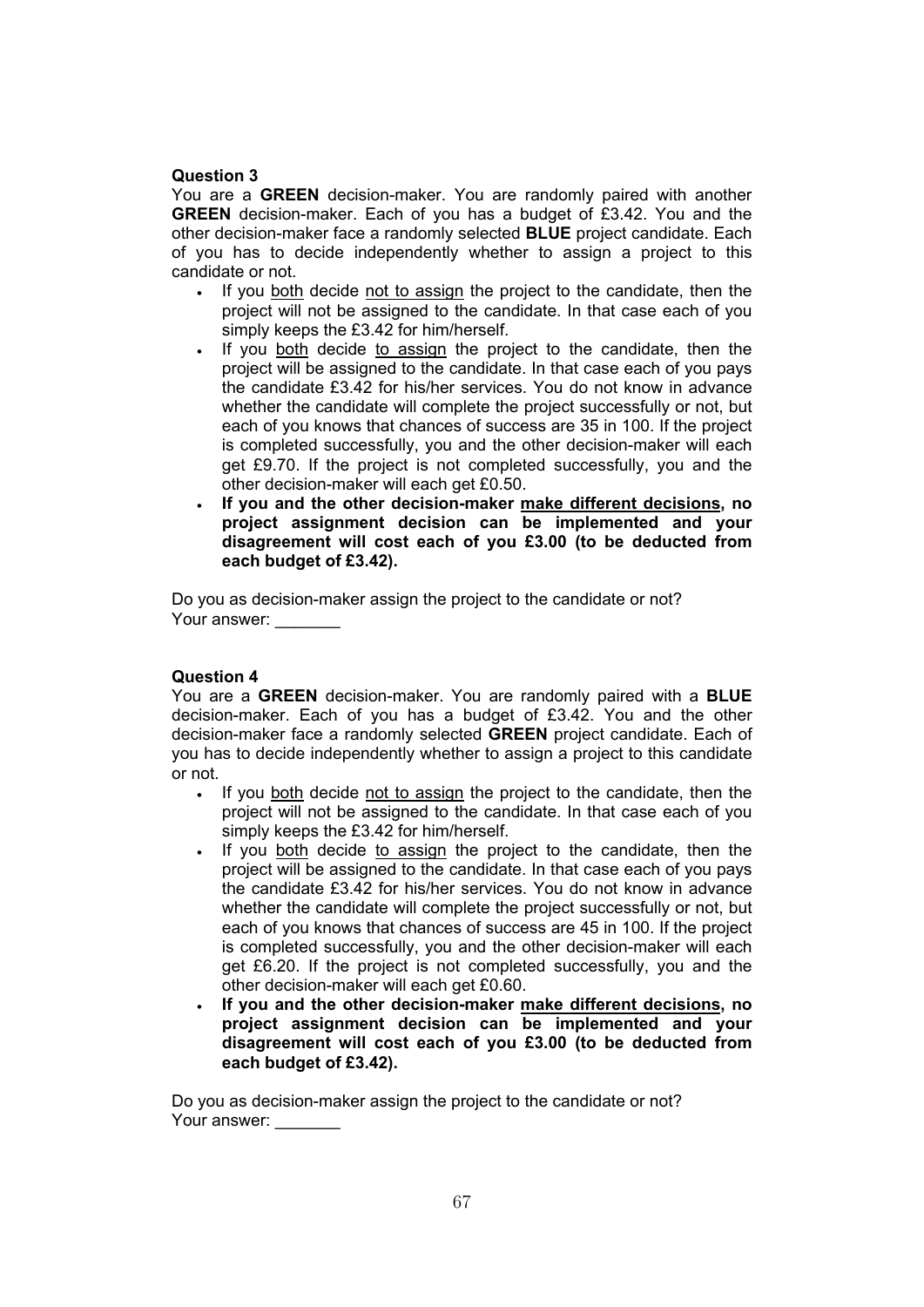## **Question 5**

You are a **GREEN** decision-maker. You are randomly paired with a **BLUE** decision-maker. Each of you has a budget of £3.42. You and the other decision-maker face a randomly selected **BLUE** project candidate. Each of you has to decide independently whether to assign a project to this candidate or not.

- If you both decide not to assign the project to the candidate, then the project will not be assigned to the candidate. In that case each of you simply keeps the £3.42 for him/herself.
- If you both decide to assign the project to the candidate, then the project will be assigned to the candidate. In that case each of you pays the candidate £3.42 for his/her services. You do not know in advance whether the candidate will complete the project successfully or not, but each of you knows that chances of success are 35 in 100. If the project is completed successfully, you and the other decision-maker will each get £9.70. If the project is not completed successfully, you and the other decision-maker will each get £0.50.
- **If you and the other decision-maker make different decisions, no project assignment decision can be implemented and your disagreement will cost each of you £3.00 (to be deducted from each budget of £3.42).**

Do you as decision-maker assign the project to the candidate or not? Your answer:

#### **Question 6**

You are a **GREEN** decision-maker. You are randomly paired with another **GREEN** decision-maker. Each of you has a budget of £3.42. You and the other decision-maker face a randomly selected **GREEN** project candidate. Each of you has to decide independently whether to assign a project to this candidate or not.

- If you both decide not to assign the project to the candidate, then the project will not be assigned to the candidate. In that case each of you simply keeps the £3.42 for him/herself.
- If you both decide to assign the project to the candidate, then the project will be assigned to the candidate. In that case each of you pays the candidate £3.42 for his/her services. You do not know in advance whether the candidate will complete the project successfully or not, but each of you knows that chances of success are 45 in 100. If the project is completed successfully, you and the other decision-maker will each get £6.20. If the project is not completed successfully, you and the other decision-maker will each get £0.60.
- **If you and the other decision-maker make different decisions, no project assignment decision can be implemented and your disagreement will cost each of you £3.00 (to be deducted from each budget of £3.42).**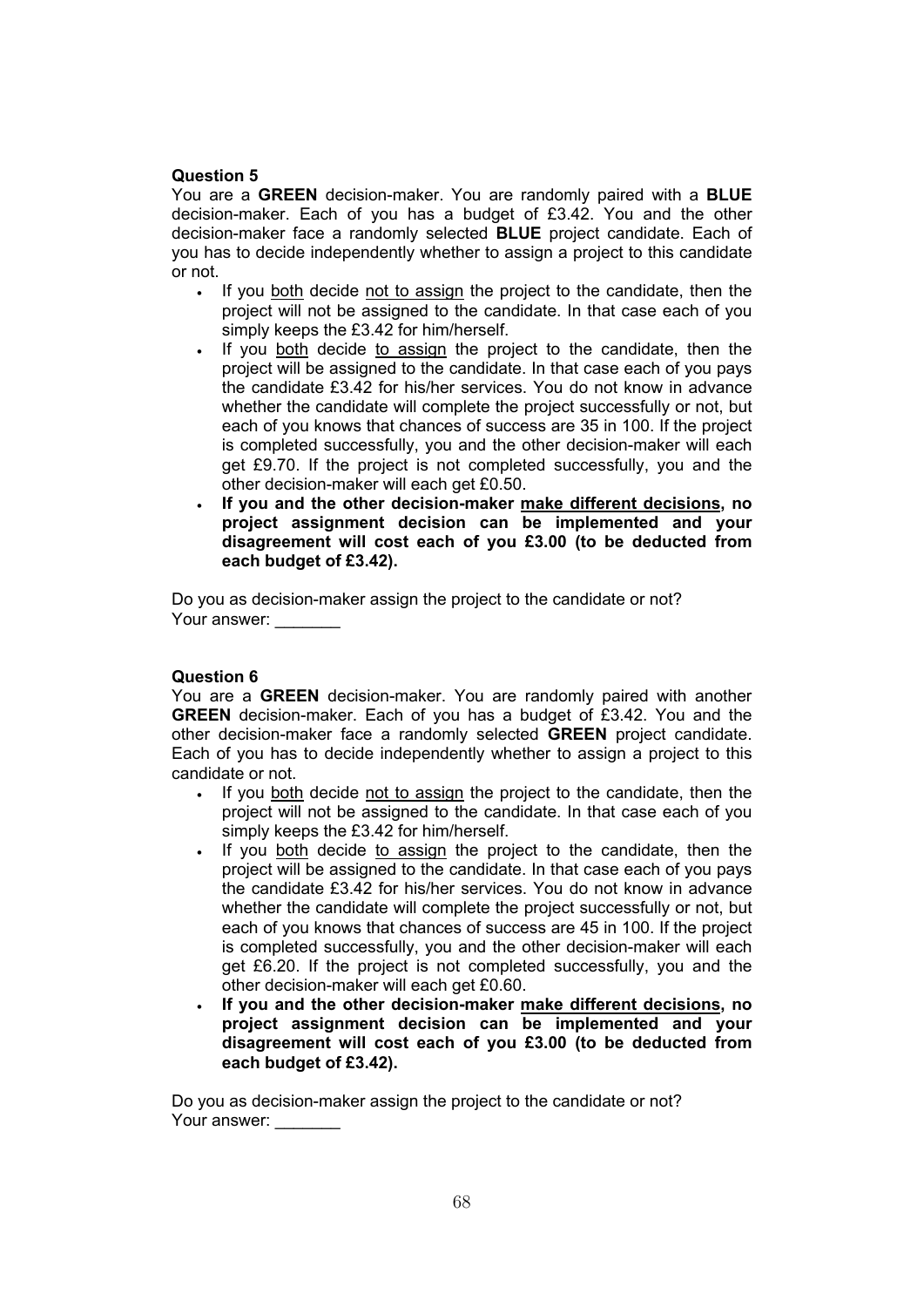# *[PROJECT CANDIDATE IDENTITY SESSIONS]*

# **You are a BLUE project candidate. This is your role for all remaining questions.**

In the boxes in small print you see the questions as given to decision-makers. In each answer slot provided, please answer whether you think the decisionmaker will assign the project to the project candidate or not. **For each correct answer you will get £3.** 

Question as seen by decision-maker

You are a **GREEN** decision-maker. You have a budget of £3.42. You face a randomly selected **BLUE** project candidate. You have to decide whether to assign a project to this candidate or not.

- If you decide not to assign the project to the candidate, then the project will not be assigned to the candidate. In that case you simply keep the £3.42 for yourself.
- If you decide to assign the project to the candidate, then the project will be assigned to the candidate. In that case you pay the candidate £3.42 for his/her services. You do not know in advance whether the candidate will complete the project successfully or not, but you know that chances of success are 35 in 100. If the project is completed successfully, you will get £9.70. If the project is not completed successfully, you will get £0.50.

**Question 1:** Do you think this decision-maker above will assign the project to the candidate or not?

Your answer:

Question as seen by decision-maker

You are a **GREEN** decision-maker. You have a budget of £3.42. You face a randomly selected **GREEN** project candidate. You have to decide whether to assign a project to this candidate or not.

- If you decide not to assign the project to the candidate, then the project will not be assigned to the candidate. In that case you simply keep the £3.42 for yourself.
- If you decide to assign the project to the candidate, then the project will be assigned to the candidate. In that case you pay the candidate £3.42 for his/her services. You do not know in advance whether the candidate will complete the project successfully or not, but you know that chances of success are 45 in 100. If the project is completed successfully, you will get £6.20. If the project is not completed successfully, you will get £0.60.

**Question 2:** Do you think this decision-maker above will assign the project to the candidate or not?

Your answer: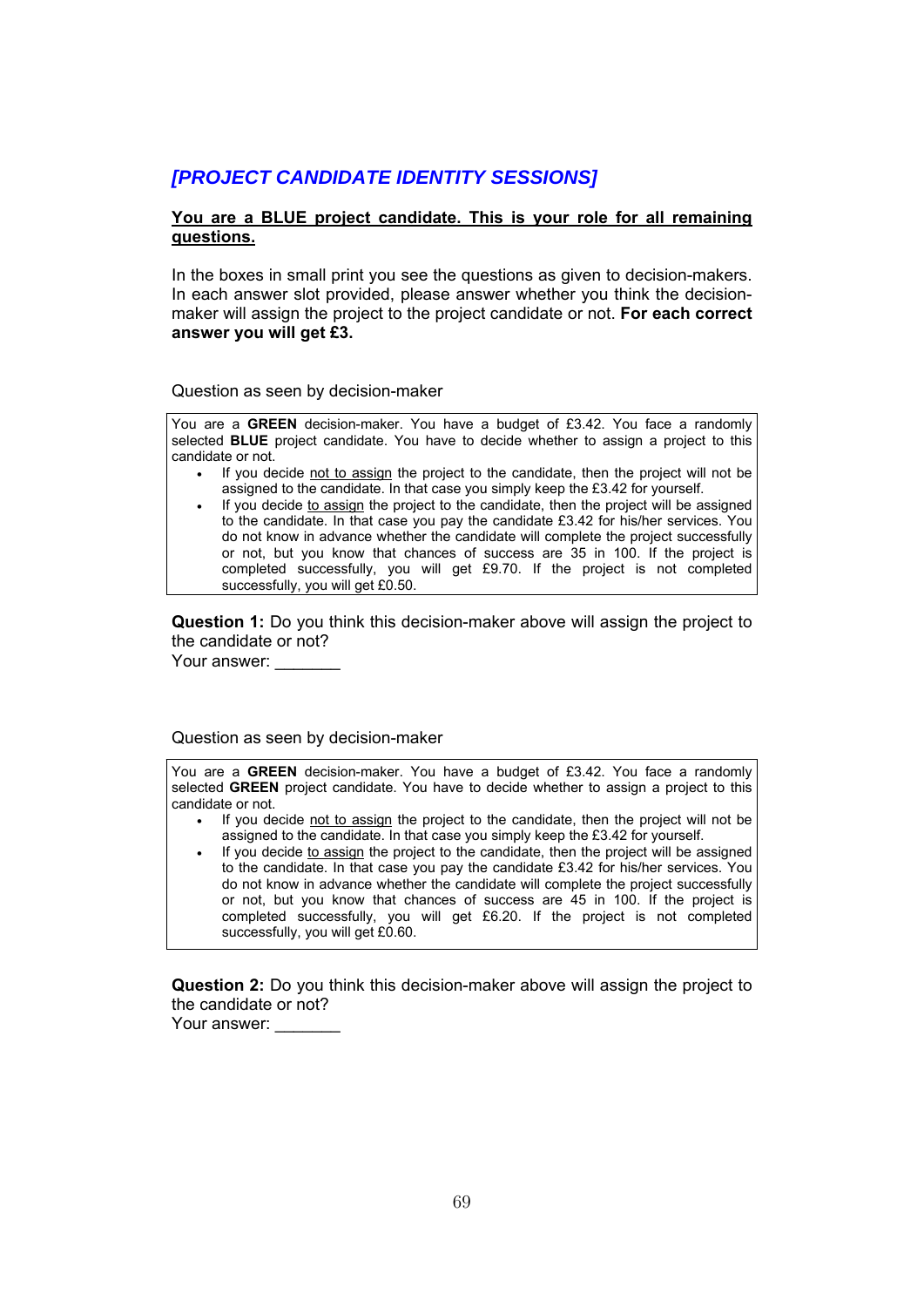Question as seen by decision-maker

You are a **GREEN** decision-maker. You are randomly paired with a **BLUE** decision-maker. Each of you has a budget of £3.42. You and the other decision-maker face a randomly selected **GREEN** project candidate. Each of you has to decide independently whether to assign a project to this candidate or not.

- If you both decide not to assign the project to the candidate, then the project will not be assigned to the candidate. In that case each of you simply keeps the £3.42 for him/herself.
- If you both decide to assign the project to the candidate, then the project will be assigned to the candidate. In that case each of you pays the candidate £3.42 for his/her services. You do not know in advance whether the candidate will complete the project successfully or not, but each of you knows that chances of success are 45 in 100. If the project is completed successfully, you and the other decision-maker will each get £6.20. If the project is not completed successfully, you and the other decision-maker will each get £0.60.
- **If you and the other decision-maker make different decisions, no project assignment decision can be implemented and your disagreement will cost each of you £3.00 (to be deducted from each budget of £3.42).**

**Question 3:** Do you think this decision-maker above will assign the project to the candidate or not?

Your answer:

Question as seen by decision-maker

You are a **GREEN** decision-maker. You are randomly paired with another **GREEN** decisionmaker. Each of you has a budget of £3.42. You and the other decision-maker face a randomly selected **GREEN** project candidate. Each of you has to decide independently whether to assign a project to this candidate or not.

- If you both decide not to assign the project to the candidate, then the project will not be assigned to the candidate. In that case each of you simply keeps the £3.42 for him/herself.
- If you both decide to assign the project to the candidate, then the project will be assigned to the candidate. In that case each of you pays the candidate £3.42 for his/her services. You do not know in advance whether the candidate will complete the project successfully or not, but each of you knows that chances of success are 45 in 100. If the project is completed successfully, you and the other decision-maker will each get £6.20. If the project is not completed successfully, you and the other decision-maker will each get £0.60.
- **If you and the other decision-maker make different decisions, no project assignment decision can be implemented and your disagreement will cost each of you £3.00 (to be deducted from each budget of £3.42).**

**Question 4:** Do you think this decision-maker above will assign the project to the candidate or not?

Your answer: